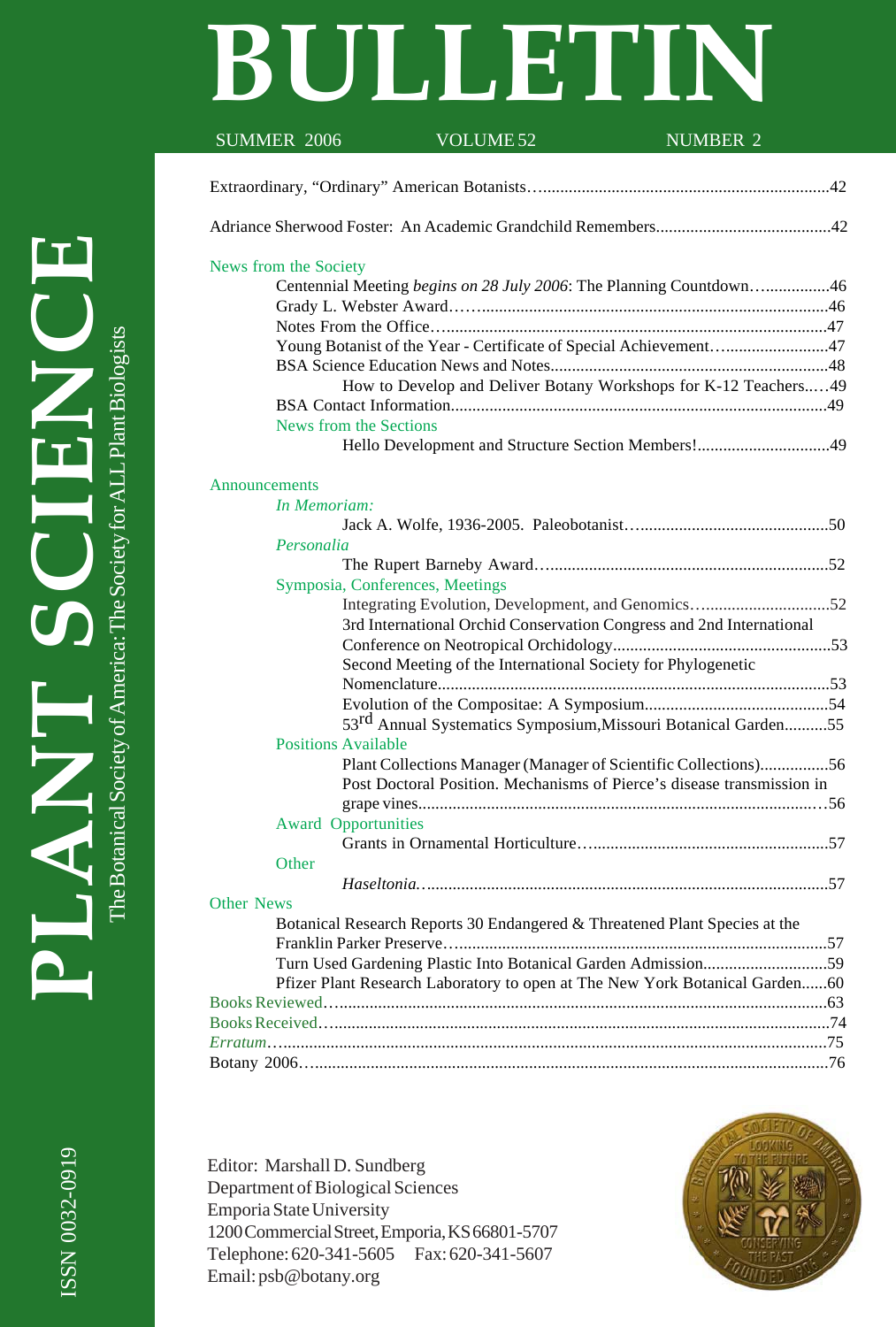#### **Extraordinary, "Ordinary" American Botanists**

Each of the past three issues of *Plant Science Bulletin* has highlighted one of the Presidents of the Botanical Society of America from the era of our 50<sup>th</sup> anniversary as a Society. In the current issue we add Adriance Foster. One of the goals of this "100th Anniversary Series" was to take advantage of the memories of some of the students and colleagues of these distinguished botanists who could provide some personal insight into the personality and character of these distinguished botanists that most of us know only by their reputation as researchers and frequently as textbook authors. I have found these articles to be fascinating and informative and I'm sure that many of you feel the same way.

But this is really only part of our heritage of distinguished and significant American botanists over the past 100 years. If you are like me, there was one, or maybe two, individual botanists who made a significant impact on your career – perhaps introducing you to botany as a potential career, or turning your path to a specific discipline, or serving as model of integrity and excellence.

If you would like to share a paragraph or two about a particular botanical mentor who had such an impact on you, please send it to me at psb@botany.org for a future article (or series) on the extraordinary, "ordinary" American botanists of the past 50 years.

-Editor

## **Adriance Sherwood Foster: An Academic Grandchild Remembers**

"Don't you know, Stefan, the salient point is . . .." These words will always conjure up the memory of Adriance S. Foster to one of the authors (SJK), who had Foster as a professor for undergraduate classes at UC-Berkeley. SJK was privileged to take Foster's Plant Morphology course and his Plant Anatomy class the final time they were offered prior to Foster's retirement although he did not appreciate at the time how fortunate he was to be taking those classes. AMH was aware of Foster (and E.M. Gifford) as an undergraduate student only through their seminal textbook *Morphology of Vascular Plants*. However, she met Foster when she arrived as a graduate student at UC-Berkeley although by that this time he was already retired. Nevertheless, she asked him to be an examiner on her oral qualifying examination (more about this later). But who was this person that he made such a lasting impression on both of us?

Adriance Sherwood Foster was born on August 6, 1901 in Poughkeepsie, New York. He did his undergraduate work at Cornell University and received a B.S. degree in 1923. He then went on to Harvard University where he earned an M.S. degree in 1925 and a D. Sci. degree under the direction of Irving W. Bailey, the respected wood anatomist, in the Bussey Institution in 1926. The Bussey Institution was established under the Morrell Act with Harvard University in 1872 for research in agriculture and horticulture (1). Foster was a graduate student in the applied biology program, but was a "free spirit" (7), and followed his own research interests for this thesis—bud scales of woody plants. The results from his thesis were published in Biological Reviews in 1928.

Upon completing his degree at Harvard, Foster traveled to England on a National Research Council

## *PLANT SCIENCE BULLETIN*

ISSN 0032-0919

Published quarterly by Botanical Society of America, Inc., 4475 Castleman Avenue, St. Louis, MO 63166-0299. The yearly subscription rate of \$15 is included in the membership dues of the Botanical Society of America, Inc. Periodical postage paid at St. Louis,MO and additional mailing office.

POSTMASTER: Send address changes to: Botanical Society of America Business Office P.O. Box 299 St. Louis, MO 63166-0299 E-mail: bsa-manager@botany.org

Address Editorial Matters (only) to: Marsh Sundberg, Editor Dept. Biol. Sci., Emporia State Univ. 1200 Commercial St. Emporia, KS 66801-5057 Phone 620-341-5605 E-mail: psb@botany.org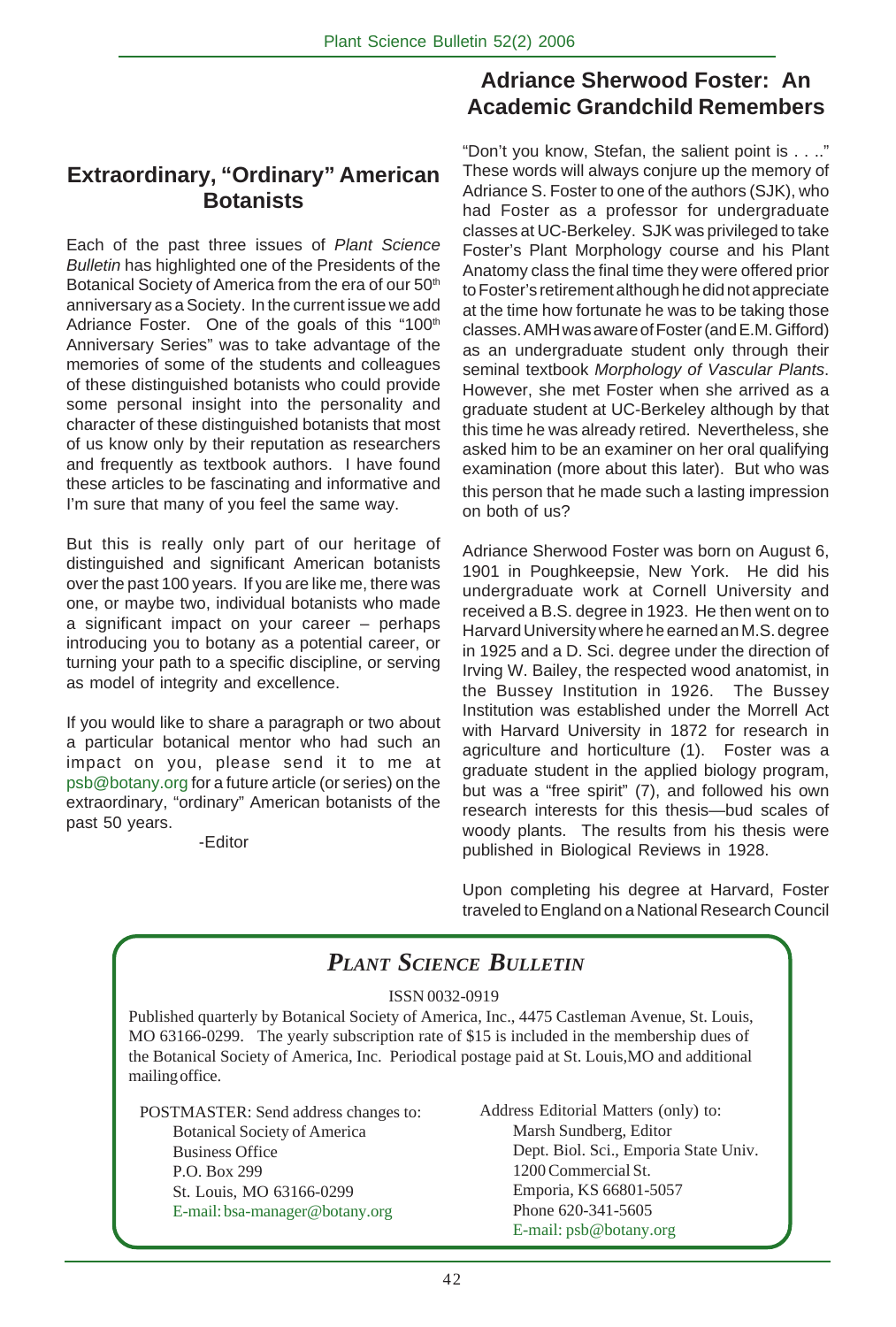fellowship to do postdoctoral research with the renowned developmental physiologist, J.H. Priestly, at the University of Leeds (6). At the same time, F.C. Steward, who later would achieve botanical fame because he cloned an entire carrot plant from individual, cultured carrot cells, was working on his doctoral degree at Leeds. The two became friends, and later Steward would be influential in bringing Foster to Berkeley (7).

looking for a new life away from the unending dust storms. Foster was a part of this exodus. George Cross, who eventually became the President of the University of Oklahoma, succeeded Foster in the plant anatomist position. Ultimately, Foster's doctoral student from Berkeley, Norman Boke, assumed the plant anatomy professor position at the University of Oklahoma (7).

> Steward, Foster's old friend from Leeds, was a postdoctoral researcher with Dennis R Hoagland, a plant physiologist, at UC Berkeley. Partly through this connection, Foster came to Berkeley in 1934 to a newly reorganized Department of Botany that not only included plant taxonomy, but also plant nutrition, cytology, and structure (2). Foster was the University's first plant anatomist (6). At Berkeley, Foster studied bud scales of *Ginkgo* (which he pronounced "Jin-Ko" much to the

After Leeds, Foster took a position at the University of Oklahoma (1928-1934). It was here that Foster met Helen Vincent, who would later become his wife. Helen was working on her Master's degree at the University. During this time, Foster did research on foliar determination of hickory (*Carya buckleyi*); this work was published in the Oklahoma Proceeding of the Academy of Science and the American Journal of Botany. Foster was at the University of Oklahoma during the heart of the Great Depression. Adding to the economic desperation of the



Foster in 1954. Photo from M.S. Cave.

Depression was the local environmental catastrophe. Oklahoma was a drought-stricken dust bowl in the 1930's. For eight years, the winds blew and the rains failed, destroying crops, covering houses with dust, and making everyday life impossibly difficult for Oklahomans. Many of these, the so-called "Okies", drifted west to California

looked at sections made through the SAM, he observed that some cells were extremely vacuolated whereas others were not. Previously, researchers had been interested primarily in following cell lineages and assumed that all the cells of the SAM were identical. The Ginkgo SAM was not homogenous in terms of cell types, and cell lineages

#### Editorial Committee for Volume 52 Joanne M. Sharpe (2009) Coastal Maine Botanical Gardens P.O. Box 234 Boothbay ME 04537 joannesharpe@email.com Nina L. Baghai-Riding (2010) Division of Biological and Physical Sciences Delta State University Cleveland, MS 38677 nbaghai@deltastate.edu *PLANT SCIENCE BULLETIN* Douglas W. Darnowski (2006) Department of Biology Indiana University Southeast New Albany, IN 47150 ddarnowski2@ius.edu Andrea D. Wolfe (2007) Department of EEOB 1735 Neil Ave., OSU Columbus, OH 43210-1293 wolfe.205@osu.edu Samuel Hammer (2008) College of General Studies Boston University Boston, MA 02215 cladonia@bu.edu

amazement of a young SJK), and thus began his seminal research on shoot apical meristems (SAM). When Foster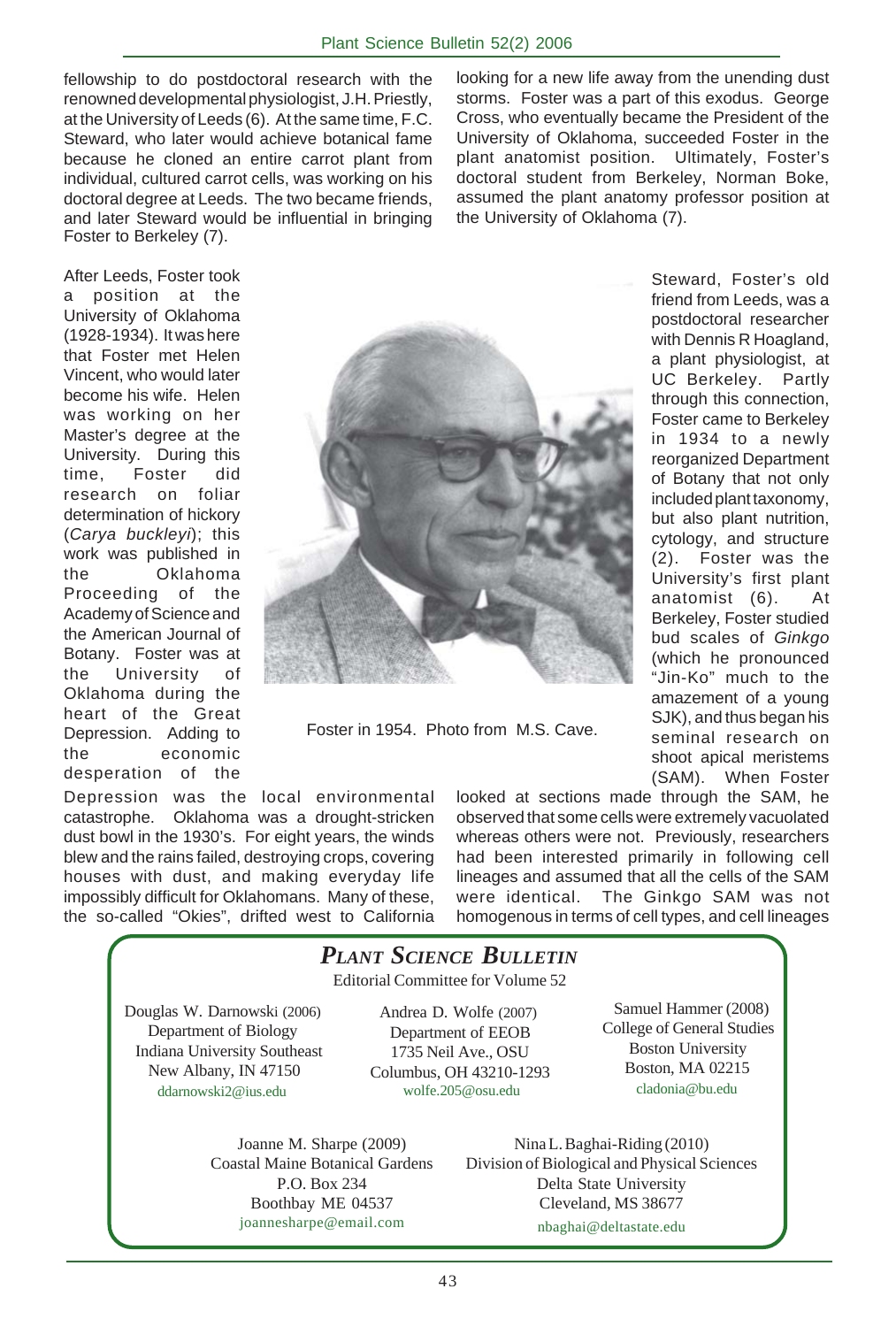were not obvious. The different sizes of the cells, their cytoplasmic density, wall thickness, etc. all led Foster to use cytological characters to define the SAM. He was the first person to do this, and now his concept of zonation in the SAM not only has been validated, but also extended by the use of molecular



Foster in1936. Photo from the Bancroft .

markers to delimit the different zones.

His interest in meristems led him to Cuba on a Guggenheim Fellowship to collect *Microcycas*. San Pedro, a field biologist, who co-authored a publication with Foster in 1942 on their research in Cuba, took a picture of Foster next to the cycad in Cuba; the photograph can be viewed in *Morphology and Evolution of Vascular Plants* (p. 361, the third edition; 4). Foster was also interested in dichotomous leaf venation because this was considered to be an ancestral trait. He chose *Kingdonia* and *Circasester*, two herbaceous members of the Ranales. AMH and SJK remember Foster in his office on the second floor of the old Life Sciences Building, with jars of cleared leaves of these Ranalean species. Publications about dichotomous venation started in the 1950's and continued until the 1970's right before his death. Also, Foster's work on cleared leaves had an impact on other fields. He recommended their use in paleobotany, especially for studies of species composition, paleoecosystems, and paleoclimate, because more information can be gleaned from leaf venation patterns than just from leaf shape and size alone (http://www.ucmp.berkeley.edu/ museum/ucmp\_news/2003/8-03/leaves1.html).

Many museums now house diverse collections of cleared leaves, which are mounted between pieces of glass or plexiglass for viewing by microscopy. From 1955-1960, Foster took on the responsibility of the chairmanship of the Botany Department during a period of expansion at UC Berkeley (6). At the same time, he and Gifford were working on the first edition of their book and Foster was teaching plant anatomy and morphology classes as well as doing scientific research. Foster always followed his instincts and interests rather than the current trends in his choices of research topics (6). As a consequence, he was much less well known than some of his plant morphologist/anatomist contemporaries although he served as president of the California Botanical Society in 1954 and Botanical Society of America in 1955 (6). He passed on his independent spirit to the doctoral students that worked with him, or jointly with him and Lincoln Constance. He also bequeathed his high standards and quality of workmanship. Over twenty Ph.D. students studied under his direction, many of them also became leaders in the field of plant structure: Herbert Wagner, Sherwin Carlquist, Ernest Gifford, Norman Boke, Ernest Ball, Howard Arnott, Donald Kaplan, and Fred Rickson, his last student.

In addition, Foster has had a lasting effect all of us who read his and Gifford's book in introductory plant biology courses. Where else is it possible to learn so much about living and extinct plants in one place? However, this book was not his first literary effort. His book *Practical Plant Anatomy*, first published in 1942, is a tour de force. This textbook, designed as a laboratory manual, was meant to bridge the gap between theory and observation. In addition to suggesting the use of many common plants as subjects for study, Foster not only described what was known about plant anatomy up to the time the book was published, but also asked the student to prepare detailed drawings and notes on the plant material (3). Many of the plants suggested for visualization of collenchyma (celery), sclereids (pear fruit or pea seed coats), and various tissues and organs of the plant are still commonly studied today.

Learning plant anatomy from *Practical Plant Anatomy* with Foster as the instructor was an amazing experience as SJK discovered when he was an undergraduate student. Foster had a deep interest in the differentiation of single plant cells. He was fascinated by idioblasts, which had a significant role in the first lectures and laboratories of the course. While Foster was a fine teacher, he would often not spell out where the path was leading, preferring the student to make the final connections. He would teach the steps along the path and the "Don't you know" (which we frequently didn't know)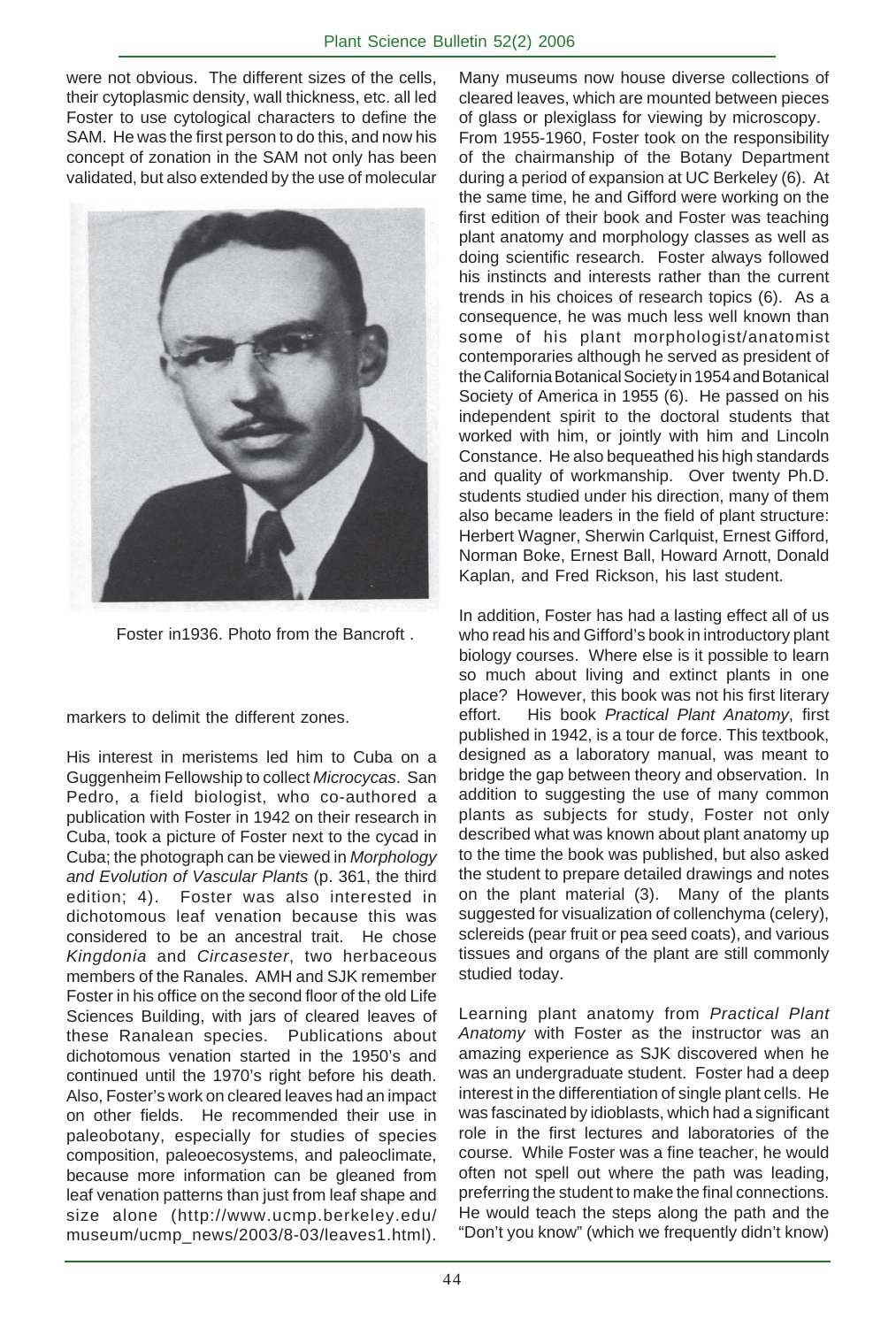would merely give tantalizing hints. He would always help the student along, but he would never spoonfeed them. Foster was the consummate scholarteacher, receiving the Botanical Society of America's Merit Award in 1959.

Unfortunately, *Practical Plant Anatomy* was not illustrated, thereby leaving a niche open for an illustrated plant anatomy text that was. Katherine Esau, who is thanked by Foster in his preface for reading both the first and second editions of his book, authored *Plant Anatomy* in 1953. Her exceptionally well-illustrated text supplanted *Practical Plant Anatomy* and is considered even today as the "bible" of plant anatomy.

Back in the days when AMH and SJK were doctoral students at UC-Berkeley, one had to take an oral qualification examination no later than the beginning of the third year of graduate school. Unlike today's oral exams, which usually involve writing a grant proposal on some topic outside of the student's Ph.D. research, we were expected to study five diverse fields of plant biology and then to be asked detailed questions about them by five examiners. In addition, the Ph.D. advisor (in AMH's case, Don Kaplan) could not sit on the exam. Hence, AMH had to ask Foster to come out of retirement and sit as the examiner for plant structure on her committee. He graciously agreed to do so. About 90 minutes into the exam, Foster asked AMH a question about the differences between seed structure in gymnosperms and angiosperms and to draw them on the board. As she turned to the board and started drawing, all of a sudden she heard a yelp and smelled smoke. Apparently, Foster, who at that time was a clandestine smoker, had attempted to light a cigarette (these were the days when smoking in conference rooms was not verboten) and instead ignited the entire matchbook, slightly burning his fingers. As AMH turned, everyone on the committee was batting out the flames, and decorum was soon re-established. It was one of the shortest oral examinations on record.

Upon retirement, Foster pursued interests that he had not the time or inclination to follow earlier. He learned how to play the piano, often playing at departmental Christmas parties. He had a wonderful sense of humor and a twinkle in his eye. However, Foster died unexpectedly on May 1, 1973 before SJK and AMH finished their doctoral degrees. Just like grandchildren who, because of the age difference, do not know their grandparents very well, AMH did not really know Foster well before writing this article. Although she had read his book cover to cover and had the privilege of having him serve on her qualifying exam, she knew little about the depth and extent of his influence on research, teaching,

and service. SJK was fortunate to have been a student in Foster's plant anatomy and morphology courses the last time he taught them, and hence had the opportunity to witness a dedicated teacher first-hand. Clearly, he has left a lasting impression on us… don't you know?

Ann M. Hirsch, Department of Molecular Cell, and Developmental Biology and Molecular Biology Institute, University of California, Los Angeles, CA90095. Stefan J. Kirchanski, Liner, Yankelevitz, Sunshine,and Regenstrief LLP, Los Angeles, CA 90024.

#### Literature Cited

1. Anonymous. 1936. The Bussey Institute of Harvard University. Genetics. 21:295-296.

2. Constance, L. 1978. Botany at Berkeley. The first hundred years. Privately printed booklet.

3. Foster, A.S. 1942. Practical Plant Anatomy. D. van Nostrand Co., Inc. Princeton, NJ. 228 pp.

4. Gifford, E.M. and A.S. Foster. 1989. Morphology and Evolution of Vascular Plants. 3<sup>rd</sup> Edition. W.H. Freeman and Co. New York, NY. 626 pp.

5. Kaplan, D.R. 1973. Adriance Sherwood Foster (1901-1973) An Appreciation. Plant Sci. Bull. 19:57-59. 6. Kaplan, D.R., L. Constance, and R. Emerson. 1977. Adriance Sherwood Foster, Botany: Berkeley. In **Memorium** 

( http://texts.cdlib.org/xtf/ view?docId=hb1199n68c&doc.view=frames&chunk.id= div00041&toc.depth=1&toc.id=)

7. Kaplan, D.R. 2005. Telephone Interview. September, 15, 2005.

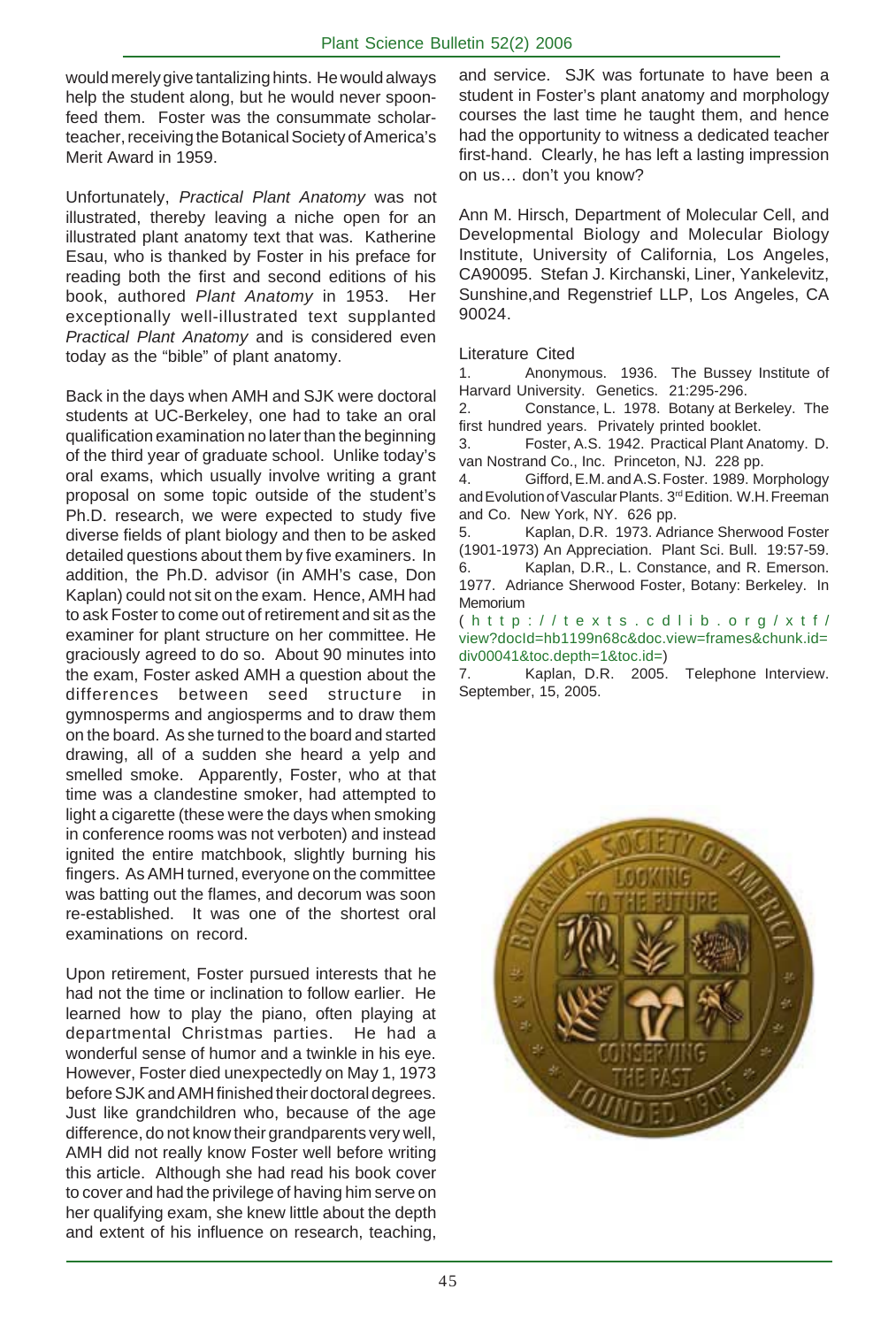## **News from the Society**

## **Centennial Meeting** *begins on 28 July 2006***: The Planning Countdown**

The **BSA** Centennial Meeting Planning Committee began its work in autumn 2003. Now, with the help of the **BSA** Office staff and others, we are almost ready for the "**Meeting of the Century"** to begin.

We *enthusiastically* invite you to join us in recognizing over one-hundred years of service to the plant sciences community. It goes without saying, we are proud of our past and the people who have brought us to where we stand today. As a Society we look forward to playing an important role in the future of the plant sciences as we work towards fulfilling the mission of the **BSA**. To celebrate our rich heritage and to strengthen our collective vision, this Centennial meeting will include:

1) Betty Smocovitis' publication (going to press soon) and plenary talk on the history of BSA;

2) A specially-designed Centennial medallion to be given to each attendee;

3) Displays of historically-interesting items (if you have things you would like to share, contact Bill Dahl);

4) A recognition ceremony for prominent botanists;

- 5) Many symposia:
- · A Century Of Wood Anatomy and 75 Years Of IAWA
- · Botanical Cyber-infrastructure: Issues, Challenges, Opportunities, and Initiatives
- · Bringing Together The Living And Dead: Integrating Extant And Fossil Biodiversity In Evolutionary **Studies**
- · Ecological Responses of Bryophytes to Changing Climate
- · Evolution, Ecology And Floristics In Northern California-Current Knowledge and Unexplored Realms
- · Flora Of North America: Synergy With Other Botanical Projects
- · Human Transformation Of California: Botany, History, and Sociology
- · Hybridization As A Stimulus For The Evolution Of Invasiveness In Plants
- · Land Plant Evolution: Phylogenetics and Beyond
- · Lichens as Bioindicators of Air Quality
- · New Advances in Fern Ecology
- · Paleobotany in the Post-Genomics Era
- · The Comparative Phylogenetic Method Of Reconstructing Evolutionary History
- · The Evolution Of Ericales: Recent Insights Using

Both Morphology And Molecules

6) Field trips, socials, the banquet and special lectures;

7) Student Job Fair

8) A perspective on Botany from each of the Sections

9) A strategic planning session, "Looking to the Future, Conserving the Past" on Wednesday afternoon, August 2<sup>nd</sup>.

*What is left to do*? We **need** to remind everyone *that it is time* to complete their plans to attend the Centennial Meeting. *We look forward to being able to greet you in Chico*!

BSA Centennial Planning Committee BSA Office Staff

## **Grady L. Webster Award**

The Botanical Society of America is pleased to announce the formation of the **GRADY L. WEBSTER AWARD**, established in March, 2006 by BSA President (1983) Dr. Barbara D. Webster, and daughter Dr. Susan V. Webster to honor the life and work of husband and father, Dr. Grady L. Webster. The **Grady L. Webster Award** is a rotating award presented by the American Society of Plant Taxonomists and the Botanical Society of America in alternating years. Grady was an ASPT President (1982), BSA President (1993), and recipient of both the ASPT Asa Gray Award (2006) and the BSA Merit Award (1997). The American Society of Plant Taxonomists and the Botanical Society of America are pleased to join together in honoring Grady.

The BSA component of the award, the Grady L. Webster Structural Botany Publication Award recognizes the most outstanding paper published in the American Journal of Botany in the field of structural and developmental botany (i.e., anatomy and morphology) over a two-year period, or a book, monograph and miscellaneous publication of significant importance in the same field. The ASPT component of the award, the Grady L. Webster Plant Systematics Publication Award will be given in even numbered years and will represent the paper illustrating the most significant contribution consistent with Grady's own interests and focus in systematics. The first award will be given by the BSA in July of 2007 at the Chicago conference.

Grady is remembered as a person whose contributions has been truly monumental in the recent history of plant systematics and constitutes a massive body of work that rivals anything produced through the initiative and influence of a single individual. More importantly, Grady inspired young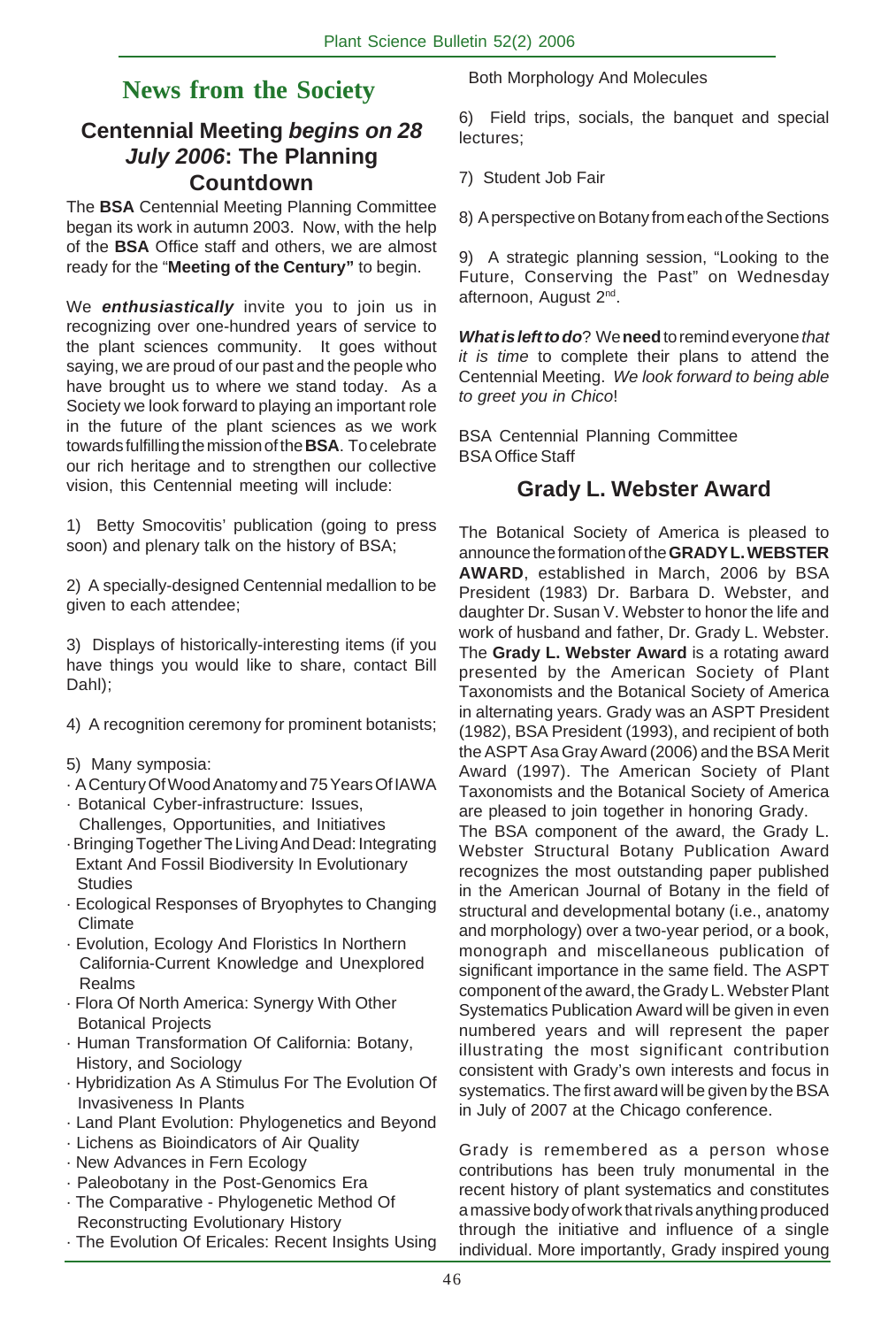people with his passion and energy for seeing plants in their natural habitat and his global knowledge of vegetation. He will be remembered for the importance of his contributions to our knowledge of tropical and subtropical plants; his infectious, wry sense of humor; and his warm and constant support of his friends and family

## **Notes From the Office**

Botany 2006 is set to be one of the most significant botanical conferences in modern times. It will be a gathering point for plant scientists, bringing together a diverse group of botanists. This group will include members who were on the cutting edge of plant science before and during the Kennedy era, those who built on the foundations of the Society and kept it relevant during changing times. It will also include members who are on the leading edge of science today, those guiding the Society during a period where the plant sciences are becoming ever more important in providing solutions for man made problems. And of course, it will include those who will be the leaders of tomorrow. On behalf of the staff let me say we are looking forward to meeting you all in Chico! Have a safe trip and we'll see you in the golden state.

Please note: Chico will be warm, keep this in mind when planning your visit. For those flying into Sacramento and planning to use the shuttle bus to Chico, please ensure you have made your reservations (https://rce.csuchico.edu/botany2006/ Registration.asp).

If we can be of any assistance or help in any way, please contact us. The BSA Office can be reached through bsa-manager@botany.org of by phoning 314-577-9566. Johanne can be contacted at johanne@botany.org or 614-899-9356.

Scientific Inquiry through Plants (Sip<sup>3</sup>) continues to develop and take plants, scientific inquiry and scientists into classrooms around the country. We've been in 13 states, 14 different schools, worked with 17 educators and over 1,000 students. We continue to refine the student/teacher/scientist interface as we learn more about online science mentoring and we've made it very easy for you to take part. We now have over 60 scientist mentors participating in the project. The only person missing at the moment is you! To find out more about the Sip<sup>3</sup> project and to register to participate, visit the web site at http:// www.plantbiology.org.

Membership renewal starts again in October. I'm aware the Summer PSB might seem a bit early to start mentioning renewal, so I won't. What I'd like you to think about over the summer is the development of new student members. There has never been a better time to encourage or support

#### **Young Botanist of the Year - Certificate of Special Achievement**

| Name                         | University                            | Advisor                             |
|------------------------------|---------------------------------------|-------------------------------------|
| John C. Benedict             | <b>Arizona State University</b>       | Dr. Kathleen B. Pigg                |
| <b>Meagan Coneybeer</b>      | <b>Denison University</b>             | Dr. Warren Hauk                     |
| <b>Justin Cummings</b>       | <b>Eastern Illinois University</b>    | Dr. Scott J. Meiners                |
| <b>Matthew Dumlao</b>        | University of California, Davis       | Dr. Judy Jernstedt                  |
| <b>Faiza Fakhar</b>          | <b>Miami University</b>               | Dr. Michael A. Vincent              |
| <b>Veder Garcia</b>          | University of Maryland College Park   | <b>Dr. Todd Cooke</b>               |
| <b>Scott Gevaert</b>         | <b>Saint Louis University</b>         | Dr. Janet C. Barber                 |
| <b>Keith Gilland</b>         | <b>Miami University</b>               | Dr. Carolyn Howes<br><b>Keiffer</b> |
| <b>Vincent Hustad</b>        | <b>Eastern Illinois University</b>    | Dr. Andrew S. Methyen               |
| Alana Oldham                 | <b>Humboldt State University</b>      | Dr. Alexandru MF<br>Tomescu         |
| Elizabeth (Ely) Huerta Ortiz | University of California, Davis       | Dr. Judy Jernstedt                  |
| <b>Michael J. Patterson</b>  | <b>James Madison University</b>       | Dr. Conley K. McMullen              |
| <b>Melissa Schwind</b>       | <b>Miami University</b>               | Dr. John Kiss                       |
| <b>Dianne Velasco</b>        | <b>University of California Davis</b> | Dr. Judy Jernstedt                  |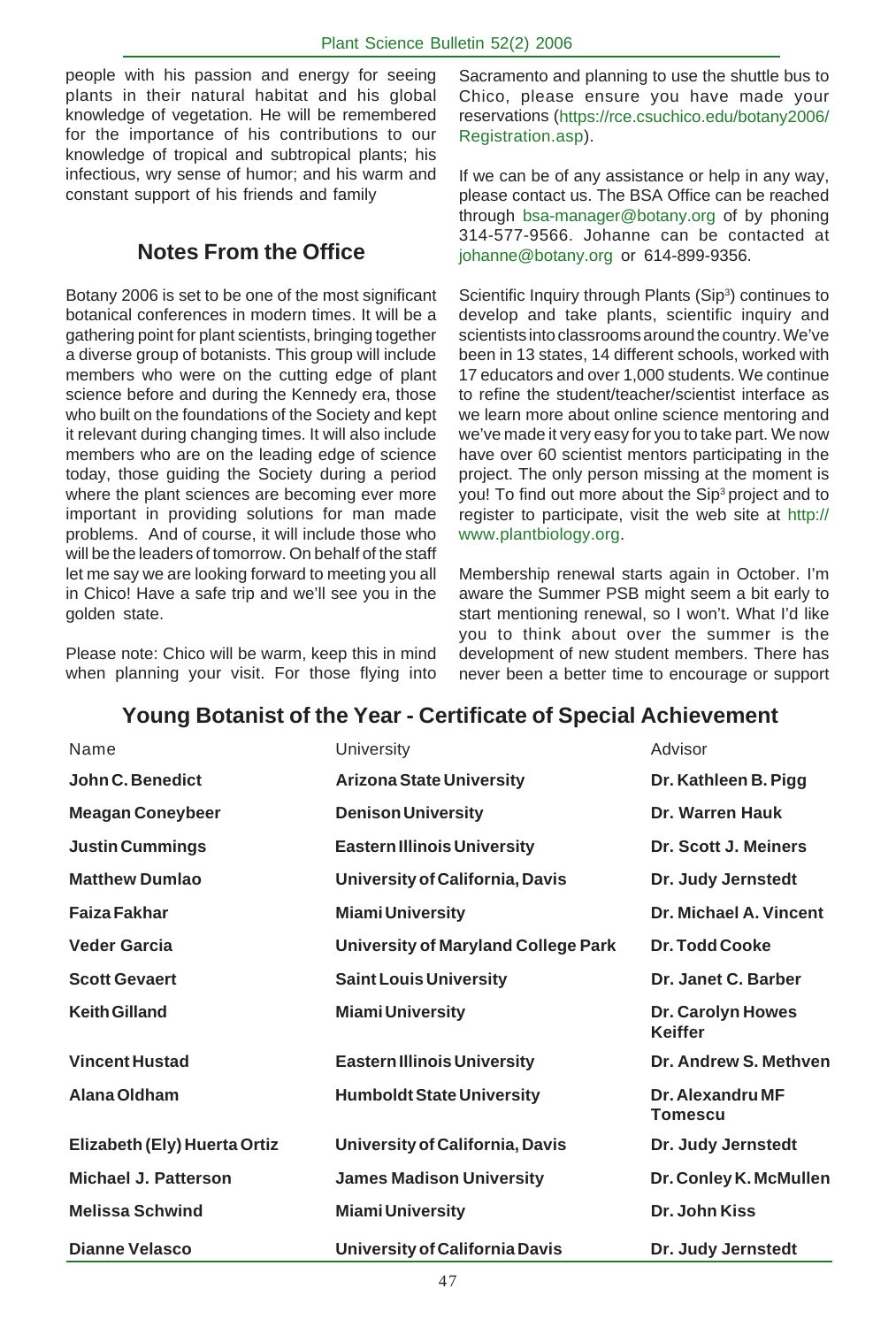students in becoming BSA members. The benefits of a student membership so far surpass the minimal cost that it's scary to mention – award and travel opportunities, student discounts, meetings, peer development…. and the list goes on and on…. **Please think how you might involve more of your students in the activities of the BSA.**

## **BSA Science Education News and Notes**

Welcome to a new section in the Plant Science Bulletin. Science Education News and Notes will encompass happenings about the BSA's education efforts and the broader science education scene. We hope you will look forward to, and perhaps contribute to, these quarterly updates.

#### *Become a Leader in Plant Science Education*

Looking for ways to become more involved in and better informed about science education? The BSA offers ongoing and annual opportunities. If you have an inquiry activity that allows students to explore a key concept in plant biology, the **Scientific Inquiry through Plants** program (www.plantbiology.org) welcomes your ideas. Join us for a special workshop to develop new inquiry units during the **5th annual Education and Outreach Forum** (July 29 & 30) in Chico, CA. The Forum promises to be informative and fun, with opportunities to share innovate ways to infuse plants across informal and K-16 formal education efforts. A highlight of the Forum will be keynote speaker Roger Hangarter, whose sLowlife exhibit and award winning Plants-in-Motion website (http://plantsinmotion.bio.indiana.edu) encourage a view of plants as dynamic, sensory organisms.

#### *The 2006 Science and Engineering Indicators are Out, and We have Work to Do*

"By the time U.S. students reach their senior year, the report states, "even the most advanced U.S. students perform at or near the bottom on international assessments."

"We know," concludes the National Science Board, "that there is a need to make drastic changes within the Nation's science and mathematics classrooms. If not, our Nation risks raising generations of students and citizens who do not know how to think critically

and make informed decisions based on technical and scientific information."

National Science Board. 2006. *Science and Engineering Indicators 2006*. Two volumes. Arlington, VA: National Science Foundation (volume 1, NSB 06-01; volume 2, NSB 06-01A). Available online at http://www.nsf.gov/statistics/seind06/

#### **Students' Understanding of Plant Biology**

It is the first day of class. Your new students sit wideeyed in their desks eager to deepen their understanding of plant biology. And you wonder, what prior knowledge they bring to your class. Two recent studies examine the ideas young learners (K-7) hold about plants. The U.S. and Greek students alike hold common misconceptions (or preconceptions): 1. plants require food from an outside source and 2. plants breathe carbon dioxide and oxygen. Do your students share these ideas about plant growth and photosynthesis?

Edible plants take center stage in a new text for students in grades 9-12. *Garden Genetics* features familiar foods in activities and inquiry-based experiments that integrate genetics, ecology, evolution, and social science.

Barman, C.R., Stein, M., McNair, S., and Barman, N.S. 2006. Students' ideas about plants and growth. *American Biology Teacher* 68(2): 73-79.

Marmaroti, P. and Galanopoulou, D. 2006. Pupils' understanding of photosynthesis: A questionnaire for the simultaneous assessment of all aspects. *International Journal of Science Education* 28(4): 383-403.

Rice, E., Krasny, M., and Smith, M.E. 2006. *Garden Genetics: Teaching with Edible Plants.* Arlington, VA: NSTA Press.

We invite you to submit news items or ideas for future features.

Contact: Claire Hemingway, BSA Education Director, at chemingway@botany.org or Marshall Sundberg, PSB Editor, at psb@botany.org.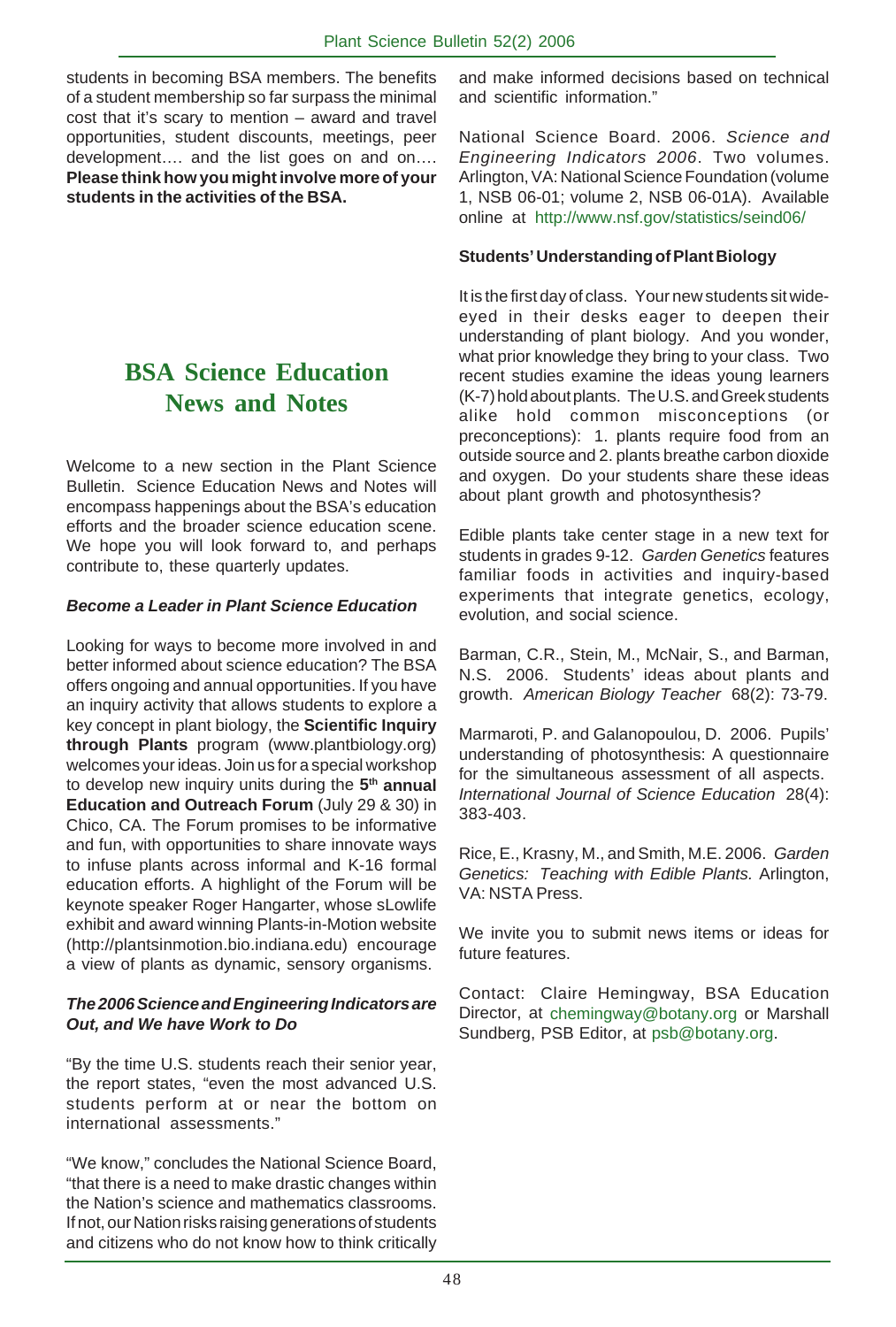#### **How to Develop and Deliver Botany Workshops for K-12 Teachers**

David W. Kramer Asst. Prof. of Evolution, Ecology, and Organismal Biology Ohio State University at Mansfield

D. Timothy Gerber, University of Wisconsin-LaCrosse, and I presented a "workshop on workshops" for the Forum at the 2004 meeting of the Botanical Society. Our goal was to help members fulfill that portion of *Botany for the Next Millenium* which urges us to support K-12 teachers. Both of us have planned and implemented teacher workshops and want to share what we learned. Our purpose is to encourage our colleagues to offer such workshops and to help them avoid some pitfalls. We also want to offer our teacher workshops as models.

An outline of the Forum "workshop on workshops" is at http://www.mansfield.ohio-state.edu/ %7Edkramer/BSA\_Wkshp\_Agenda.html.

The site includes links to specific information about the teacher workshops both of us have presented on our campuses. It isn't too early to begin planning for 2007!

## **News from the Sections**

## **Hello Development and Structure Section Members!**

I want to call your attention to funding opportunities that are available for student travel to the Botany 2006 meeting. Students who are presenting papers in Development and Structure Section sessions at Botany 2006 or who are or have advisors who are members of the section are eligible for travel awards from the section. Applications for Development and Structure Section travel awards can be made via the Web at http://www.botany.org.

Please also note that Vernon I. Cheadle Student Travel Awards are available to students who will be presenting papers on topics related to development and structure. Applications for Cheadle awards also can be made via the Web at http:// www.botany.org.

There are nine opportunities overall for student travel support listed on the BSA home page at http:/ /www.botany.org. The new Conant "Botanical Images" Award sounds fun and interesting. Be involved to benefit!

Award applications are due on 1 May.

Current graduate and undergraduate students as well as graduate students who completed their degrees within the last year are eligible to apply for awards.

## **BSA Contact Information**

All inquiries for the BSA Business Office should be directed to:

 Executive Director: William Dahl and / or Administrative Coordinator: Wanda Lovan

 BSA Business Office Botanical Society of America, Inc. 4474 Castleman Avenue P.O. Box 299 St. Louis, MO 63166-0299

 Voice: 314-577-9566 FAX: 314-577-9515 E-mail: bsa-manager@botany.org Office hours are 7:30 am to 4:30 pm Central Time http://www.botany.org/

President: Ed Schneider <eschneider@sbbg.org>

All inquiries about the Botany 2006 meeting (and any other future meeting) should be directed to:

 Mrs. Johanne Stogran, Meetings Manager. Email: johanne@botany.org or meetings@botany.org Voice: 614-292-3519 Fax: 614-247-6444 http://www.botanyconference.org/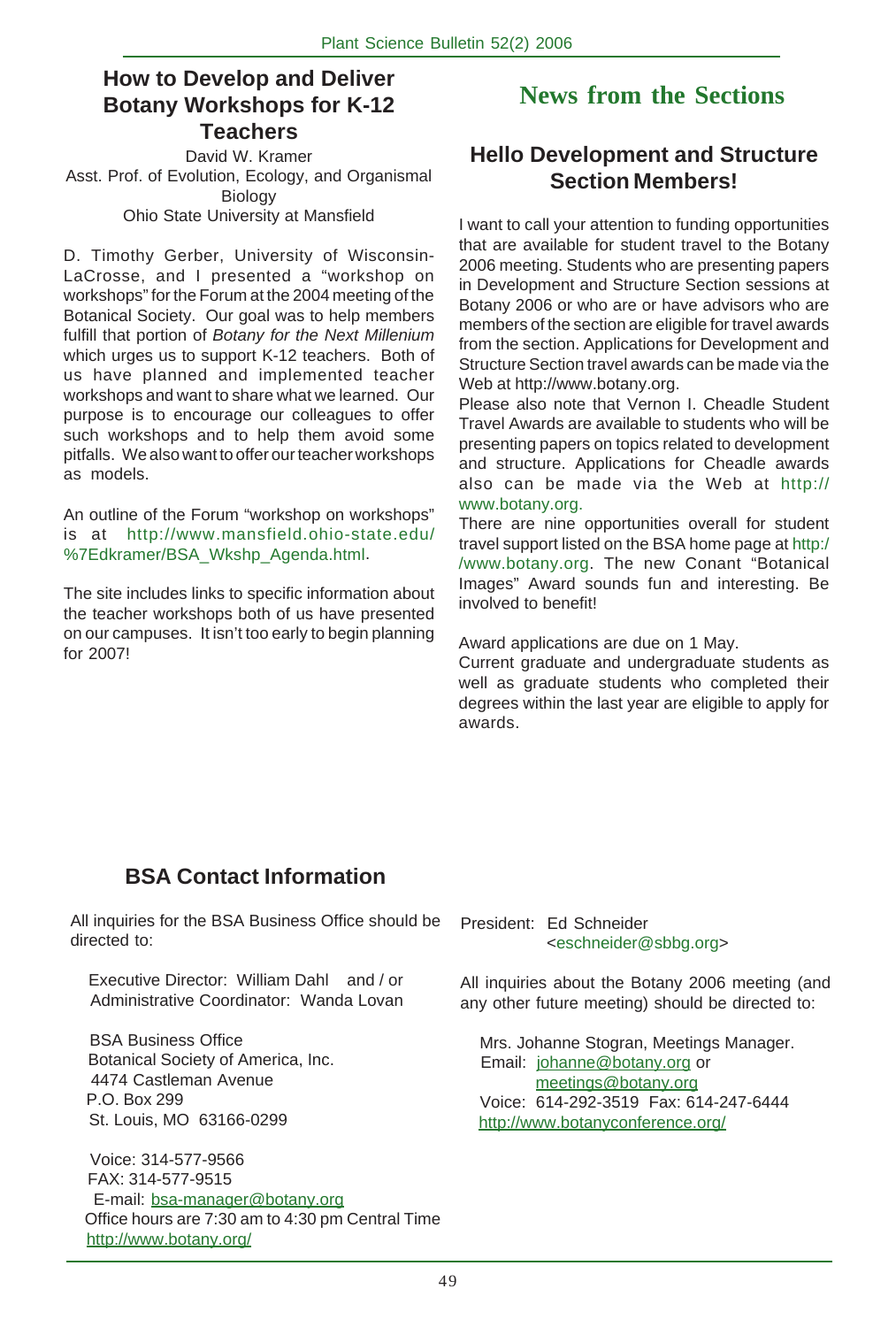## **Announcements** *In Memoriam:*

## **Jack A. Wolfe, 1936-2005. Paleobotanist.**

On August  $12<sup>th</sup>$  2005 the world of paleobotany lost one of its greatest research minds of the last half of the 20<sup>th</sup> Century. Jack Wolfe was not only an extraordinary systematist with an encyclopaedic knowledge of angiosperm leaf architecture, but he went where few paleobotanists dare go; he ventured into the realms of multivariate statistics in pursuit of uantifying the relationship between foliar hysiognomy and climate. His ability to go well eyond botanical observation and description into using fossil leaves as tools for understanding nvironmental change through time has defined an rea in modern palaeobotany that has found pplication is fields as diverse as meteorology and crustal dynamics.

Born and raised in Portland Oregon, Jack Albert Wolfe attended Franklin High School where, with the encouragement of his biology teacher Anne Bohlen, he first developed his interest in palaeobotany. Anne was the adviser to the school Science Club and in 1952 she arranged a club visit to the fossil museum that Lon Hancock, a retired postal worker had made in his home. Lon was an amateur who had helped furnish localities and material to both Ralph Chaney and Chester Arnold, and was a founder of the Oregon Museum of Science & Industry (OMSI). Lon, under the auspices of OMSI, started a summer field camp in the John Day Basin of central Oregon. Looking for a research project to write up for the Westinghouse Science Talent Search, Jack attended the second year of the OMSI field camp and became fascinated with two classic alaeobotanical sites near the camp: the Clarno nut bed and the Bridge Creek leaf flora. Jack's project must have been impressive because, as one of 40 finalists, he won a trip to Washington and one of the contest judges, the Harvard astronomer Harlow Shapley, encouraged Jack to apply to both Harvard and Princeton. Unfortunately the application and scholarship deadlines had both passed, but still Shaply made encouraging noises. In the end Jack finished in the top 10 and went to Harvard in 1953 on a full scholarship.

At Harvard, Jack did his undergraduate research under the direction of botanist Elso S. Barghoorn and where for almost every day for 3 years Jack had unch and coffee with the group that included I.W. Bailey, Don Whitehead, and Margaret Davis, among others, and visitors such as Sherwin Carlquist. With

the stimulation of such company and building on his avid collecting in the Pacific Northwest, Jack had his first paleobotanical publication only a year after being admitted to Harvard. It was on the Collawash flora of the upper Clackamas River Basin and appeared in the Newsletter of the Geological Society of Oregon. During the summers at Harvard Jack gained further field experience joining, on separate occasions, Roland Brown, Dallas Peck and J.F. Smith who were all with the US Geological Survey (USGS). In this way Jack gained a breadth of experience that went way beyond palaeobotany and saw him mapping Cenozoic volcanic rocks of the Cascades and Palaeozoic sedimentary rocks in Nevada.



In 1957 Jack began his graduate studies in paleobotany at Berkeley under Wayne L. Fry, A.S. Foster and Herbert L. Mason and in 1959 was awarded an M.A. in Palaeontology after writing a thesis on the Tertiary Juglandaceae of Western North America. At Berkeley, Jack was particularly influenced by J. Wyatt Durham, the mollusk/ echinoderm worker. Jack realised that mollusk workers had rigorous criteria for identifying their material and this prompted him to try the same approach with angiosperm leaves. With the encouragement of Adriance Foster (an I.W. Bailey connection) Jack starting leaf clearing in 1958 and by 1969 this had evolved into a project to survey modern dicots using cleared leaves. Eventually the USGS cleared leaf collection (now housed at the Smithsonian Institution in Washington) represented around 15,000 species and Jack had become, in his own words, "the largest herbarium beetle known to exist". His rigorous approach was one of the major foundation stones of modern leaf architectural analysis in fossil angiosperm leaf identification and comparative studies.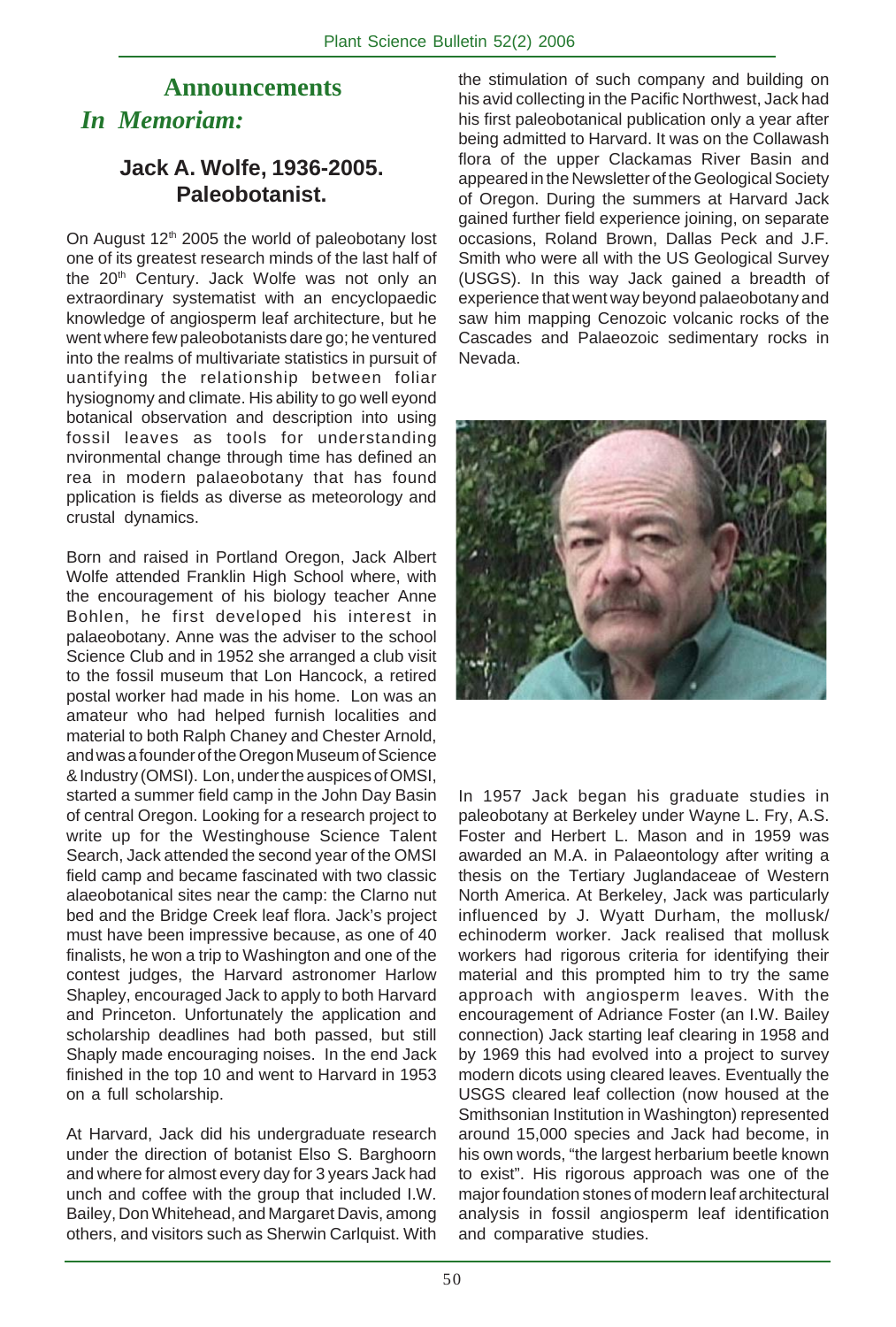In 1960 (when still only 23) Jack completed his PhD dissertation on the early Miocene floras of northwest Oregon. This rapid academic advancement was achieved alongside reporting on referred fossils for the US Geological Survey under the supervision of Preston E. Cloud. Jack's industry was rewarded with a post that led him to being Research Geologist with the US Geological Survey, Menlo Park California. Jack remained with the USGS throughout much of his career, mostly at Menlo Park, but with spells in Washington DC (1961-65) and Denver (1982-1992).

 In 1969 Jack produced his first major work on fossil floras: it was a synthesis of his findings on the Late Tertiary floras of the Pacific Northwest, which he published in *Madrono* in time for it to be handed out to attendees of the International Botanical Congress in Seattle that year.

In the 1960's Jack also began work on the Tertiary floras of Alaska. In publications with David Hopkins, Clyde Wahrhaftig and Estella Leopold, he presented a first cut on dating the younger floras of the Kenai Lowland as Late Tertiary. Before this biostratigraphic work, many prominent geologists considered the rocks of the Kenai Group as being of Paleogene age. Jack continued and produced in 1977 a monumental and thoughtful work on the Paleogene floras of Alaska and Wrangellia, which still stands as an exceptional monograph. One of the reasons it was so notable is that he established for the first time that truly subtropical floras existed as far north as 60° N. Lat.

Jack's primary role at the USGS was to use plant megafossils for biostratigraphic and paleoenvironmental determinations, but through his collaboration with Elso Barghoorn he also factored the pollen record into his deliberations. He not only undertook fieldwork himself, primarily in the western US including Alaska, but also identified material brought in to him by scores of geologists working throughout the United States. After a long and highly productive career at the USGS Jack retired to and adjunct position with the University of Arizona in 1992, where he remained an active researcher and, as at Berkeley, actively supervised research students, most of whom have continued working in paleobotany and have co-authored papers with him.

One of his important monographs, published in 1979, was the climatic analysis of the forest types in eastern China described by Wang Chi Wu in the 1960's. He adapted the quantitative comparison of mean annual temperature with seasonal range of temperatures in different forest types. It resulted in his development of nomograms that sketch out the climatic parameters of the forest types, not only for

eastern China, but for eastern and western North America and Australia. His nomogram models are widely used by botanists today.

While Jack's reputation as a systematist and biostratigrapher will be remembered for a long time, probably his most innovative work was in quantifying the relationship between leaf form and environmental conditions, primarily climate. Following on from the pioneering work of I.W. Bailey and E.W.Sinnott, Jack recognised that leaf form is controlled by an interplay between the genotype honed through evolution and a spectrum of environmental factors. As early as the late 1970's he realised that the best way to decode the complex form/climate relationship was through multivariate analysis. He set about building and testing a unique database of foliar physiognomic characters derived from leaves of woody dicots growing in vegetation for which the climate (weather-station data) is quantified through long term observation. His rigorous collecting methodology incorporated the full observable morphological range rendering the approach remarkably robust in the face of taphonomic filters. The technique, which he named CLAMP (Climate Leaf Multivariate Programme), has found application not only in the North America and Japan where the calibration datasets have their origin, but in Russia, Europe, South America and New Zealand. Most spectacularly the technique yields data on enthalpy, a property of a parcel of air that can be used to determine paleoelevation. In recent years this approach has been applied to the uplift of Tibet and the Andes. However for some years Jack had an interest in the uplift history of the western US and it was here that he tested the technique, something he was still working on when he died falling from an outcrop in the eastern Sierras.

Jack always had an eye for detail and abhorred what he regarded as sloppy work. This, coupled with a tendency to be fairly brusque, a trait that he sometimes resorted to in order to disguise his innate shyness, led to feuds with some colleagues and he was a critical reviewer. Nevertheless those who became his close friends discovered a man of great intellect, loyalty, warmth and generosity.

Jack Wolfe is already sorely missed by his colleagues and students. We have lost a singular leader and scholar of paleobotany. We are privileged to honour his life by following where he led in the study of the major evolutionary and stratigraphic problems, and the relationship between plants and climate: areas of endeavour where Jack blazed an important trail.

Bob Spicer and Estella Leopold.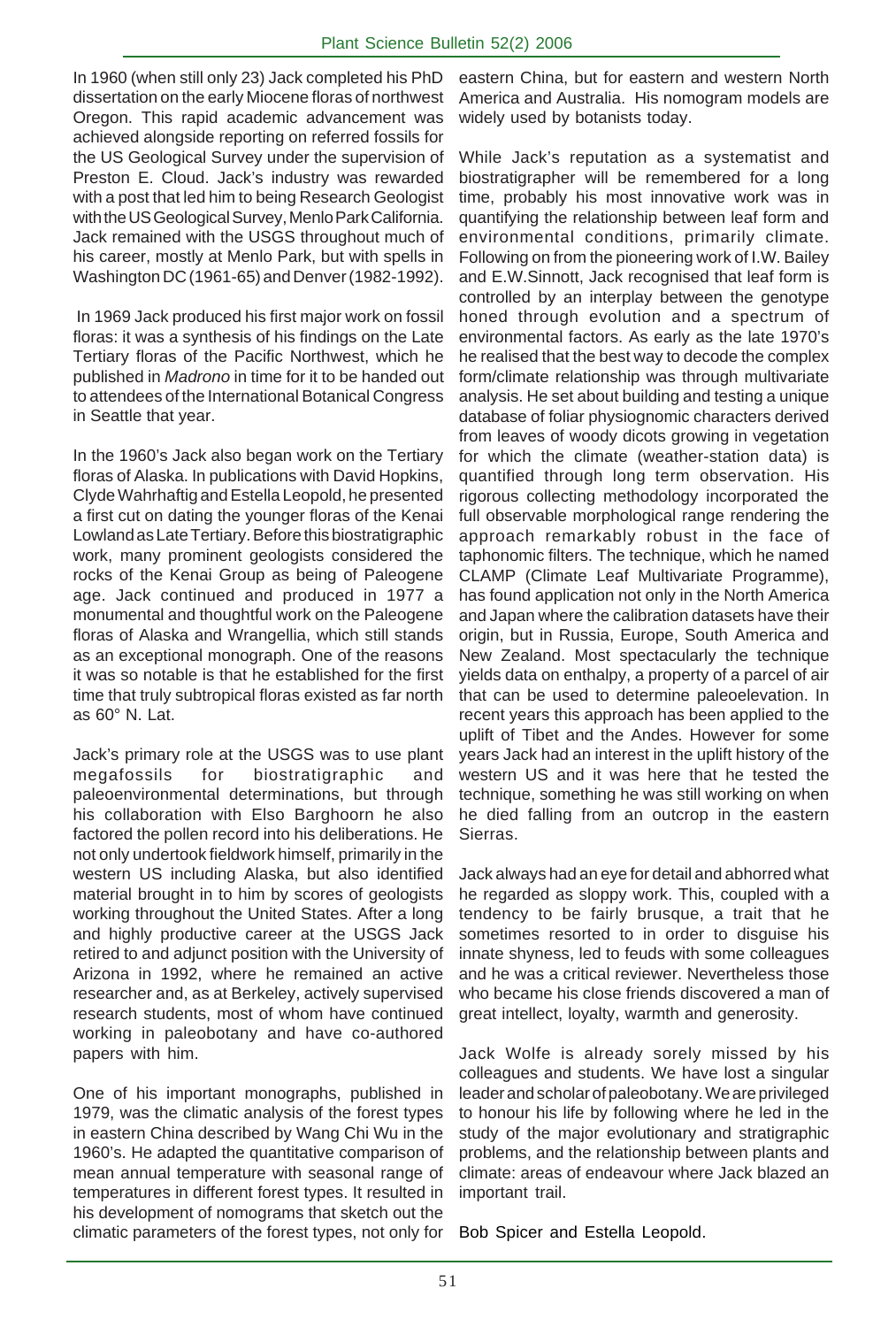## *Personalia*

## **Symposia, Conferences, Meetings**

#### **The Rupert Barneby Award**

The New York Botanical Garden is pleased to announce that **Rodrigo Duno de Stefano**, of the Centro de Investigación Científica de Yucatán A. C. (CICY), is the recipient of the **Rupert Barneby Award** for the year 2006. He will be studying the family Leguminosae in the Yucatan Peninsula Biotic Province (YPBP), Mexico. With about 60 genera and more than 260 species there, the Leguminosae are one of the most important plant elements of the Yucatan region. This study will also contribute to a revision of four legume genera for the "Illustrated Flora of the Yucatan Peninsula" (G. Carnevali, general editor).

The New York Botanical Garden now invites applications for the **Rupert Barneby Award** for the year 2007. The award of US\$ 1,000.00 is to assist researchers to visit The New York Botanical Garden to study the rich collection of Leguminosae. Anyone interested in applying for the award should submit their curriculum vitae, a detailed letter describing the project for which the award is sought, and the names of 2-3 referees. Travel to the NYBG should be planned for sometime in the year 2007. The application should be addressed to Dr. James L. Luteyn, Institute of Systematic Botany, The New York Botanical Garden, 200<sup>th</sup> Street and Kazimiroff Blvd., Bronx, NY 10458-5126 USA, and received no later than December 1, 2006. Announcement of the recipient will be made by December 15th.

Anyone interested in making a contribution to **THE RUPERT BARNEBY FUND IN LEGUME SYSTEMATICS**, which supports this award, may send their check, payable to The New York Botanical Garden, to Dr. Luteyn.



#### **Integrating Evolution, Development, and Genomics University of California, Berkeley May 31-June 2, 2006**

We are pleased to announce the first international U.C. Berkeley Integrating Evolution, Development and Genomics Conference May 31st through June 2nd 2006. This meeting is organized by graduate students and is inspired by the integration of evodevo research programs at U.C. Berkeley. The meeting has been designed to be small in order to offer many opportunities for meaningful interactions between faculty, student, and post-doc attendees.

The meeting will include multiple non-concurrent symposia covering a wide range of evolutionary developmental biology topics, including paleontology, comparative morphology, and genomics. In addition to talks from the confirmed invited speakers listed below, additional, shorter talks and posters will be selected from submitted abstracts. There will also be lunchtime workshops, a dinner for speakers and students hosted by local graduate students at their homes, and receptions around the Berkeley campus.

To register for the meeting, or to submit an abstract, please visit www.evodevo.org. We would like to remind everyone that since conference attendance is limited, we encourage you to register as soon as possible. The registration and abstract submission deadline is April 14th.

We look forward to seeing you in Berkeley this spring,

IEDG 2006 Organizers

Confirmed Invited Speakers:

Patricia Beldade (Leiden University) Anthony DeTomaso (Stanford) Mike Eisen (LBL, U.C. Berkeley) Greg Elgar (Queen Mary, Univ. of London) Sarah Hake (U.C. Berkeley) Jukka Jernvall (University of Helsinki) David Lambert (University of Rochester) Mike Levine (U.C. Berkeley) Sally Leys (University of Alberta) Chris Lowe (University of Chicago) Jim Mallet (University College London) Phil Newmark (University of Illinois, Urbana-Champaign) Nipam Patel (U.C. Berkeley)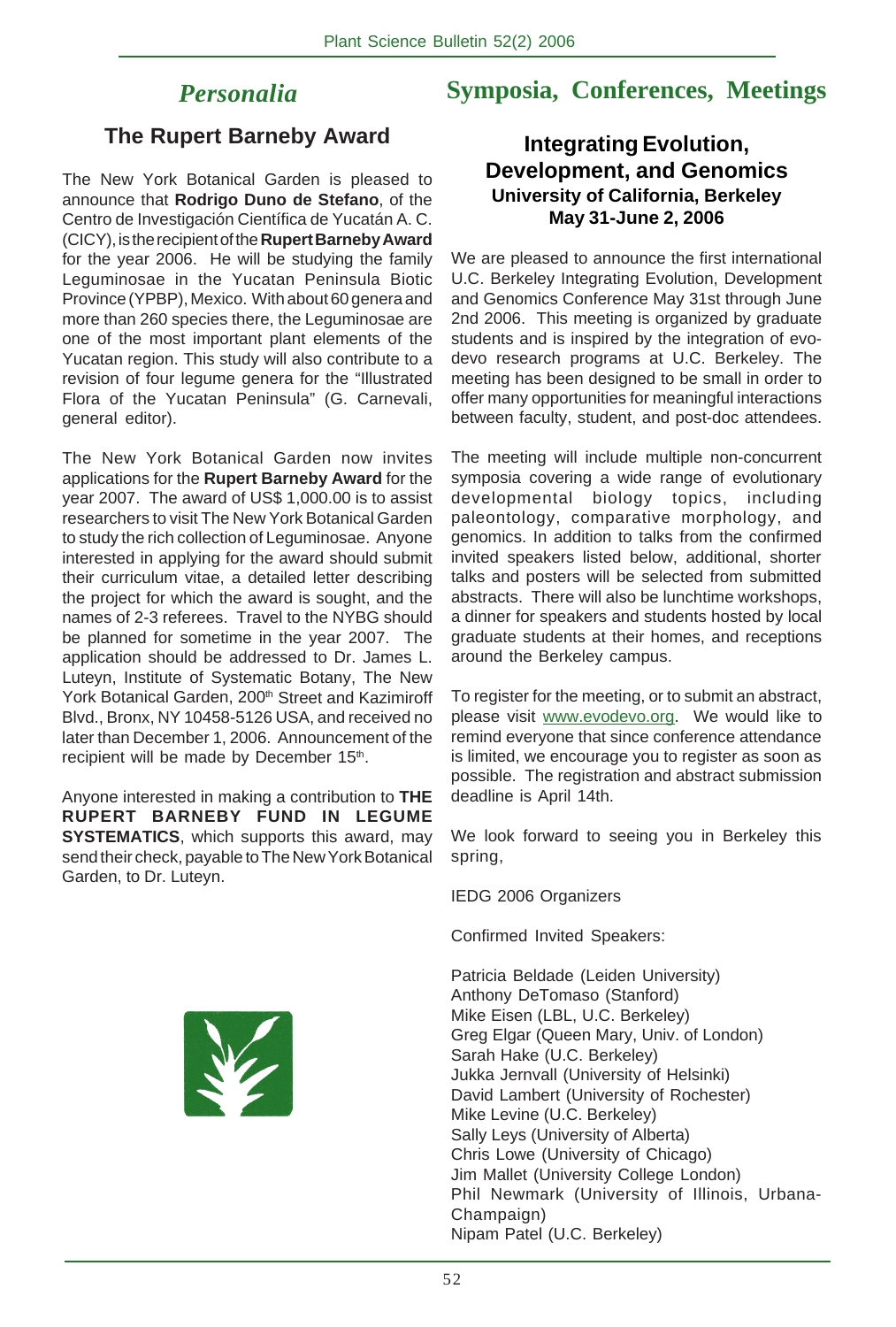Richard Prum (Yale) Dan Rokhsar (U.C. Berkeley) Elaine Seaver (University of Hawaii) Mike Shapiro (University of Utah) Moya Smith (Kings College London) Ulrich Technau (SARS,International Center for Marine Molecular Biology) John Willis (Duke University) Greg Wray (Duke University

#### Sponsors:

At the University of California, Berkeley: Center for Integrative Genomics Dept of Integrative Biology Dept of Molecular & Cell Biology Museum of Vertebrate Zoology UC Museum of Paleontology University and Jepson Herbaria

#### Extramural:

The Crustacean Society Deep Gene Research Coordination Network

## **3rd International Orchid Conservation Congress and 2nd International Conference on Neotropical Orchidology.**

This event, sponsored by the Orchid Specialists Group of the Species Survival Commission of the International Union for Conservation of Nature will be held March 19–24, 2007, in San Jose, Costa Rica. Organized by the Lankester Botanical Garden (University of Costa Rica) and the Charles H. Lankester Foundation, the congress will provide a forum for sharing knowledge, concerns, and hypotheses about the current status of orchid conservation worldwide.

The primary objective will be to broaden the spectrum of knowledge and instruments of conservation. We aim to include a broad base of professionals, both biologists and non-biologists, to analyze the factors that affect orchid populations and to suggest feasible strategies for conservation. The implementation of an International Agenda for Orchid Conservation will be reviewed and goals will be proposed to support the Global Strategy for Plant Conservation.

#### For further details see http://www.jardinbotanicolankester.org/ing/ congress.html.

## **Second Meeting of the International Society for Phylogenetic Nomenclature**

Yale University New Haven, June 28 – July 2, 2006

The Second Meeting of the International Society for Phylogenetic Nomenclature will be held at Yale University from June 28 to July 2, 2006. This meeting is an opportunity to discuss topics that pertain to phylogenetic nomenclature and the PhyloCode. In addition to providing a forum to contribute oral and poster presentations, this meeting will include three symposia with a number of invited guest speakers.

#### Contact Information

**Nico Cellinese** (Logistics and general information) and **Walter Joyce** (Program), Peabody Museum of Natural History, Yale University, 170 Whitney Avenue, PO Box 208118, New Haven, Connecticut, 06511, U.S.A. Email: nico.cellinese@yale.edu or walter.joyce@yale.edu

#### Registration

Registration is set at \$165 for regular members and \$70 for students who register by May 1, 2006. Late registration is \$190 for regular members and \$75 for students who register by June 9, 2006. On-site registration is \$215 for regular members and \$85 for students. To register, please go to www.phylocode.org and download the meeting second circular.

#### Opening Session

The conference will begin on June 29 with a lecture by **David Hillis** (University of Texas, Austin).

#### Symposia

Species

ORGANIZERS: **David Baum** (University of Wisconsin, Madison) and **Benoit Dayrat** (University of California, Merced)

SPEAKERs: **David Baum** (University of Wisconsin, Madison), **Julia Clarke** (North Carolina State University), **Benoit Dayrat**, **Matthew Haber** (University of California, Davis).

Implementing Phylogenetic Nomenclature ORGANIZER: **Philip Cantino** (Ohio University)

SPEAKERS: **Paul Berry** (Washington University), **Philip Cantino** (Ohio University), **David Marjanovic** (University of Paris 6), **Paul Sereno** (University of Chicago)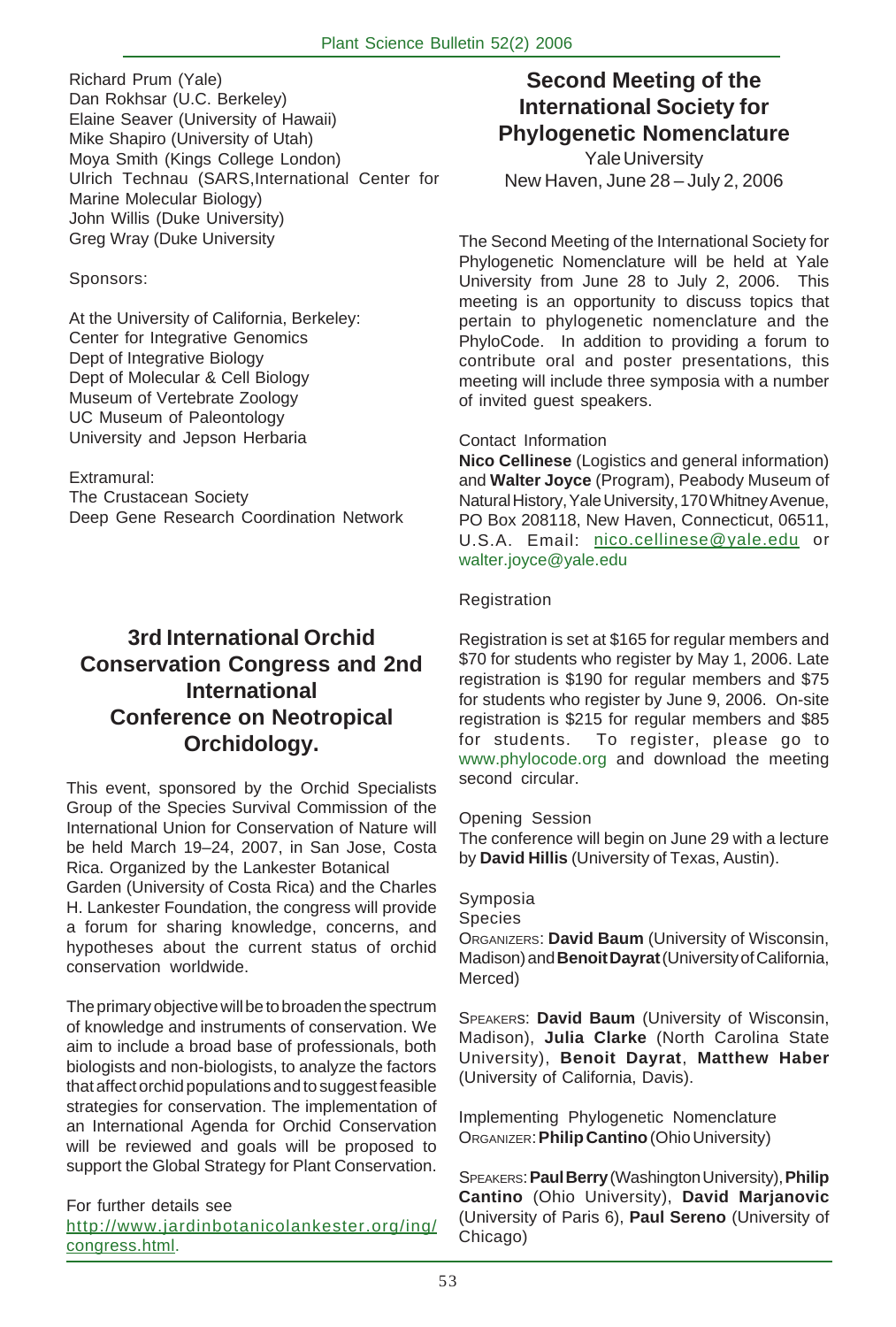**Phyloinformatics** 

ORGANIZERS: **Michael Donoghue** (Yale University) and **Nico Cellinese** (Yale University)

SPEAKERS: **Michael Donoghue** (Yale University), **David Hibbett** (Clark University), **Mikael Thollesson** (Uppsala University). Additional speakers will be announced.

**Cancellations** 

Before 1st May 50% of the registration will be refund

After 1st May there will be no cancellation refunds

Cancellations for the accommodation

Before 31th May 50% of the accommodation will be refund

After 31th May there will be no cancellation refunds

All the cancellation must be send in written to the Technical Secretariat of the congress: compositae2006@manners.es

## **EVOLUTION OF THE COMPOSITAE: A SYMPOSIUM**

BARCELONA, 3-10 JULY 2006

#### http://www.institutbotanic.bcn.es/compositae2006/

#### ORGANISING COMMITTEE

Randall J. Bayer, CSIRO, Canberra (Australia) Vicki A. Funk, Smithsonian Institution, Washington (USA)

Núria Garcia-Jacas, Botanic Institute of Barcelona (Spain)

Marinda Koekemoer, National Herbarium, Pretoria (South Africa)

Christoph Oberprieler, University of Regensburg (Germany)

Santiago Ortiz, University of Santiago (Spain)

Alfonso Susanna, Botanic Institute of Barcelona (Spain)

Joan Vallès, University of Barcelona (Spain)

#### REGISTRATION

To register for the Conference, please complete this form and send it to the Technical Secretariat. The Secretariat will confirm the registration once payment has been received.

All those presenting a paper should register before 1st May in order to have the paper published.

Registration fees Before 1st May, 2006 After 1st May, 2006 Registration fee 300 340 Student fee (1) 100 130

(1) A certificate being an student will be require

Payment should be made by credit card on line. A 3% will be charged as bank expenses.

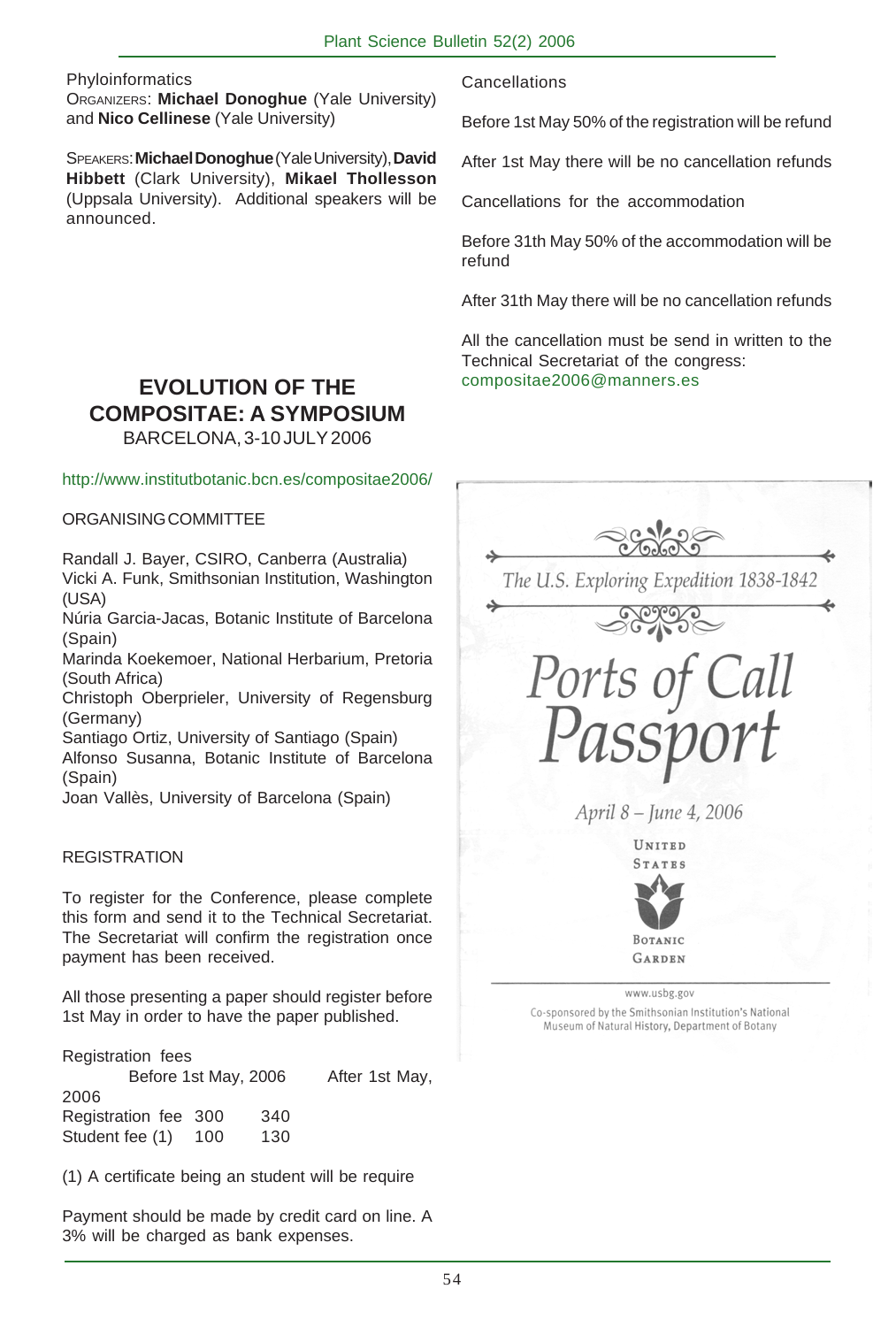## **53rd Annual Systematics Symposium Missouri Botanical Garden 13-14 October, 2006**

#### **Impact of Peter Raven on Evolutionary and Biodiversity Issue in the 20th and 21st Centuries.**

Organizing committee: Barbara Schaal, Paul Berry, Peter Hoch, Warren Wagner.

Friday 7:30 – 9:30 p.m. Informal mixer in Ridgeway Center.

Saturday 8:30 am-8:30 p.m. Symposium presentations.

Speakers and Titles of Talks.

Diane Campbell- -Pollinator Shifts, Pollinator Losses, and Floral Evolution.

Paul Ehrlich- - Saving the World (after-dinner talk).

Ulrich Mueller- -Coevolutionary Principles of Insect Fungiculture: Lessons for Human Agriculture.

Stephen O'Brien- -The Moving Landscape of Comparative Genomics in Mammals.

Christopher Pires- - Polyploidy and Chromosomal Evolution.

Barbara Schaal- - Differentiation of Populations: Gene Flow Redux.

Jun Wen- - Evolution of Major Patterns of Plant Disjunctions.

Registration must be accompanied by a \$75.00 registration fee, which covers the cost of refreshments at the Friday mixer and lunch and dinner on Saturday. Information on local hotels and motels will be sent to registrants. No refunds will be granted after 28 September.

#### SPACE LIMITS REGISTRATION TO 400; PLEASE REGISTER EARLY

Registration Information

I plan to attend the Systematics Symposium. Enclosed is my \$75.00 registration fee. Please make checks payable to "Missouri Botanical Garden." I enclose my registration fee of \$75.00\_\_\_\_\_\_\_\_ I request vegetarian meals:

My name and professional address:

Phone **Fax** E-mail

Please indicate if you are a a) graduate student b) undergraduate student

Mail to: Systematics Symposium, Missouri Botanical Garden, P.O. Box 299, St. Louis, MO 63166-0299

Future information will be posted at http://www.mobot.org/MOBOT/research/symposium/welcome.shtml

Or contact P. Mick Richardson. Tel:314-577-5176; Fax: 314-577-0820 E-mail: mick.richardson@mobot.org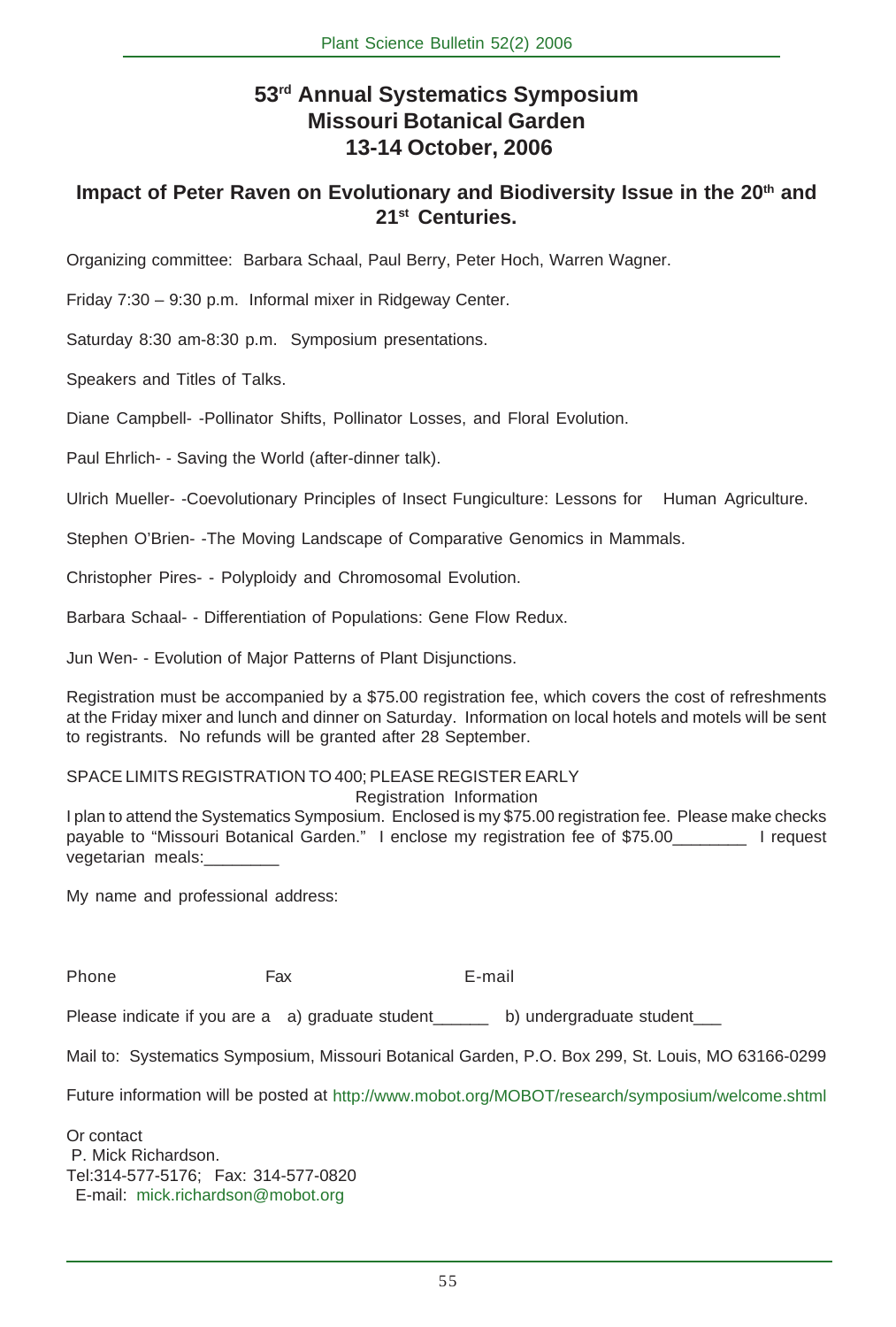## **Positions Available**

## **Plant Collections Manager (Manager of Scientific Collections, UCPEA VII)**

# *Department of Ecology Evolutionary Biology*

The Department of Ecology and Evolutionary Biology seeks a dedicated person to manage the botanical holdings in a state-of-the-art combined collections facility. The collections support teaching and research activities of the Department and scientific public. The successful candidate will organize and maintain the vascular and non-vascular plant herbaria and the paleobotanical collection and will identify, prepare, catalog and database preserved plant specimens and living arboretum specimens. The plant collections manager responds to requests from faculty and visiting scientists and shares responsibility for maintenance and operation of the combined collections facility with other collections managers. The plant collections manager maintains professional liaisons with curators at other institutions and assists other agencies with species identifications, status of rare and endangered species, etc. Other principal responsibilities are to manage all incoming and outgoing loans, maintain the botanical collections database and website, mount and label specimens acquired by the herbarium, curate the associated library, and perform related duties as required. This position also involves training of student workers and volunteers, preparation of public/instructional exhibits and facility tours, participation in a collections management seminar, processing of donations and exchanges and purchase of equipment and supplies.

**Minimum Qualifications**: M.S. degree in botany (or appropriate field); fundamental curatorial skills; knowledge of plant taxonomy and botanical nomenclature; excellent computer and organizational skills; basic knowledge of taxonomic databases.

**Preferred Qualifications**: Ph.D. in systematic botany or related area and prior experience in herbarium management; detailed knowledge of BG-BASE or similar electronic database; experience in data sharing initiatives (e.g., GBIF, RBGE multisite); detailed knowledge of modern curatorial standards and techniques; knowledge of standard loan protocols and specimen packaging; knowledge of image capture and manipulation.

The review of applicants will begin on May 15, 2006 and will continue until the position has been filled. Please send cover letter, resume and three letters of recommendation to: Dr. Don Les, Chair, Search Committee, University of Connecticut, Department of Ecology and Evolutionary Biology, 75 North Eagleville Road, Unit 3043, Storrs, CT 06269-3043.

## **Post Doctoral Position**

## **Mechanisms of Pierce's disease transmission in grape vines.**

A postdoctoral position is available working with a team of scientists studying Pierce's disease in grapevines at U.C. Davis. Our project is focused on understanding the plant-pathogen interactions that produce accumulation, movement, and systemic infection of *Xylella* bacteria within xylem conduits. We are especially interested the relationship of disease symptoms to water transport and the movement of bacteria downward and across impediments, e.g. pit membranes, transitions from primary to secondary xylem, and graft unions. A qualified candidate will have in depth knowledge of both plant anatomy and plant water relations. Experience with electronic interfaces between instruments and PCs, various forms of microscopy, and *in situ* techniques such as immuno-localization is preferred. Responsibilities will include the independent and/or collaborative design and development of experimental methods, the preparation of grants and scientific manuscripts for publication, participation in the maintenance of a collegial atmosphere in the lab, and the ability to communicate and work with a diverse group of scientists.

Position is available immediately.

CONTACTS: PROFESSOR THOMAS L. ROST, SECTIONOF PLANT BIOLOGY; UNIVERSITYOF CALIFORNIA, DAVIS, CA 95616; PH. 530-752-0628; FAX 530-752-5410; EMAI**L** tlrost@ucdavis.edu

#### OR

Professor Mark A. Matthews; http:// matthews.ucdavis.edu/home.html. Dept. of Viticulture & Enology; University of California, Davis, CA 95616; Phone: 530-752-2048; FAX 530-752- 0381; Email mamatthews@ucdavis.edu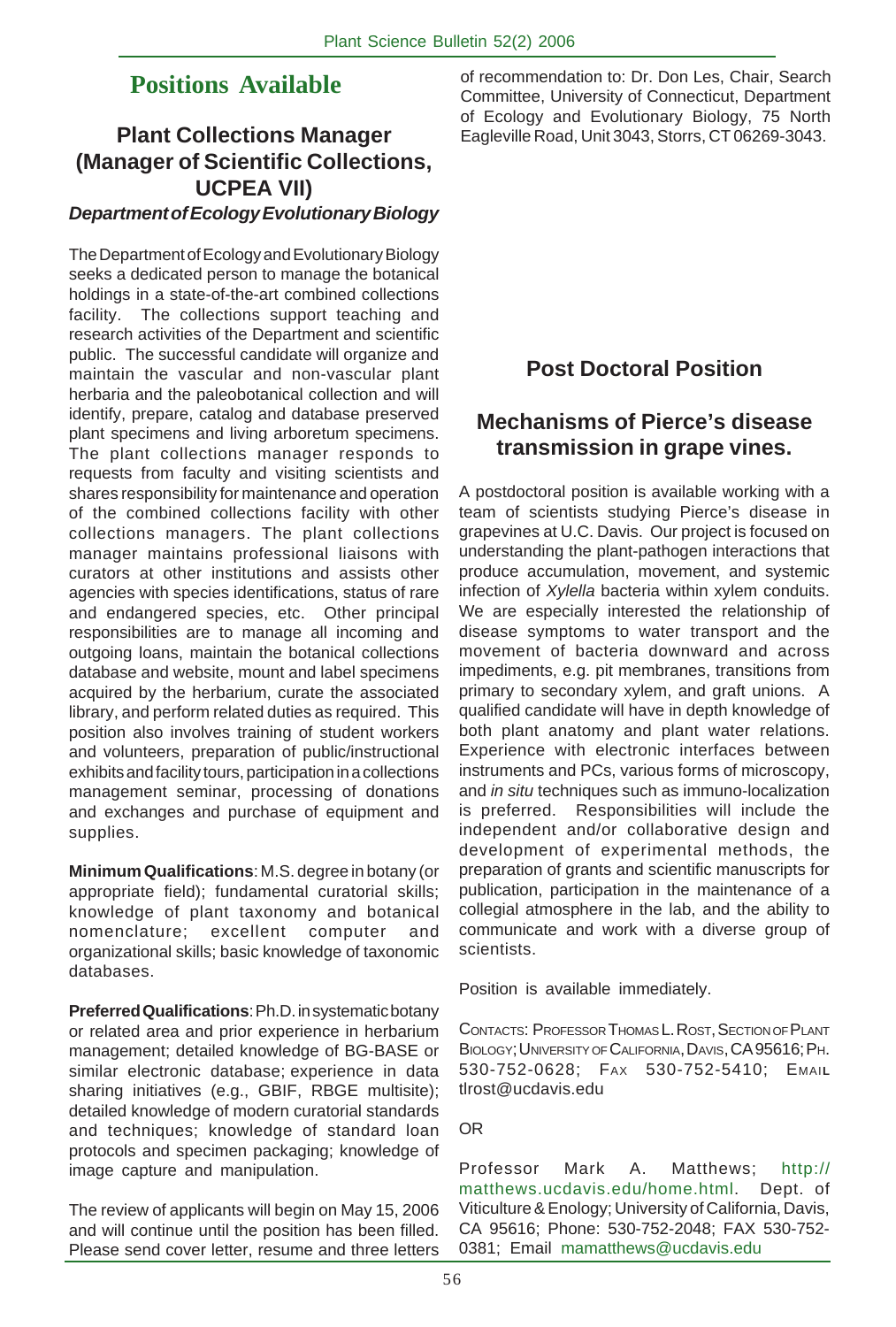## **Award Opportunities**

## **Other News**

## **Grants in Ornamental Horticulture**

The Stanley Smith Horticultural Trust invites applications for grants up to \$20,000 for education and research in ornamental horticulture. Not-for-profit botanical gardens, arboreta, and similar institutions are eligible. The deadline for applications is August 15, 2006. For current guidelines, contact Thomas F. Daniel, Grants Director, SSHT, Dept. of Botany, California Academy of Sciences, 875 Howard St., San Francisco, CA 94103, USA (email: tdaniel@calacademy.org).

## **Other**

## *Haseltonia*

*Haseltonia* is the peer-reviewed publication of the Cactus and Succulent Society of America. It is published annually in full color and features papers on all aspects of cacti, succulents and their environs. Recent topics include new species descriptions, taxonomic revisions, conservation reports, biochemistry, cytology, anatomy and physiology, evolutionary biology, ethnobotany, pollination studies, propagation, and pest control. Serious students of cactus and succulent flora, taxonomists, horticulturalists, and botanical libraries will all find Haseltonia a valuable addition to their collection. We strongly encourage authors to submit their manuscripts on cacti or succulents to Haseltonia. There are no page charges, even for color figures. Haseltonia abstracts are indexed on Science Citation Index, Current Contents, and Garden, Landscape & Horticulture Index. URL: www.cssainc.org .

Root Gorelick, Editor (Haseltonia@asu.edu and Gorelick.Root@epa.gov)

Russell Wagner, Managing Editor (Wagner@lmi.net)

## **Botanical Research Reports 30 Endangered & Threatened Plant Species at the Franklin Parker Preserve**

#### **First time research conducted at Preserve in 100 years**

**CHATSWORTH, NJ, March 31, 2006 –** A two-year study of plant life at the New Jersey Conservation Foundation's (NJCF) Franklin Parker Preserve by Brooklyn Botanic Garden (BBG) research scientists has identified 30 rare, endangered, and threatened species, or about 6.5% of the plant population. The 9,400-acre Pine Barrens preserve was purchased by NJCF in 2003 in the largest private land conservation acquisition in state history and is now managed jointly with the Department of Environmental Protection (DEP).

NJCF asked Brooklyn Botanic Garden to research the plant life on the property because of its expected habitat significance. BBG proposed a comprehensive survey of the plants and vegetation in order to identify the populations of rare plants that grew there allowing the Preserve to better manage the land. Dating back to 1880, botanists had reported that the site contained numerous rare plant populations, but for the past century research was not possible because the land was privately owned and operated as a cranberry farm.

Adjacent to 250,000 acres of state preserved lands, the Franklin Parker Preserve is home to sandy roads that wind through pitch pine forest, blueberry fields, shallow lakes and pristine streams. The Franklin Parker Preserve contains some of the most beautiful wetlands in the Pine Barrens and provides critical habitat for many unique wildlife species, such as the Pine Barrens Tree Frog, in addition to the now documented rare and threatened plant species. The preserve also filters rainwater that feeds into the Kirkwood-Cohansey Aquifer, which is essential to protecting the pristine quality of 17 trillion gallons of underground water. The preserve includes the headwaters of the West Branch of the Wading River watershed, which is known for having some of the rarest and most unique plants in the U.S.

"We knew this was a special property," said Emile D. DeVito, Ph.D., NJCF Manager of Science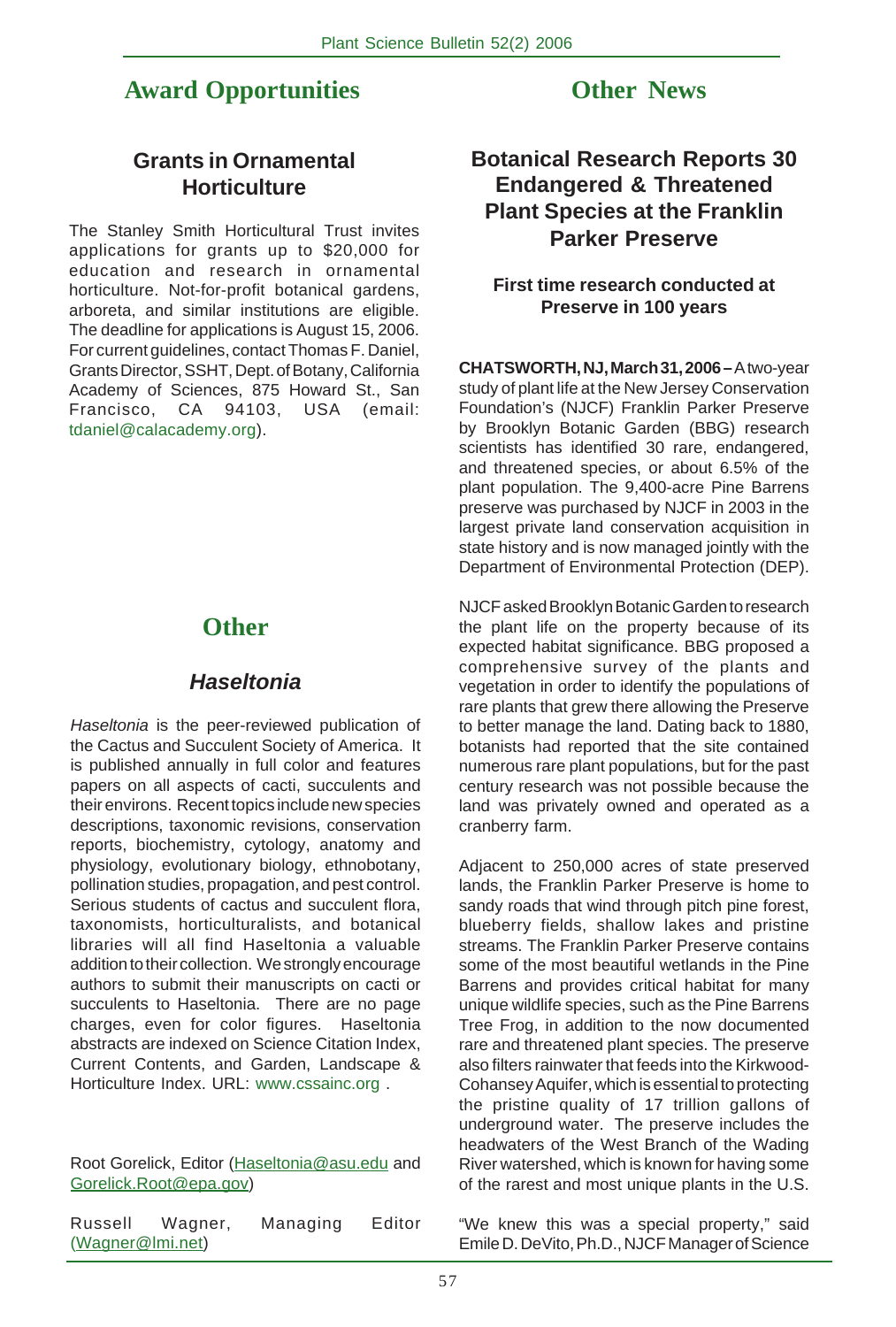& Stewardship. "But we had no idea how many critical species would still occur on the property after all these years. This research is important because it identifies critical natural resources and makes recommendations for managing the property to protect them."

Dr. Kerry Barringer, Ph.D., Curator of the BBG's Herbarium, conducted most of the research visiting the preserve every week from May through October of 2005. Barringer was assisted by Dr. Gerry Moore, Ph.D., BBG's Director of Science. Moore grew up in southern New Jersey and is an expert on the Pine Barrens. In a recent report to NJCF, BBG scientists noted that approximately 465 species of plants are now known to exist on the Franklin Parker Preserve, 30 of which (6.5 percent) are currently recognized as rare, threatened or endangered in New Jersey by either the Natural Heritage Program or the Pinelands. "This percentage of rare plants is extremely high and is especially remarkable considering the high plant diversity in the preserve," said Barringer.

"For a botanist, this project is a tremendous opportunity to study an extraordinary ecosystem. The preserve is right in the middle of the Pine Barrens, which is recognized worldwide as being a unique place to study plants. Further, because the property was in private hands until fairly recent, the historical records and plant inventory for the preserve were previously unavailable to scientists. Through this collaboration, we were able to search through these collections and plant records." Subsequently, the botanist used these old records to help guide the fieldwork. Barringer explained, "It was extremely rewarding to help provide part of the data that the Conservation Foundation will use to restore parts of the preserve where these species occurred.

BBG's Moore added, "In addition, we found some species that had never been reported from the preserve. This is very encouraging because it indicates that additional rare and threatened species have been able to find a home in the preserve. And our collaboration further allows the scientists at the Conservation Foundation to use the same data to identify critical habitats for special preservation or restoration and to protect endangered species."

"There are many more endangered plant species in New Jersey than there are endangered animal species—roughly triple," said DeVito from the Preserve. However, there are few programs in place to protect these critical components to the natural systems. "Rare plant species are simply not on the general public's radar screen," said DeVito. "If more people could experience the beauty of a Pine Barrens gentian or bog asphodel in bloom, there would be a lot more support for these disappearing species."

Despite New Jersey's large number of endangered plant species, there are only a few botanists working throughout the entire state to document and protect these rare plants. NJCF and botanists in the Division of Parks and Forestry are now collaborating to undertake ambitious new management projects. In 2005, NJCF received a \$25,000 grant from National Fish and Wildlife Foundation to support this work.

One species that formerly grew in the preserve, American chaffseed (Schwalbea americana), is federally listed as an endangered species; another Long's bulrush *(Scirpus longii)*, is a candidate for federal listing. One existing species, the bog asphodel *(Narthecium americanum)*, is a candidate for federal listing. Seven species are state endangered. An additional nine species that grow in the preserve were included on the Natural Heritage list until recently. Of the 30 rare, endangered and threatened species, 18 have been found recently. Twelve are known only from historical records, but Brooklyn Botanic Garden's botanists will spend the next year diligently searching for these species.

"The preserve is home to at least 12 additional plant species that are characteristic of the New Jersey Pine Barrens," Moore said. "They may be relatively common in the Pine Barrens, so they are not listed as endangered, but in New Jersey they are restricted in their overall distribution to the Pine Barrens."

As the first research team to explore and catalog the Preserve in more than a century, the sense of discovery was keen throughout the project. According to Barringer, "Maybe the biggest moment for me was on a day in September the first year I worked in the Preserve. I was working along the river, searching for populations of rare plants. It had been a good day, but it was hot and getting late and I had been walking through muck and pushing through thickets. I was heading back to the car, when by pure chance I saw a dry stalk of *Tofieldia,* called false asphodel. It was dry and the seed had been shed and I thought it was something else at first, but when I saw a little patch of dark, sticky hairs on the stalk I knew it was *Tofieldia*. Now, *Tofieldia* is a very rare plant and we had been looking for it since July. The plants that grow in the Pine Barrens are only found in a couple of watersheds. It was a good find — and when I looked up I saw that there were more plants growing nearby. As I was looking around I realized that within a hundred yards of the spot I was standing, there were at least a dozen different species of very rare plants growing: asphodels and orchids, rare grasses and rushes, the showy aster, and the bog goldenrod. They had probably been growing there for a thousand years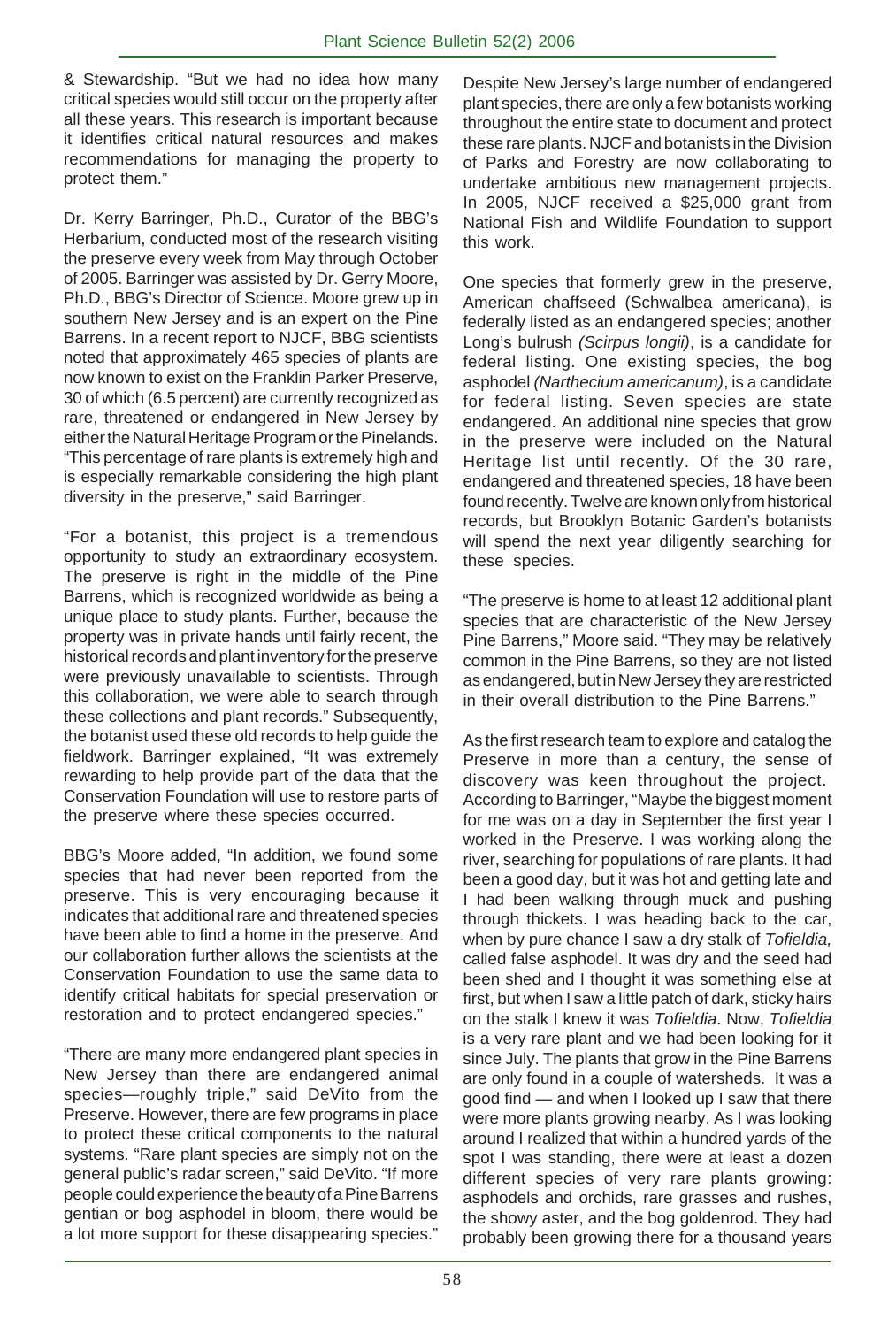or more and would continue to grow there now that they were part of the preserve."

NJCF has initiated several important projects to enhance public access and to restore the preserve to its original wetlands state. In 2005, the U.S. Department of Agriculture's Natural Resources Conservation Service (NRCS) and NJCF launched a wetlands preservation and restoration project at the Franklin Parker Preserve – the largest NRCS Wetlands Reserve Program (WRP) project in the Northeast. NRCS and NJCF are collaborating on the restoration of 1,100 acres of cranberry bogs and blueberry fields that have been altered by historic agricultural practices. NJCF is also partnering with several public and private organizations to restore approximately 150 acres of Atlantic White Cedar forest, which is vital habitat for many threatened and endangered species. The project is particularly important since 80 percent of the Pine Barrens cedar swamp have been lost to non-sustainable timbering practices.

The Garden's Moore said, "We will work in the preserve through this season, as the Conservation Foundation and the Pinelands Preservation Alliance set up long-term monitoring of the rare plant populations. We should be finished with a scientific paper describing the flora and vegetation of the preserve by the end of the year, and we hope to see that published in 2007. "

NJCF has launched a \$3 million campaign to help fund restoration and stewardship activities at the Franklin Parker Preserve. To learn more about this effort and NJCF's land preservation efforts statewide, contact the Foundation at **1-888- LANDSAVE** or visit www.njconservation.org.

#### **Rare Plants at the Franklin Parker Preserve**

1. *Aristida dichotoma* var. *curtissii* – Curtiss' threeawned grass

- 2. *Aristida virgata* three-awned grass
- 3. *Asclepias rubra* red milkweed

4. *Aster concolor* or *Symphyotrichum concolor* – silvery aster

- 5. *Calamovilfa brevipilis* Pine Barrens Reedgrass
- 6. *Cleistes divaricata* spreading pogonia
- 7. *Gentiana autumnalis* Pine Barrens gentian
- 8. *Juncus caesariensis* New Jersey rush
- 9. *Lobelia canbyi* Canby's lobelia
- 10. *Narthecium americanum* bog asphodel
- 11. *Platanthera cristata* crested yellow orchid
- 12. *Prenanthes autumnalis* autumn snakeroot
- 13. *Rhynchospora cephalantha* capitate Beakrush
- 15. *Rhynchospora pallida* pale beak-rush
- 16. *Schizaea pusilla* curly grass fern
- 17. *Schwalbea americana* American chaffseed
- 18. *Scirpus longii* Long's bulrush
- 19. *Scleria minor* slender nut-rush
- 20. *Scleria reticularis* reticulated nut-rush
- 21. *Solidago elliottii* bog goldenrod
- 22. *Solidago stricta* wand-like goldenrod

23. *Solidago uliginosa* var. *uliginosa* – Bog goldenrod

- 24. *Sphagnum carolinianum* peat moss
- 25. *Sphagnum macrophyllum* peat moss
- 26. *Stylisma pickeringii*  Pickering's morning glory
- 27. *Stylosanthes biflora* pencil flower
- 28. *Tofieldia racemosa* false asphodel
- 29. *Utricularia inflata* inflated bladderwort
- 30. *Xyris fimbriata* yellow-eyed-grass

## **Turn Used Gardening Plastic Into Botanical Garden Admission**

#### **Plastic Pot Recycling Offered on Weekends From May 20 Through June 25**

**WHAT**: Plastic Pot Recycling

**WHEN**: 9 a.m. to 4 p.m. weekends only, May 20-21, 27-28; June 3-4, 10-11, 17-18, 24-25

**WHERE**: Monsanto Center of the Missouri Botanical Garden, 4500 Shaw Blvd. at Vandeventer

**SPONSORS**: Missouri Botanical Garden; St. Louis– Jefferson Solid Waste Management; Missouri Department of Natural Resources; Environmental Improvement and Energy Resource Authority; Monrovia Growers, Inc.; and Plastic Lumber Company of America, LLC

#### **INFO**: (314) 577-9440; www.mobot.org/hort/activ/ plasticpots.shtml

 The Missouri Botanical Garden is once again giving area gardeners a reason to recycle. Plastic garden pots, polystyrene cell packs and trays can be brought to the Garden's nearby Monsanto Center and exchanged for a complimentary admission pass. Plastic Pot Recycling collections will be held from 9 a.m. to 4 p.m. on Saturdays and Sundays only from May 20 through June 25.

The horticultural waste amassed will soon find a new, alternative use among gardeners. Collections will be recycled locally into co-mingled plastic lumber for use in raised garden bed kits and compost bins available for purchase.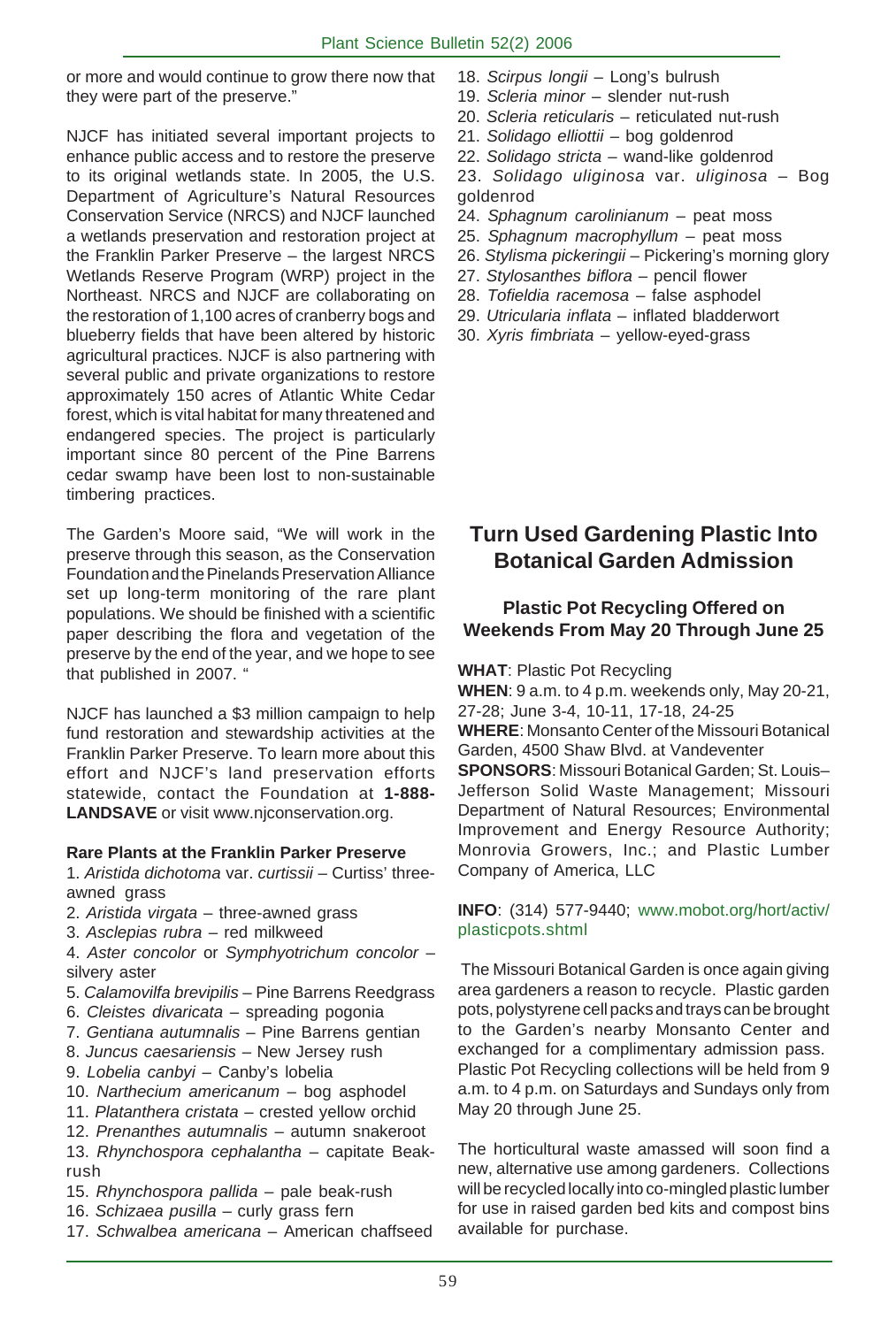Dr. Steven Cline, manager of the Kemper Center for Home Gardening, started the program in 1998. "This represents the eighth year in our recycling effort to reduce this waste stream that nationally represents over 350 million pounds pitched into our landfills," said Cline. "Imagine Busch Stadium filled one-and-one-half times to the top, and you have a good picture of what is being deposited each year. We are simply closing the recycling loop by offering this service and the products it can make back to gardeners."

Program organizers hope to collect 100,000 pounds of horticultural plastic this year, up from 60,000 pounds in 2005. Proceeds from last year's lumber sales assisted the Garden's purchase of a larger granulator to process plastic into chips, doubling the former capacity. The St. Louis–Jefferson Solid Waste Management District and Monrovia Growers, Inc. have also contributed to the program's continued efforts this year with a combined donation of \$60,000.

Plastic Pot Recycling is open to the general public on weekends only, May 20-21 and 27-28; June 3-4, 10-11, 17-18, and 24-25, from 9 a.m. to 4 p.m. Plastic pots, cell packs and trays must be cleaned and free of metal hangers. No household plastic or clay pots will be accepted. One complimentary Garden admission pass will be issued per individual. The Garden's main collection facility is located at the west parking lot of the Monsanto Center, 4500 Shaw Blvd. at the corner of Vandeventer.

Four area garden centers and two municipal recycling centers have also been selected as satellite collection centers for 2006. Waldbart & Sons, For the Garden by Haefners, Summerwinds at Timber Creek, Schmittels Nursery, City of Kirkwood Recycling Center and City of St. Peters Recycling Center will collect horticultural waste during May and June.

Gardeners can purchase the resulting recycled plastic lumber through the Garden's Pots to Planks program. Plastic lumber lasts up to 50 years and is suitable for building decks, walkways, picnic tables, or any other project where wood and water meet. For more information, call (314) 577-9441 or download a brochure at www.mobot.org/hort/activ/ PlasticPotsLumBro06.pdf. Proceeds from purchases are reinvested to sustain the Garden's recycling programs in the future.

 For more information on Plastic Pot Recycling, call (314) 577-9440 during regular business hours or log on to www.mobot.org/hort/activ/ plasticpots.shtml.

## **Pfizer Plant Research Laboratory to Open on May 16 at The New York Botanical Garden**

The Pfizer Plant Research Laboratory, opening on May 16, 2006, marks a new era of scientific advancement at The New York Botanical Garden. The laboratory is the latest addition in a comprehensive 15-year renaissance at the Botanical Garden. The new facility will further the Botanical Garden's urgent mission to discover, decipher, document, and defend Earth's vast biodiversity.

The state-of-the-art Pfizer Laboratory will triple the Garden's current research capabilities and provide much-needed quarters to educate and train the next generation of plant scientists. The laboratory will house the Lewis B. and Dorothy Cullman Program for Molecular Systematics Studies and the Garden's Genomics Program, including the New York Plant Genomics Consortium. It will also serve as a home base for the Botanical Garden's large Ph.D. program and provide meeting rooms for visiting scholars.

Gregory Long, President of The New York Botanical Garden, observes, "The Pfizer Plant Research Laboratory will give the Botanical Garden the most powerful modern tools to investigate plants and fungi. It will provide scientists and graduate students with a laboratory research facility equal in stature to the Garden's recently opened William and Lynda Steere Herbarium, LuEsther T. Mertz Library, and Nolen Greenhouses for Living Collections."

The light-filled, two-story, 28,000-square-foot laboratory will provide highly advanced scientific research facilities, including robotic workstations and a high-throughput DNA sequencer. It will be a center for collaborative research in molecular systematics and plant genomics, serving scientists and graduate students not just from the Botanical Garden, but also from the region and indeed the whole world. The Pfizer Laboratory will be the largest and finest laboratory research facility in any botanical garden in the United States, enabling scientists to reconstruct the geneology of plants and fungi and to unravel the mysteries of genes and genomes.

#### **Opening Ceremonies to Celebrate Plant Science**

The New York Botanical Garden will mark the grand opening of its new laboratory with a multi-day program, "In Celebration of Plant Science." The celebration begins on Tuesday, May 16, 2006 with a ribbon cutting and dedication of the Pfizer Laboratory and continues though the weekend. It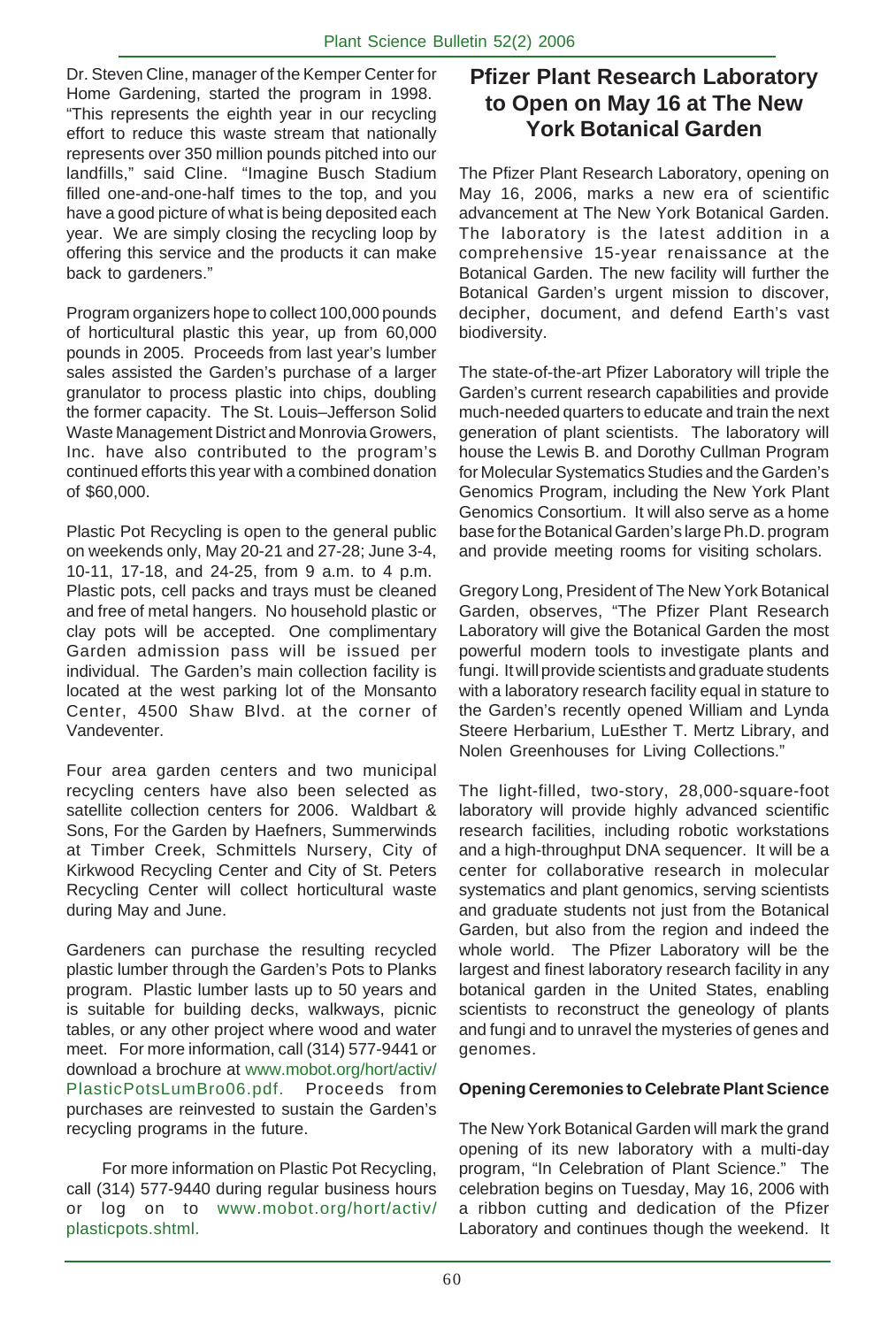# The Science Campus at the Garden In Celebration of Plant Science, May 16-21, 2006



-day program, In Celebration of Plant Science, will mark the grand opening of a new state-of-the-art research laboratory at The New York Botanical Garden. The Pfizer Plant Research Laboratory (1) joins the William and Lynda Steere Herbarium (2) and the LuEsther T. Mertz Library (3) in a closely integrated science campus, where the Garden's 200 Ph.D. scientists, graduate students, and technical staff conduct cutting-edge research in plant systematics, economic botany, ecology, molecular biology, and genomics. The science campus is a 23-acre section of the Botanical Garden's 250-acre National Historic Landmark site (inset, lower left).







THE NEW YORK BOTANICAL GARDEN Bronx River Parkway (Exit 7W) and Fordham Road . 718.817.8700 . www.nybg.org

will include behind-the-scenes tours of the new laboratory and other key parts of the Botanical Garden's science campus, a scientific symposium, exhibitions on genomics, family and children's programming, lectures, demonstrations, and other events.

With the advent of the Pfizer Laboratory in May 2006, the Botanical Garden may be the only botanical garden in the world that has opened major new facilities for its library, herbarium, and research laboratory all within the last four years. All three facilities are in close proximity to each other, allowing for maximum interaction among research scientists and easy access to research collections as well as laboratory facilities. The integrated efforts of the Garden's 200 Ph.D. scientists, graduate students, and technical staff working in the laboratory, the herbarium, the library, and the field lead to significant botanical discoveries.

#### **New Developments in Plant Research**

Although the fact may not be very well known outside the academic and conservation communities, The New York Botanical Garden is one of the world's greatest plant research organizations. We have discovered new information about the plants of the world, especially those of the New World tropics, and disseminated that knowledge through publications and teaching since the 1890's. In service of this mission, we have mounted nearly 2,000 expeditions to collect plants in the wild; assembled the world's largest library about plants and the world's fourth largest herbarium; and built the world's most sophisticated plant information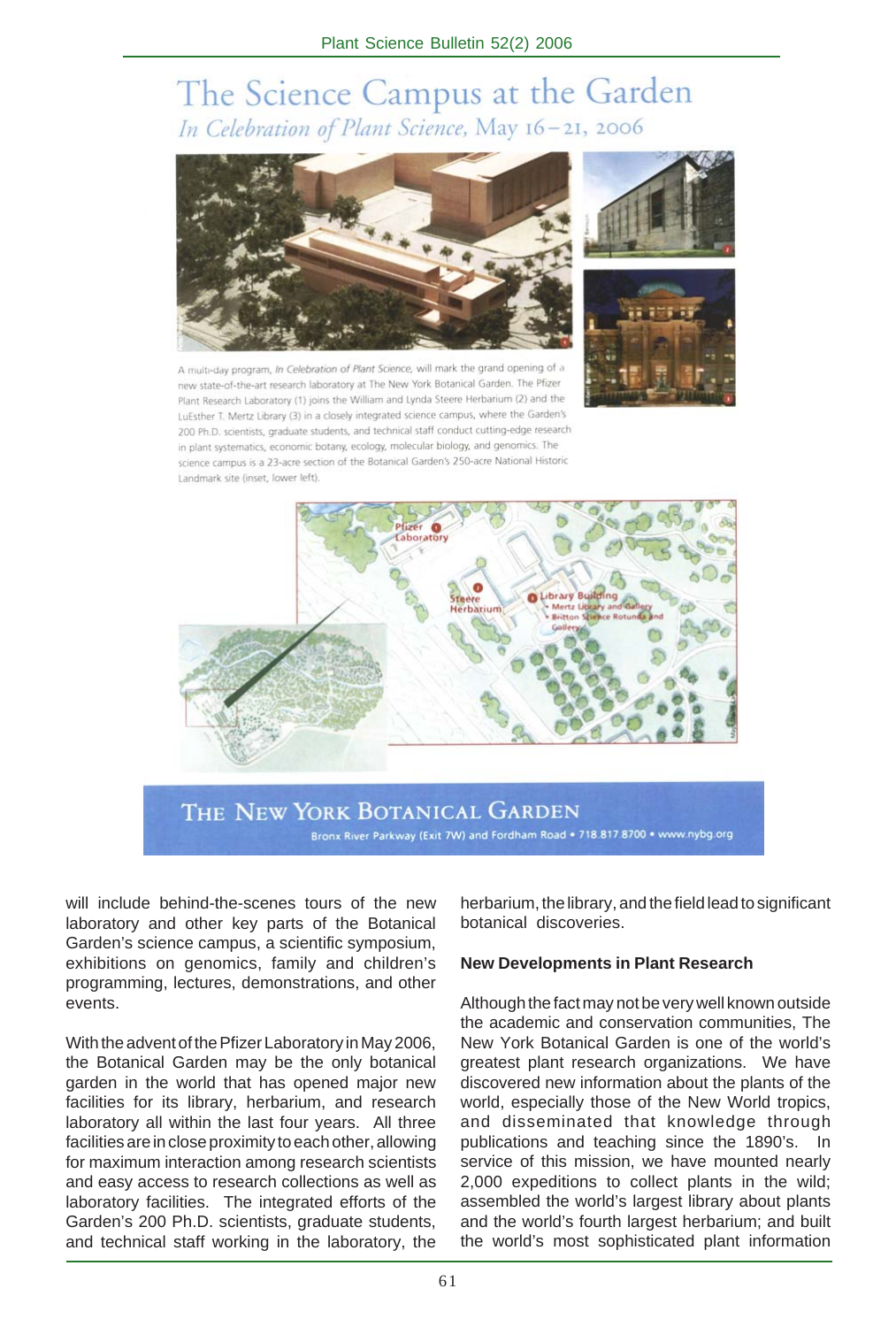system online, the Virtual Herbarium (visit nybg.org). The Botanical Garden also has an enormous impact on plant science through our Graduate Studies Program, which has granted 240 advanced degrees in conjunction with five premier universities in the Northeast.

Not all plant research is conducted in the field; much of the work is carried out in the laboratory. Eleven years ago, the Botanical Garden created a program in plant molecular systematics, and five years ago a plant genomics program. Today, we have 50 Ph.D. scientists and graduate students working in these new areas.

Both molecular systematics and plant genomics use DNA data to answer questions about plant biodiversity and evolution. However, molecular systematics explores the relationships and the history of plants species, whereas plant genomics addresses how genes function and their influence on plant growth and structure. The Botantical Garden's molecular research in plant systematics is conducted in the Lewis B. and Dorothy Cullman Program for Molecular Systematics Studies, a collaborative program established in 1994 with the American Museum of Natural History. The plant genomics research is conducted in the newly constituted Plant Genomics Research Program.

Plant genomics came of age about five years ago when the genome of Arabidopsis was completely sequenced. In the New York Plant Genomics Consortium, our formal partners in studying the genomes of plants are New York University and Cold Spring Harbor Laboratory. NYU's strength is mainly in theoretical questions concerning gene function in plants, and Cold Spring Harbor's is in taking the technology they developed to study the human genome and applying it to plants. Our interest, in keeping with our traditional scientific mission, is in biodiversity, and the study of plants and fungi as organisms and populations, both in the present day and throughout evolutionary time. Our university and high-tech partners are excited about working with us because of faculty knows plants, where they live, and the differences between one species and another, and because we can grow plants for gene sequencing and lab analysis in our state-of-the art Nolen Greenhouses. These new developments in plant research are really the modernization of our role as a primary "source" of plant data.

#### **Why the Botanical Garden Conducts this Research**

These research initiatives are important to humankind in many ways. The main reasons that the new molecular systematics and genomics work is pursued at The New York Botanical Garden are the following:

1. The plants and animals on earth are highly endangered because of the complexity and drive of economic development and human "progress." It is essential to learn everything possible about all aspects of plants- including their ecology, their relationships to animals, their habitat (and habitat destruction), their usefulness for food or other economic purposes, and their biology at every level – and apply this knowledge toward urgent needs in environmental conservation. The newest type of inquiry is at the level of plant genes, about which science knows very little at this early stage in the discipline of genomics. We feel it is the responsibility of a comprehensive research institution such as The New York Botanical Garden to conduct investigative work at all levels of biology.

2. The positive, fool-proof identification of plants used for human food and medicine is critical to consumers, industry, and government agencies the world over. Useless, ineffective, or dangerous plant-based products are being marketed because the wrong species were used in their manufacture.

3. Understanding the evolutionary history of a plant group, especially the species at the node from which new species branch off, contributes to our knowledge of the natural world. Genomic studies are revealing the genes that are responsible for the differences among plant species.

4. Most current plant genomics research is being conducted in commercial settings. The New York Botanical Garden is a biodiversity organization, not primarily concerned with agricultural questions or commercial applications, and not focused on the genetic modification of economically valuable species. We look at the rest of the plants of the world. This sets us and our partners apart, and we believe too few resources are being invested on understanding wild plants (rather than cultivated plants) at the level of their genes. All of our discoveries are disseminated free of cost to the non-profit research community, as is all of the other information we uncover.

5. Today, the brightest young university students in the life sciences want to pursue molecular systematics and genomics approaches to research questions. It is the way of the future, and The New York Botanical Garden has always wanted the best and the brightest, and we have always wanted to be on the cutting edge.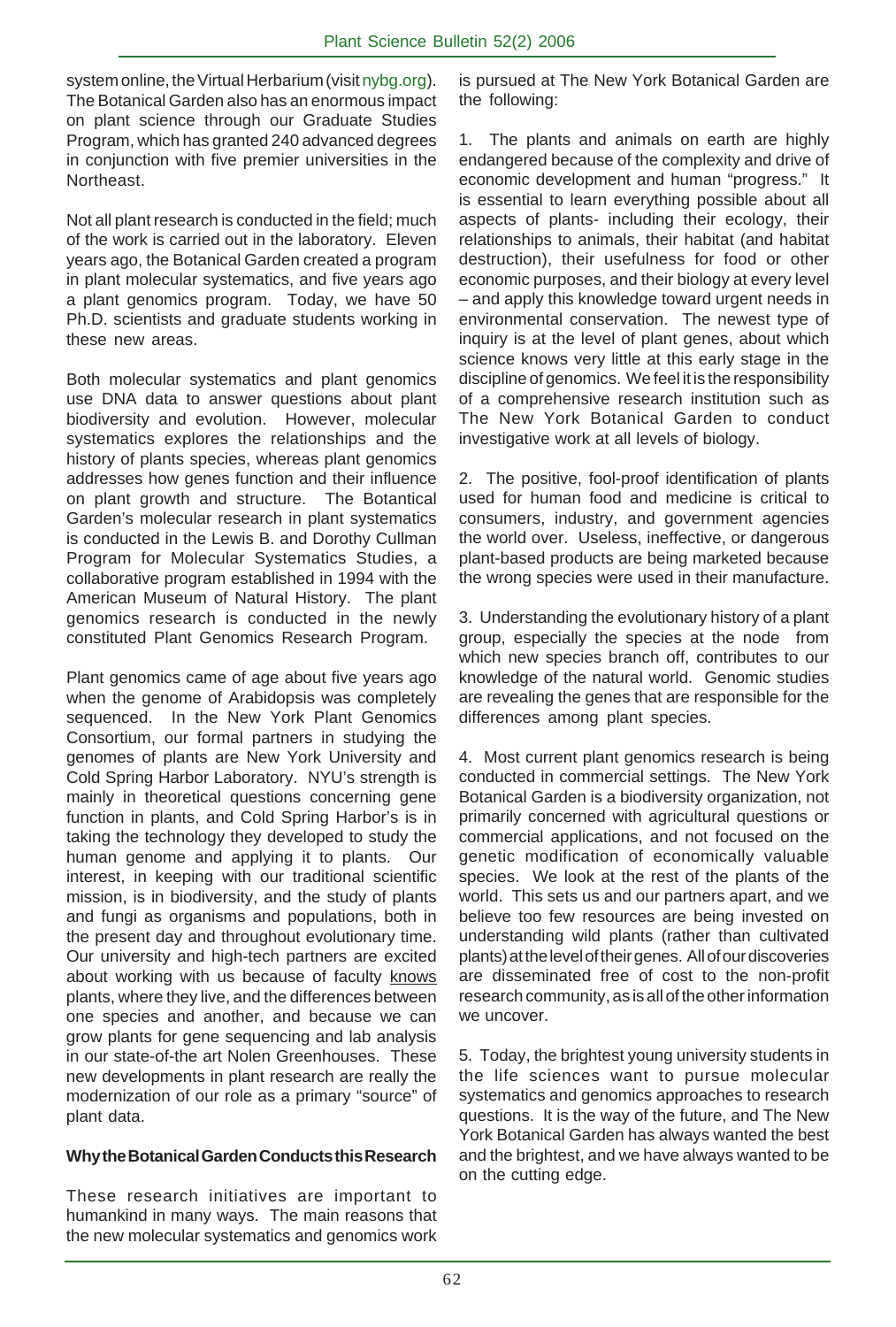## Books Reviewed

| <b>Ecological</b><br>The Golden Spruce: A True Story of Myth, Madness, and Greed. John Vaillant. - - Jason Koontz63 |
|---------------------------------------------------------------------------------------------------------------------|
| Introduction to the Plant Life of Southern California: Coast to Foothills. Rundel, Philip W. and                    |
| Plant-Provided Food for Carnivorous Insects: A Protective Mutualism and Its Applications.                           |
| <b>Economic Botany</b><br>Chia: Rediscovering a Forgotten Crop of the Aztecs. Ayerza, Ricardo and Wayne Coate -     |
|                                                                                                                     |
| The Jade Garden: New and notable plants from Asia. Peter Wharton, Brent Hine and Douglas                            |
| <b>Historical</b><br>Centennial History of the Carnegie Institution of Washington, Volume IV, The Department of     |
| Physiological<br>Hormones, Signals and Target Cells in Plant Development. Daphne J. Osborne and Michael             |
| <b>Systematic</b>                                                                                                   |
| Drosera (Droseraceae). Flora Neotropica Monograph 96. Correa A., Mireya D. and Tânia Regina                         |
| Wildflowers & Grasses of Kansas: A Field Guide. Haddock, Michael John. - - Marshall                                 |

**The Golden Spruce: A True Story of Myth, Madness, and Greed.** John Vaillant. 2005. ISBN 0-393- 05887-5 (hardcover US \$24.95) 265 pp. W. W. Norton & Company, New York.

Let me confess that I had an alternative motive for wanting to review this book, besides being intrigued by its title. Augustana is in the second year of a new general education system. Part of this program involves classes called Learning Communities (LC) where students take two classes in different departments over the same theme. After a quick check the book's information on Amazon.com, I thought it might be an appropriate text for an LC that would merge plant science with possibly history, political science, or sociology. We also have a history professor who specializes in Native American history and he and I have briefly talked about developing an LC.

Given this bias I had developed before even opening the book, I must admit that I was a little disappointed in *The Golden Spruce* and will need to rethink how I would use it in an LC. However, I did enjoy the story and would not totally discount its use in other classes. I think it could be a useful supplementary text in an environmental science or ecology course. I also think anyone interested in the Pacific Northwest, the lumber industry, or ecological "detective mysteries" would enjoy *The Golden Spruce*.

The book charts the events leading up to an act of eco-terrorism and the community's reaction after the event. The events take place on the Queen Charlotte Islands in British Columbia that are introduced in the first chapter. The Haida people are introduced in the second chapter in the context of a memorial ceremony for the spokesman of the golden spruce. The emphasis early in the text (especially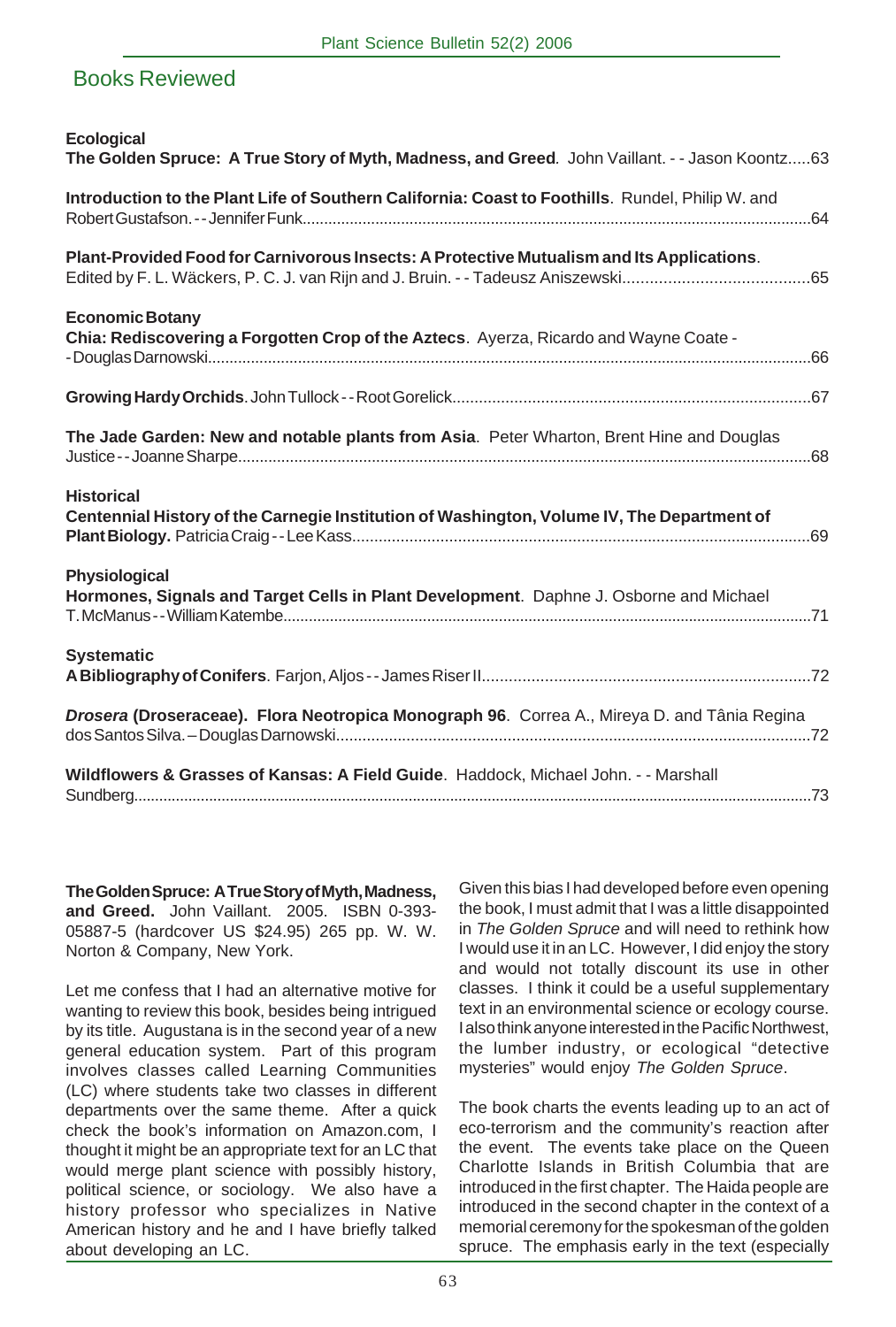chapters 3-5) focuses on the economic history of the Pacific Northwest Coast, first in terms of the fur trade, and later on forestry and the logging industry. I was expecting to learn more about the Haida culture and the role of the golden spruce and plants in their society, but this was pretty much limited to the second chapter.

These beginning chapters go to great lengths to explain the history of lumber and its role in the economy of British Columbia. The focus is on European/North American issues and the dangers faced in harvesting the trees. There is also a lot of information on how advances in technology changed the way natural resources are harvested. By the time we get to the sixth chapter we are introduced to the main character of the story, Grant Hadwin, and this chapter focuses on his 'upbringing' and career in the logging industry. Towards the end there is good foreshadowing or moral compass for the reader in regards to urban society being removed from the resources that we use on a daily basis (As an example, Vaillant suggests that once the trees are turned into paper towels, we tend to forget where they come from). It's my impression that the previous three chapters could have been distilled/shortened to set the stage for this chapter.

The next chapter serves to link Hadwin's history to the Haida and does introduce some of the golden spruce's history. However, Vaillant does not go into much detail on the golden spruce's significance to the Haida culture until chapter nine after the spruce is felled.

The remaining chapters of the book go all over the place. Chapter 10 delves into Hadwin's psychological state and his run from the law. Chapter 11 and 12 discuss cloning attempts of the golden spruce as well as the plant science behind its golden color and other propagation attempts via cuttings. The book ends with messages to the reader about how what appears to be unlimited resources are usually not and we must take care of the world around us. The end also serves to an update the reader on the current state of logging on the Queen Charlotte Islands.

So while I was disappointed in the lack of some details in *The Golden Spruce*, I did learn quite a bit about the history of the natural resources and their extraction in British Columbia in the context of this tragic event as well as the development of the logging industry in that part of the world. I think Vaillant does do a good job of making the reader reflect on humankind's use of the natural world around us.

For another review, I encourage readers to check out Jeffrey A. Lockwood's review in the OctoberDecember 2005 issue of *Conservation in Practice* (vol. 6, no. 4, pp. 42-43). I purposely waited to read his review until after I wrote this one. Lockwood describes more of the symbolism and addresses other themes in *The Golden Spruce* that were not as apparent to me when I read it and wrote this review. With Lockwood's comments in mind, I'll continue to think about how I can use *The Golden Spruce*, or sections of the text, for possible Learning Community courses at Augustana.

-Dr. Jason Koontz, Biology Department, Augustana College, Rock Island, IL 61201

**Introduction to the Plant Life of Southern California: Coast to Foothills**. Rundel, Philip W. and Robert Gustafson. 2005. ISBN 0-520-23616-5 (Paper US\$19.95) 316 pp. University of California Press, 2120 Berkeley Way, Berkeley, CA 94704.

As a result of an unusual combination of climate, physical geography, and natural disturbance, Southern California is one of the most floristically diverse regions in the world. In this guide, the authors illustrate this remarkable diversity using an ecological framework; highlighting key physiological and life-history traits that have enabled plant species to adapt to regional environmental conditions as well as interactions between plants and the ecosystems in which they occur. The book is divided into chapters based on vegetation community, including coastal habitats (beaches, dunes), coastal and interior sage scrub, chaparral, woodlands, riparian systems, grasslands, and wetlands. The book also contains discussion on the ecology and disturbance pressures of several of these communities, including chapters on biogeography, fire, invasive species, and biodiversity. There is a separate chapter on the Channel Islands, which host slightly different plant species and growth forms relative to mainland vegetation communities. The book contains beautiful and informative photographs for roughly 300 plant species. While the authors limit their discussion to less than 10 percent of the species occurring in the selected vegetation communities, they do an outstanding job of showcasing the most common or ecologically important species for a given community.

Although the emphasis of the book is clearly the description of common plant species occurring in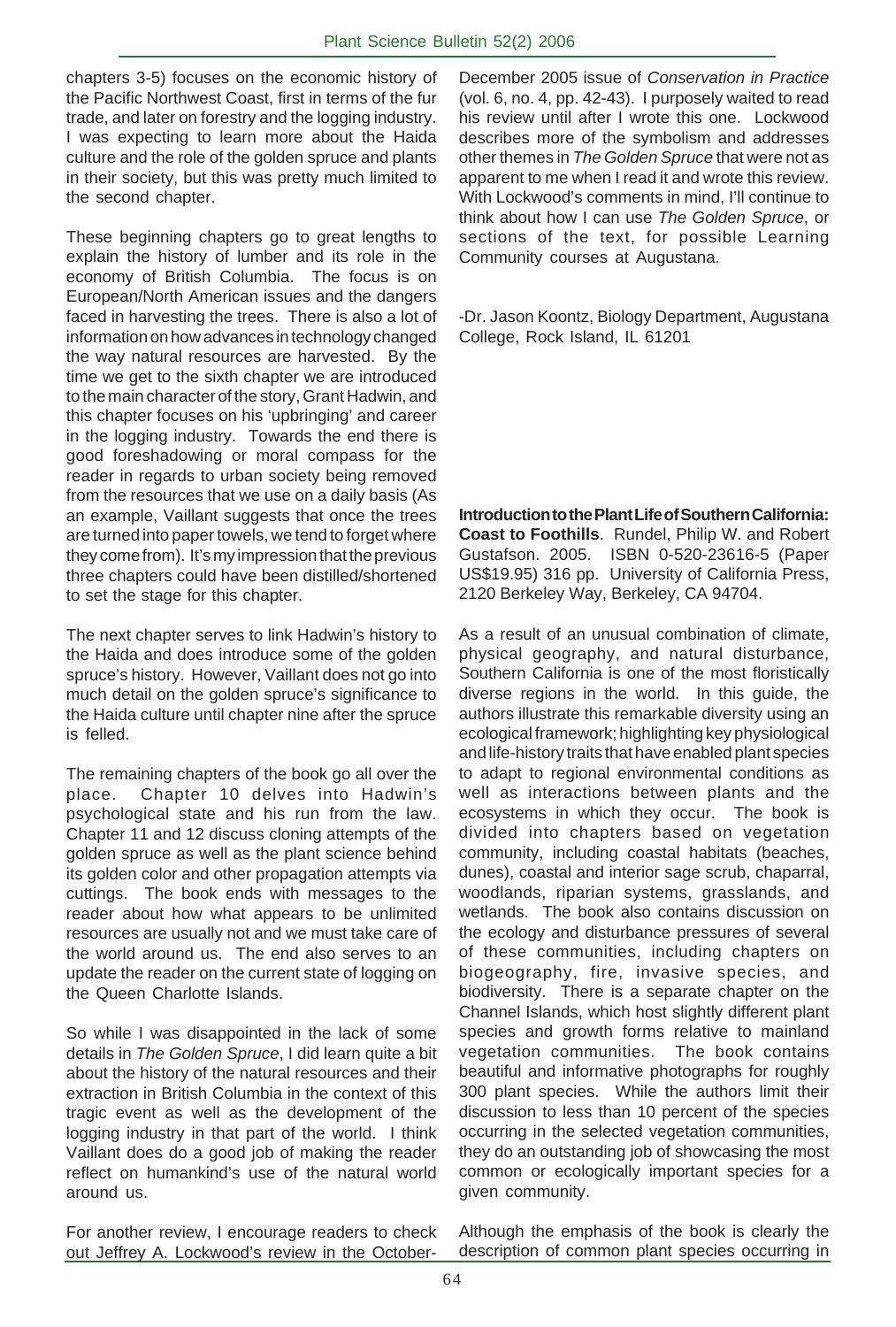various vegetation communities throughout Southern California, the interaction between plants and their environment provides a consistent framework throughout the book. The authors discuss numerous physiological, morphological, and lifehistory traits that allow plant species to occur in stressful environments, including mechanisms for salt tolerance and seed dispersal as well as variation in leaf phenology and photosynthetic pathways. There is also a discussion of the role of species traits in structuring vegetation communities. For example, the importance of nitrogen fixation, fire tolerance, and seed morphology are discussed in relation to community succession following fire. Due to space limitations, the chapters on invasive species and biodiversity are necessarily limited in scope. These chapters likely provide enough introductory material for hikers using the book as a field guide, but may not be sufficient for an undergraduate course.

In addition to the ecological information accompanying the species descriptions, the authors discuss how Native Americans and early Spanish and American settlers made use of native plant species and how they managed vegetation communities (namely fire management). These descriptions highlight the role of plants in shaping human society will likely help readers understand the importance of preserving these vegetation communities.

As the title suggests, the authors focus on flora in coast to foothill regions. However, Southern California also includes expansive deserts as well as montane coniferous forests. While my own bias is that the authors could have included these vegetation communities, these additions could easily have doubled the length of the book.

This pocket-sized guide will be useful to hikers and to readers interested in the ecology and floristic diversity of Southern California. The book does assume some botanical knowledge and one limitation of the book is the absence of a glossary for the botanical terms used throughout the text. The book does contain a very useful index as well as a table that lists public parks and preserves in Southern California that contain good examples of the vegetation communities discussed in the text. The book could also serve as a starting point for a field course on the flora of Southern California, which could be supplemented by lectures on the various themes included in the book (e.g., regional geology and climate, fire ecology, adaptation to water stress, invasive species).

-Jennifer L. Funk, Department of Biological Sciences, Stanford University, Stanford, CA 94305- 5020.

**Plant-Provided Food for Carnivorous Insects: A Protective Mutualism and Its Applications**. Edited by F. L. Wäckers, P. C. J. van Rijn and J. Bruin. 2005. ISBN-13 978-0-521-81941-1 hardback ISBN-10 0- 521-81941-5 hardback. xii + 356 pp. Cambridge University Press, Cambridge, United Kingdom.

This volume with 23 contributions attempts to describe plant-insect interactions from a modified point of view, which is clearly written in the title. This means that plant food-mediated relations are viewed as the most important factors in plant-herbivorecarnivore interactions. Instead of traditional natural enemies relations, mutualism is the focus of these interactions. In this sense the book is an interesting contribution not only to basic ecology but also to applied biological sciences.

Structurally the book contains three parts: the first presents food provision by plants; the second presents arthropod predators and parasitoids feeding on plant-provided food; and the third discusses the plant-provided food and biological control. 11 chapters written by different authors treat these subjects and argue for the need to study carnivore biology and plant-herbivore-carnivore chain relations in depth. The book can be considered an excellent approach to this field.

The highlight of the work is the concept of plant food as a part of the diet for both herbivores and carnivores. Ants, for example, play a key role in the evolution of a range of food-mediated mutualism and plantprovided food alone can have a strong effect on the life-history parameters of predators and parasitoids.

Plant-provided food refers to floral and extrafloral nectars, pollen and honeydew. They are also the primary rewards by which plants recruit pollinators and other insects. The food contains chemical molecules from primary and secondary plant metabolism. Floral nectar, for example, provides carbohydrates, amino acids and some secondary compounds for insects. Feeding does, however, have risks for flower visitors.

The plant produces the extrafloral nectar and uses it to recruit predators or parasitoids. Predators and parasitoids together with plant chemicals safeguard the plant against herbivores. This strategy is very important in plant-carnivore mutualism.

Pollen is important in plant-insect relations. Pollen is considered the primary nutritional motive for pollinating insects to visit flowers. Moreover, honeydew is also important. It can serve, for example, a defensive function when it is collected by ants.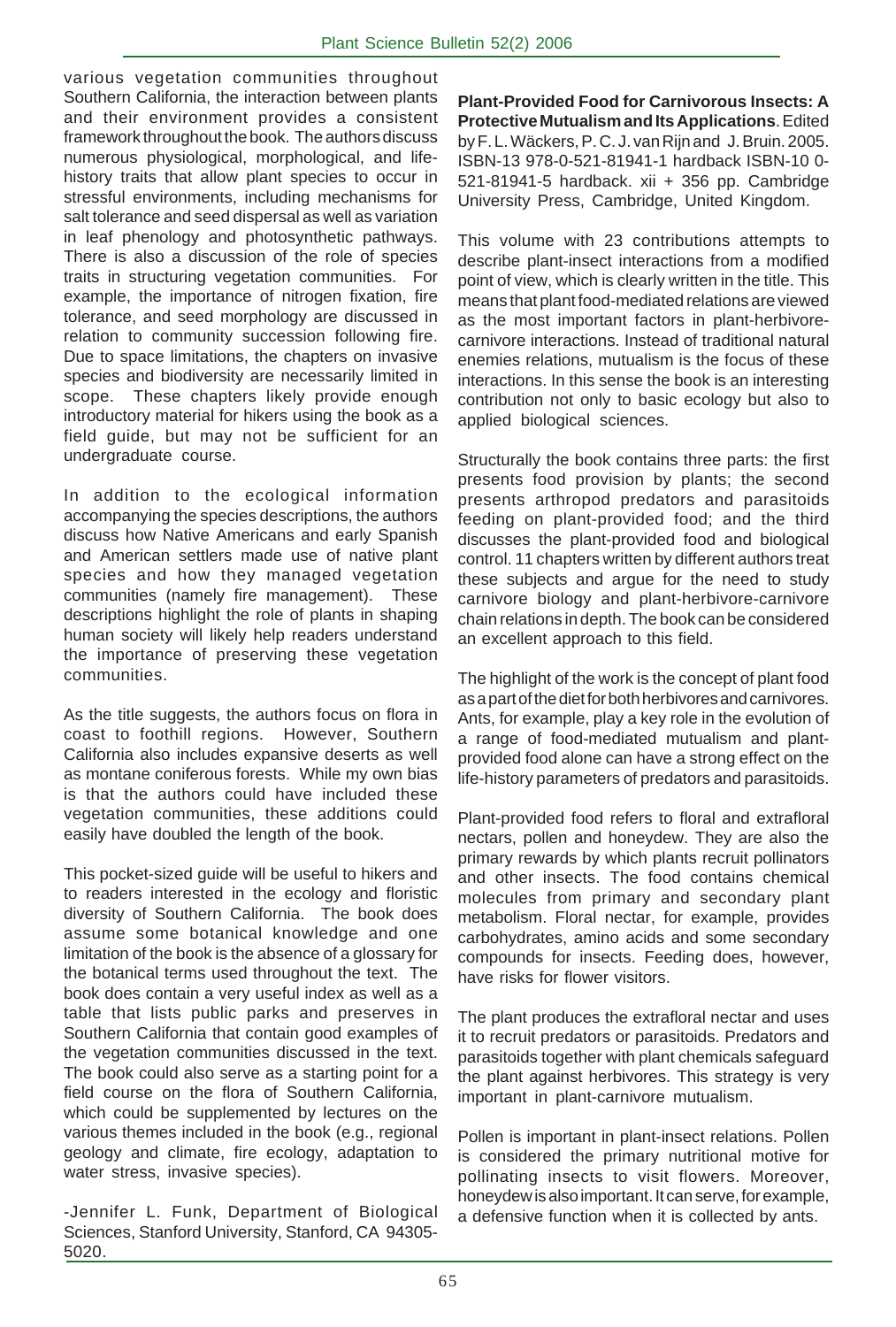Herbivores and their enemies often differ in regard to their sensory capacities or foraging behavior. This influences interactions in plant-provided food chains. These influences and their strategies also have implications for agriculture and forestry. The development of functional biodiversity programs and biological control in conservation are dependent on these strategies.

There are many interesting topics (chapters) in this book. F.L. Wäckers presents an overview of the food sources provided by plants, especially in terms of their availability, detectability, accessibility, nutritional value, and mortality risks for the arthropods feeding on them (p. 17 – 74). The nectar is considered by S. Koptur as fuel for plant protectors (p. 75 -108). The evolutionary origin of extrafloral nectar is examined and a comparison between floral and extrafloral nectar is made. The food-for-protection strategies in plants are discussed by M. W. Sabelis, P. C. J. van Rijn and A. Janssen (p. 109 – 134). The evolutionary stability of extrafloral nectar production and food-for-protection is the focus of this discussion. Moreover, the food needs of adult parasitoids are described by D. M. Olson, K. Takasu and W. J. Lewis (p.  $137 - 147$ ). They discuss the adaptations to the nectarivorous life-style and the ecological consequences of these adaptations. The effects of plant feeding on the performance of omnivorous "predators" are reviewed by M. D. Eubanks and J. D. Starsky (p. 148 -177). The reader can find a review of some experimental studies on the subject. The nectar and pollen-feeding by adult herbivorous insects is presented by Romeis, E. Städler and W. Wäckers (p. 178 – 219). The foraging and feeding requirements of adult herbivorous butterflies, flies, and beetles are discussed in the context of herbivore-plant interaction. The book concludes with some considerations on the possibilities of using plant-provided food in biological control. P. C. J. van Rijn and M. W. Sabelis discuss the impact of plant-provided food on herbivore-carnivore dynamics (p. 223 – 266) and G. E. Heimpel and M. A. Jervis note that empirical evidence matches the predicted host parasitism and suppression (p. 267 – 304). Habitat diversification in biological control is a topic described by T. K. Wilkinson and D. A. Landis (p. 305 – 325) and implementation of food-for-protection strategies in agriculture is presented by G. M. Gurr, S. D. Wratten, J. Tylianakis, J. Kean and M. Keller (p. 326 – 347). Moreover, the large range of literature found in this collection is also significant for future studies of the subject. On the other hand, in the case of biological control potential, it seems that a similarly large range of literature concerning the problems existing in this field is missing. The aim of biological control is not new and there are still many problems

in agri-, silvi- and horticulture. Many examples exist in regard to the fact that "beautiful" ecological theories cannot in each case be applied directly to production and technology. It is unfortunate that this valuable book did not consider this problem.

A close reading of the book leads to fascinating findings as well as some critical remarks. Each chapter is followed by a long list of sources. This means that on the average more that 30% of the book is a listing of the literature. The chapter lists of sources are similar and many items are the same. For example, in chapter 7, the percentage of literature common to all chapters is as much as 42%. Moreover, citations leave much to be desired. Two special remarks need to be mentioned, especially for this purpose, when a second edition is planned. For example, on page 188, there are 39 lines with 57 citations, which means that there is more than one citation per line. This is a result of a very mechanical citation process. It also produces defects in the adequacy of citations in source lists. Moreover, some repetitions in different chapters could also be cut in future editions. Some corrections should also be made to eliminate minor language and data errors (for example, pp. 120 and 130). Although the book is not without flaws, it is an interesting and comprehensive treatment of the plant-carnivore mutualism.

-Dr. Tadeusz Aniszewski, Associate Professor in Applied Botany, Department of Biology, University of Joensuu, Finland

**Chia: Rediscovering a Forgotten Crop of the Aztecs**. Ayerza, Ricardo and Wayne Coates. 2005. ISBN 0-8165-2488-2 (Paper US\$14.95) 216 pp The University of Arizona Press, 355 S. Euclid, Ste. 103, Tucson, AZ 85719.

Chia by Ricardo Ayerrza Jr. and Wayne Coates arrives from the University of Arizona Press intended to provide a wide range of information on a lost crop of ancient America, Salvia hispanica. Chia is a paperback, illustrated by a few black and white images but largely reliant on the text and textual figures to make its case. In this it succeeds, admirably raising chia seeds in the reader's consciousness far above the one place most BSA members might have encountered it, in a 3AM infomercial selling Chia Petsl.

Chia was a crop of the great civilizations of North and South America, including the Maya and the Inca, though it was most prominently cultivated by the Aztecs. It has a number of remarkable properties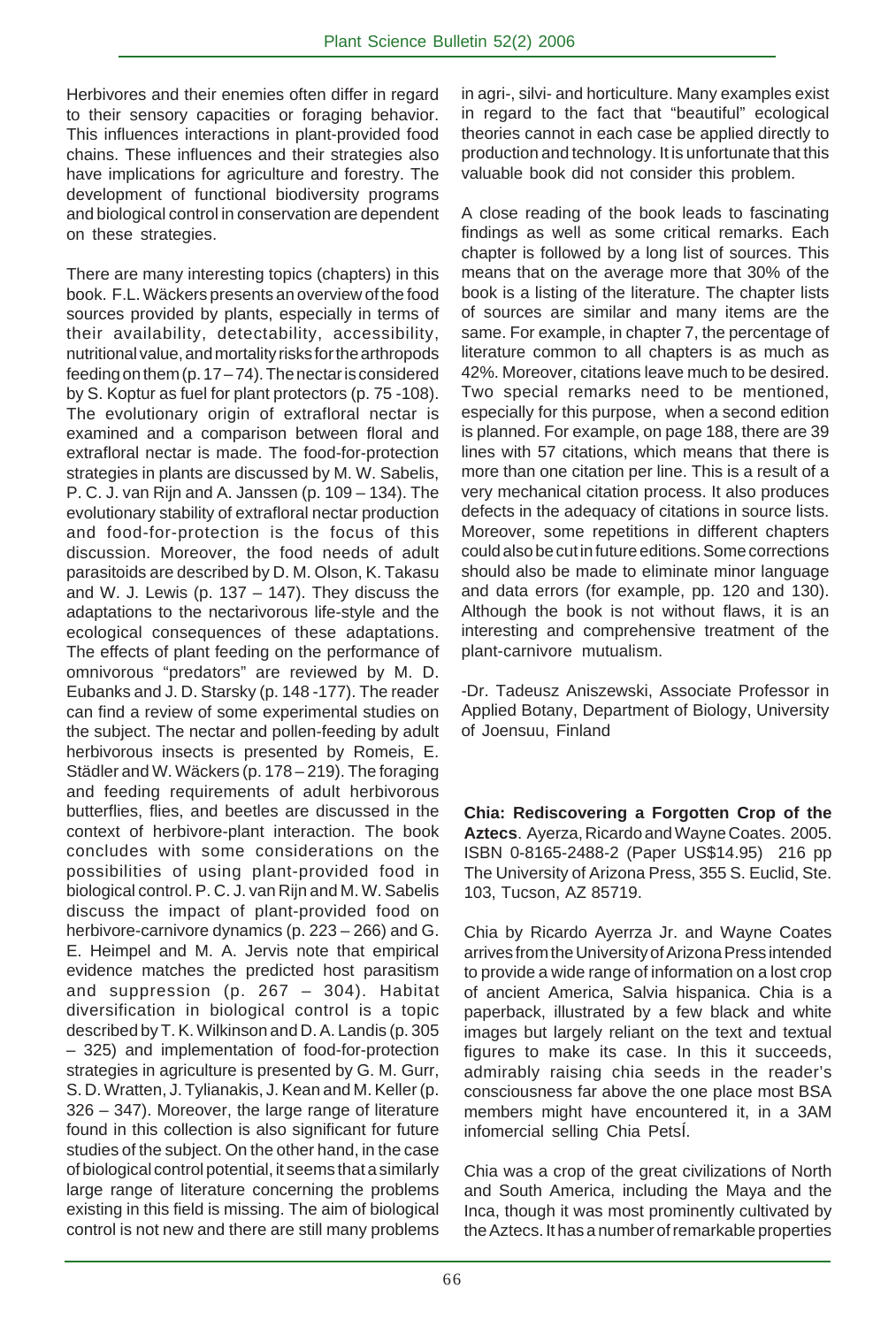made use of by those ancient cultures and which have potential for agricultural improvement today. Not least among the properties of chia is possession of abundant mucilage, making the seeds very sticky, either for making statues (ancient religious practice) or those Chia PetsÍ, though the oil from its seeds has much greater relevance.

Chia opens with a discussion of agriculture and food shortages around the world, especially among the native peoples of the Americas. Credit is given to Norman Borlag's Green Revolution and to the tremendous advances it made possible in food production. Howevre, problems with the modern Western diet are also highlighted, one of which, the nature of consumed fats, consumption of chia might ameliorate. Chia is especially rich in the omega-3 fatty acids which are important aids to health and which are consumed in flax- and fishbased health supplements. In fact chia is even richer in these oils than flax. Chia oil is also very valuable for making oil paints as it provides extraordinary longevity to the colors used.

The chia crop is considered from an historical perspective, both its use in the Aztec Empire as a staple crop and a means by which conquered peoples paid tribute and its decline with the coming of the Spanish. The authors make the point that chia fell much more deeply into disuse than other Aztec staples such as amaranth due in part to certain pagan religious associations of chia. Along the way, the authors are relatively even-handed, not falling into politically correct stereotypes of Christanity's entry to the Americas, and they even point out the loss of some parts of Aztec heritage due to destruction of codices by the Aztecs themselves under a king who predated the Spanish arrival. One other possible reason for the disuse of chia is the fact that unlike many other Aztec crops, it could not be successfully added to European agriculture. This is because chia is a short day plant which flowers too late for agronomic production in Europe.

Chia comes as the crop for which it is named is experiencing a renaissance, both in its original homes as well as in the US. Though the book chapters could be better ordered, as the presently jump from topic to topic in their present order, and more illustrations, perhaps in color, would make a significant improvement. Chia is an excellent book which belongs in college and university libraries, as well as the libraries of those interested in nutraceuticals or just simply in using this hearthealthy crop.

-Douglas Darnowski, Department of Biology, Indiana University Southeast, New Albany, N 47150.

**Growing Hardy Orchids**. John Tullock. 2005. ISBN 0-88192-715-5. US \$29.95 (cloth). 244 pages. Timber Press: Portland.

This is a delightful horticultural book that should give lovers of native plants the encouragement to grow some of the most charming of native plants: temperate orchids. The author tells us something we long expected, despite contrary lore. Yes, we can successfully cultivate those orchids that previously grew vigorously on the ground before humans started extensively paving, ploughing, polluting, and burning.

This is an imminently practical book. John Tullock not only instructs us on how to prepare the soil and care for temperate orchids, but also tells us where we can legally and ethically acquire the plants. Although his sources for plant materials may someday become defunct and outdated, for now this information is invaluable.

The author, who hails from eastern Tennessee, is at his finest when discussing orchids native to the eastern United States. He also shines in discussing non-native species that he has successfully grown for several years, such as *Bletilla*. Credibility comes from details and anecdotes, which the author provides through much of this book.

This is a horticultural, rather than a scientific volume. For example, no documentation is provided to support the author's contentions that orchid seeds lack endosperm or that adult orchids can survive without mycorrhizae. Fortunately, John Tullock shows us that temperate orchids can be cultivated regardless of whether or not these details are correct.

This book appears to have been written to promote *ex situ* conservation. The first and last chapters provide extensive justification of *ex situ* conservation, in general, and of orchids, in particular. This is a noble cause, but seems somewhat out of place. I am not sure whether most conservation biologists would agree that the practices outlined in this book provide a substantial conservation benefit, especially if only a few clones of each species are propagated. Furthermore, the author may be preaching to the choir insofar as readers of this book do not necessarily need *ex situ* conservation as a rationale for cultivating temperate orchids.

This book's biggest weakness is its extreme redundancies, especially with respect to plants that the author has not grown. In the catalogue of species, often identical information is repeated for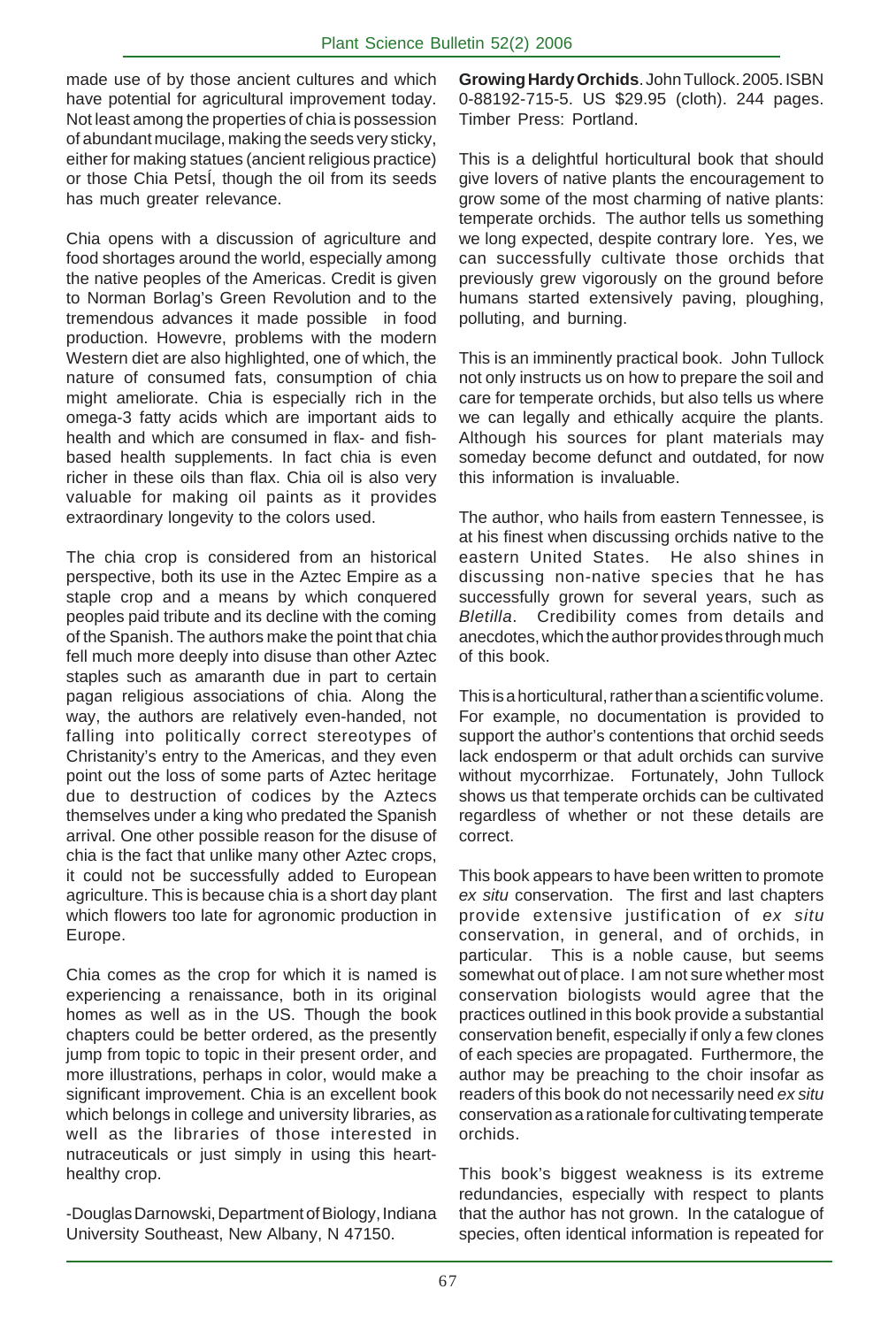every species in a genus. This roughly hundred page catalogue could have been half that length just by consolidating common information within many genera. The author includes USDA hardiness zone nine and ten orchids, yet almost nobody would consider these plants to be hardy. The author's horticultural experience seems to be almost exclusively with true hardy species. Therefore, these zone nine and ten orchids should have been omitted from the book, leaving more space for photos and anecdotes about the author's own experiences cultivating hardy orchids.

My other comments are relatively minor. The metric to English unit conversion tables seem anachronistic. The USDA hardiness zone map was printed too small to be readily readable. The same photo of a *Platanthera ciliaris* inflorescence appears to be included in two places in text and on the dustjacket. Finally, contrary to the author's assertion, *Epipactis gigantea* is probably native to the United States.

For anybody interested in growing native North American orchids, buy this book. It is reasonably priced and fills a heretofore empty niche, especially the parts written from the author's practical experience.

-Root Gorelick, School of Life Sciences, Arizona State University, Tempe, AZ 85287-4501

**The Jade Garden: New and notable plants from Asia**. Peter Wharton, Brent Hine and Douglas Justice. Timber Press, Portland Oregon. 2005. ISBN 0-88192-705-8. 228 pages.

The 130 temperate Asian plants described in this book have mostly been collected through exploration of various parts of China and bordering countries to the east by representatives of the Centre for Plant Research which is located at the University of British Columbia Botanical Garden in Vancouver. On site is the well-endowed David C. Lam Asian Garden where there are 2,150 taxa of Asian origin. Those included in this book have all been successfully cultivated there and found to be "esoteric, scientifically interesting, and exceptionally beautiful" according to the preface by the director of this botanical garden.

Before introducing the notable new plants, the authors provide a 30-page description of the natural areas where they had conducted plant collecting expeditions. Although two general maps are provided, neither of them seems to correspond at all to the Four Great Steps of China and their subregions that are subsequently described. The authors do suggest that the reader refer to the *Atlas of China* and *Nelles Maps* to "navigate the formidable array of names and locations mentioned here". Not having access to either of these references, I found the subsequent descriptions of collection areas indeed formidable and was left to simply admire the excellent photographs of the magnificent scenery, plants, natives and researchers. This section might be of interest to someone very familiar with China and eastern Asia, or who might be planning a visit to that area, but did not really tie in very well with the subsequent plant descriptions. I also discovered that not all plants mentioned are from China and eastern Asia. As I randomly checked out plants which could grow in Maine I found that *Linum hypericifolium* is native to the Caucasus mountains and Turkey.

There is a short section wherein the issue of accidentally introducing invasive new plants through horticulture is mentioned indicating that while the plants described in the book have been tested in British Columbia, in other locations there could be the potential for escape. The book also includes a section of brief biographies of historical collectors of Asian plants (which seemed somehow irrelevant to the main subject), a short glossary and a bibliography.

The remainder of the book is divided into three sections: one on perennials (39), one on shrubs (52) and one on trees (39) with each section written by one of the three authors. Listed for each plant selection are common name, family, native distribution, description, hardiness, cultivation and propagation. The very informative descriptions often cover a variety of subjects including details on where the plant was found, its unique morphological characteristics, its growth over time in the botanical garden and taxonomic considerations where controversies exist. These page-long plant synopses are accompanied by one or two excellent photos highlighting the special characteristic of the plant.

 Although there is considerable information about each plant, I found it very difficult to imagine how the authors intended this book to be used. The simple alphabetic organization of each of the plant sections makes it very difficult to categorize the material in any useful manner. A series of summary listings which indicate various characteristics such as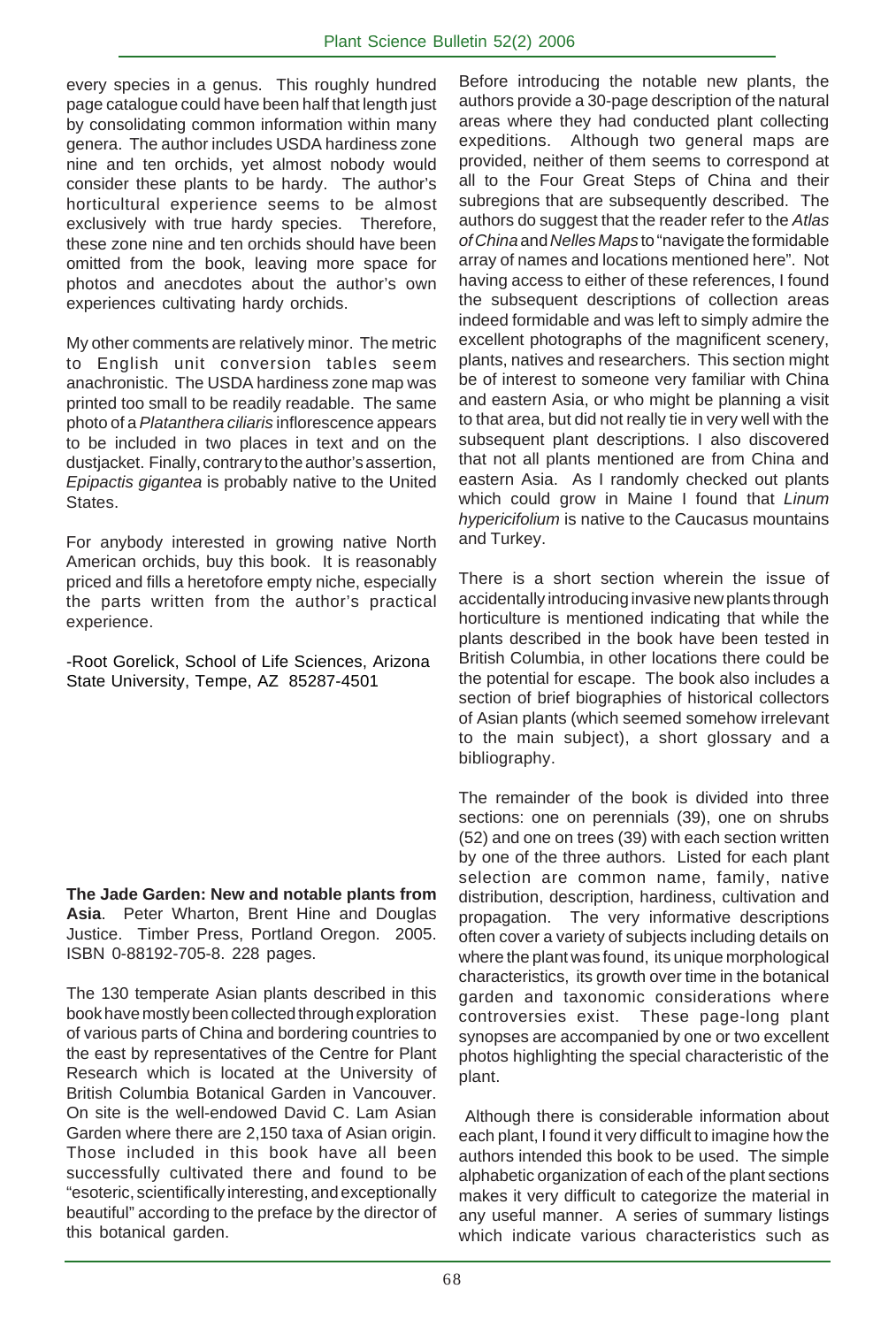height, flower, color, blooming season, and soil requirements would have been very helpful to a gardener planning for a specific landscape. A horticulturalist interested in specific taxonomic groups would also benefit from a checklist listing the plants by family as several of the genera are familiar, such as *Aconitum, Cimicifuga, Impatiens, Persea, Ribes,* and *Fraxinum,* but many are unfamiliar.

Any reader from outside the Pacific Northwest planning to try to grow any of these plants would first be need to know the recommended hardiness zone, yet no summary listing exists directing the reader to plants suitable their own climate. A review of each plant's information showed that over 70% of the plants described will only grow in hardiness zones 6 and higher. In the tree section, Douglas Justice qualifies much of the hardiness information by noting either that few North American trials have been made or that for plants which are widely distributed in the wild, it could be the actual collection location that may determine cold hardiness.

In some cases, for example *Chionanthus retusus*, the plants listed are not really new to non-Asian cultivation, having been introduced or collected on very early expeditions. However many are still only known from botanical garden collections. Although cultivation and propagation information is presented, no sources for plant material are listed. Few sources were found by doing an internet search on several of the plant names. In the preface, there is mention of the legal and political problems, as yet apparently unsolved, of introducing recently collected taxa into the North American trade while compensating the country of origin for sharing its biodiversity.

Overall, I feel this book will have very limited appeal to all but the most advanced gardeners who happen to live where growing conditions are similar to those found at the University of British Columbia Botanical Garden. By making available excellent photos and interesting detailed information about selected Asian plants that have done exceptionally well in cultivation, the authors seem to hope that the horticultural trade will soon recognize these plants for the gems that they are and find some way to make them available commercially.

 –Joanne Sharpe, Coastal Maine Botanical Gardens, Boothbay ME 04537

**Centennial History of the Carnegie Institution of Washington, Volume IV, The Department of Plant Biology.** Patricia Craig. 2005. Cambridge University Press, Cambridge, UK.

As part of their centennial celebration, the Carnegie Institution published five illustrated volumes, which chronicle the Centennial History of the Carnegie Institutions major extant departments. *The Department of Plant Biology* is the fourth in that series researched and written by Patricia Craig, science writer and former editor of articles and booklets about Carnegie scientists and their work. Richard A. Meserve, President of the Carnegie Institution of Washington, sets the stage for all five volumes of the Institution's Centennial Histories in a forward that summarizes steel magnate Andrew Carnegie's brilliant idea— that science could play an important role in the advancement of humankind. To this end, in 1902, philanthropist Andrew Carnegie established the Carnegie Institution of Washington, and provided "exceptional" individuals with the resources they needed in an environment "free of needless constraints." Andrew Carnegie directed the institution to "undertake projects of broad scope that may lead to the discovery and utilization of new forces for the benefit of man."

Craig makes clear that her "history can not claim to be complete" but offers a "microcosm of twentiethcentury plant biology within the context of a single funding source, the Carnegie Institution." For her source material, Craig relied on department reports (discontinued in 1983) published in The Year Books of the Carnegie Institution of Washington, correspondence dispersed throughout archives in the United States, and interviews with Carnegie scientists, and former postdoctoral fellows. The result takes us on a journey beginning in Tucson, Arizona in 1903, where the newly established Carnegie Institution set up a Desert Laboratory devoted to the study of desert plants. Carnegie's current Department of Plant Biology, at Stanford, California, evolved from this experiment in the desert, which was the first of what would become a network of Carnegie research departments.

By examining the history of the Department of Plant Biology, Craig takes us from the beginnings of ecology at the turn of the century, through the evolutionary synthesis in mid-century, the origins and investigations on photosynthesis, and the revolution in plant molecular biology, which began in the 1970s. As botanists we are familiar with some of the more well-know and sometimes eccentric players, who, supported with Carnegie funds, made great contributions to our field—Luther Burbank, Frederic Clements; Nathaniel Britton, John Belling, Jens Clausen, David Keck, William Hiesey,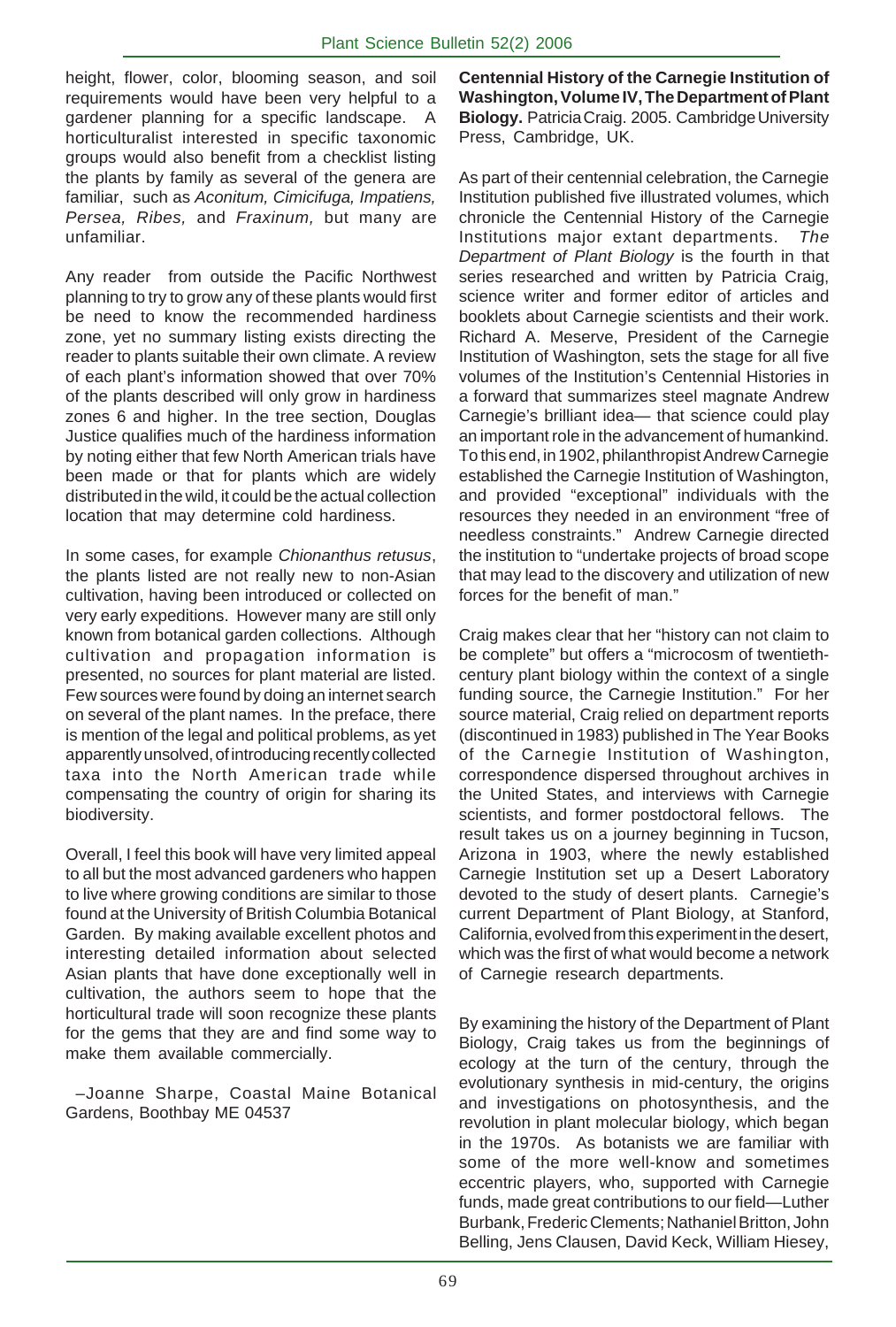Robert Emerson, Herman Spoehr, Stacy French, Winslow Briggs, Peter Quail, and Christopher Somerville—and who, as exceptional individuals, directed the Carnegie Departments of Plant Biology over the years. Craig also provides insights on many Carnegie researchers and their unpaid spouses, who, though less well known outside of their fields, also made important contributions. Concurrently, she offers a view of department politics; cooperation and competition among investigators; and depicts interactions among Department Directors, the Board of Trustees, and Carnegie Presidents, in setting institutional policy. It is heartening to learn that in the early 1950's the Department of Plant Biology had employed three women biologists and by 1958, the Institution had six women biologists on their staff at other Carnegie departments.

The strength of the book lies in its well documented accounts of the Department as it changes its focus and its name to ultimately become the Department of Plant Biology in 1951. The black and white photographs of field stations and buildings, individuals at their field sites with research instruments often fashioned with their own hands, and groups of researchers and visiting administrators clothed in period dress, are an excellent complement to Craig's perspective. Craig often mentions the common names of researcher's plants (i.e., ocotillo), followed in parentheses by their botanical names (i.e., *Fouquieria splendens*), although she does not give authorities or family associations for those plants. In addition, botanists may find statements such as "Ocotillo was not a cactus, but a perennial" a bit distracting. Readers attempting to follow the changes in administration over the years at both the Department of Plant Biology and at the Carnegie Institution of Washington would have benefited from appendices comprising a list of Department Directors, staff investigators, and Presidents of the Institution, with dates of office.

In the preface to this and the four other Carnegie Centennial History volumes, President Meserve highlights the work of Barbara McClintock, and Alfred Hershey, who both won Nobel Prizes for their pioneering work as Carnegie scientists. Yet there is no centennial volume dedicated to the History of the Carnegie Institution of Washington's Department of Genetics, at Cold Spring Harbor, New York, where they began their "creative and high-risk science." Craig mentions McClintock only once, in relation to the Plant Biology Department's plan to recruit a cytologist from Carnegie's Department of Genetics in 1931. McClintock, however, did not join the staff of Carnegie's Department of Genetics until more than ten years later (Kass 2003). In a separate volume, Garland

Allen (2004) provides a brief perspective on Carnegie's Department of Genetics and its relationship to Carnegie's Department of Embryology. Yet, the only other mention of plant biology research in that Centennial History regards Nina Fedoroff's project to identify McClintock's mobile genetic elements in maize (Brown 2004).

Nevertheless, Plant Biologists interested in the history of their field, as well as historians of science, will benefit from reading this informative and well written account of the Carnegie Institution of Washington's Department of Plant Biology, which began as an outpost in the desert and is now on the forefront of the molecular era.

—Lee B. Kass, Department of Plant Biology, Cornell University, Ithaca, NY 14853

#### References Cited:

Allen, Garland E. 2004. Heredity, development, and evolution at the Carnegie Institution of Washington. Pp. 145-171, in J. Meinschein, M. Glitz, and G. E. Allen, eds, *Centennial History of the Carnegie Institution of Washington, Volume V, The Department of Embryology*. Cambridge University Press, Cambridge, UK.

Brown, Donald D. 2004. The department in the second half of the twentieth century Pp. 173-208, in J. Meinschein, M. Glitz, and G. E. Allen, eds, *Centennial History of the Carnegie Institution of Washington, Volume V, The Department of Embryology*. Cambridge University Press, Cambridge, UK.

Kass, Lee B. 2003. Records and recollections: A new look at Barbara McClintock, Nobel Prize-Winning geneticist. *Genetics* 164 (August): 1251-1260.

X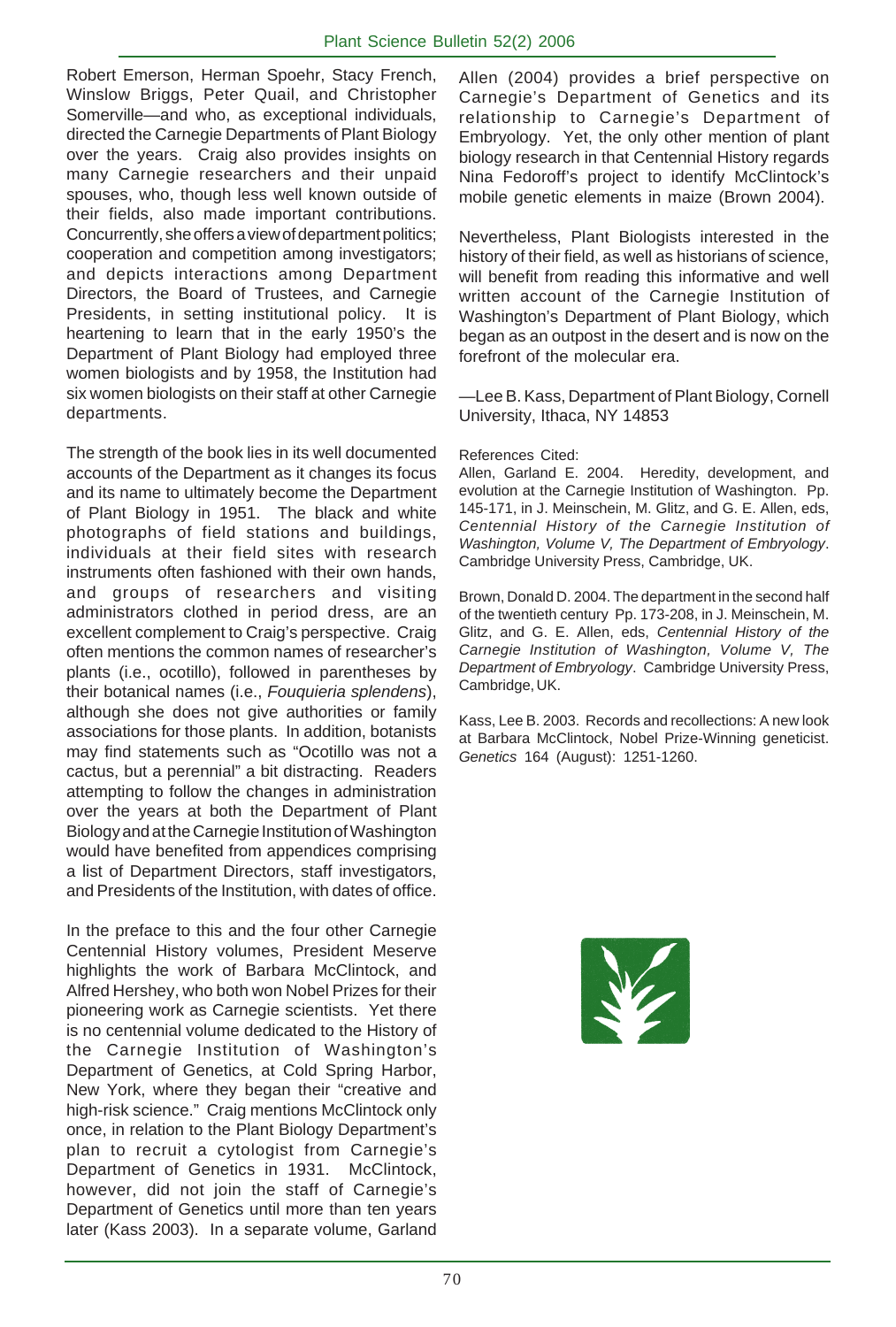**Hormones, Signals and Target Cells in Plant Development**. Daphne J. Osborne and Michael T. McManus, 2005, ISBN 0-521-33076-9 (hard cover 110.00), 254 pp, Cambridge University Press, 40 West 20<sup>th</sup> Street, New York, NY 10011-4211

The book "Hormones, Signals and target cells in Plant Development" authored by Daphne J. Osborne and Michael T. McManus, displays very deep knowledge of a subject that has dodged the scientific community for many years. While a lot is known about plant hormones, signals and the responding cells, this book for the first time integrates and highlights the target cell concept. Although the concept of target cell is well established in research circles in the animal world, its application in the present context enables a better understanding a whole range of a complex processes associated with plant responses to hormones and other signals and their importance to plant development. This filtration of a complex subject puts the book in a unique position in terms of usefulness to the research community.

Daphne J. Osborne a respected plant physiologist has published many articles on hormonal control of physiological and biochemical processes in plant differentiation and development. Michael T. McManus on the other hand, is an outstanding researcher in areas of biochemical pathways in plants including the biosynthesis of hormones. Their combined brilliance enabled the effective introduction of the concept of target cell in the study of plant hormones, signals and plant development. These are presented here with amazing clarity, making the book interesting to read and use.

In the first part of the text, the authors define plant hormones and signals. They present a concise list of the qualifying molecules. Long recognized candidates of plant hormones including IAA, GA, ethylene, cytokinins, ABA and jasmonates are listed. Finally additions to the list of signaling molecules include the likes of Nitric oxide, Oligosaccharins, lignans and peptides. Some of the above are not even considered to be hormones in the classical sense. The synthesis and mode of transport is given a very educating treatment. The detection and response of these and many other substances is consolidated by the introduction of the target cell concept.

The second part of the book focuses on the application of the "target cell" concept and how it enables the development of a coherent concept regarding how cells detect hormones and other signals. The idea that every cell can under the right circumstances or right stage of development act as a target cell is the actual eye opener. Reported here

are ingénues experiments where the presumed target cells are micro-dissected by laser. It appears that under these circumstances, neighboring cells can differentiate and take over the functions of the dissected cells. At this point the issue of competence of cells to act as target cells is explained as a factor of development.

The search for receptors for various signaling molecules reveals the tenacity of the effort. The discovery of receptors for various ligands in animals helped solidify the target cell concept. This book reports the ongoing effort to find receptors for various signaling molecules in plants. Receptors for some plant hormones like IAA, ABA and ethylene have been identified. The search for receptors for GA and others continue.

Side by side with the issue of target cell concept, this book brings in the issue of cross-talk in response between target cells. Some plant responses are mediated by multiple signals, while a single signal can have multiple responses. One novel idea conveyed through the book is that most cells have low levels of many signaling molecules. Which one of the multiple molecules the cell responds to depends on among other things, the relative concentration, and for some, the presence of the relevant receptors. The expression of the genes for the receptors in turn is developmentally regulated.

This is a timely book that brings in a new way to look at old ideas. The idea of "target cell" and "hormonal cross-talk" are all put on a firm foundation. The gains and frustrations of the search for receptors for various molecules are presented with new insights. This book will be of special interest, and an essential to researchers involved in, plant physiology, plant development, plant biochemistry and molecular biology.

I highly recommend this text to researchers in fields of plant developmental physiology.

-William Jira Katembe, Department of Biological Sciences, Delta State University, Cleveland, MS 38732.

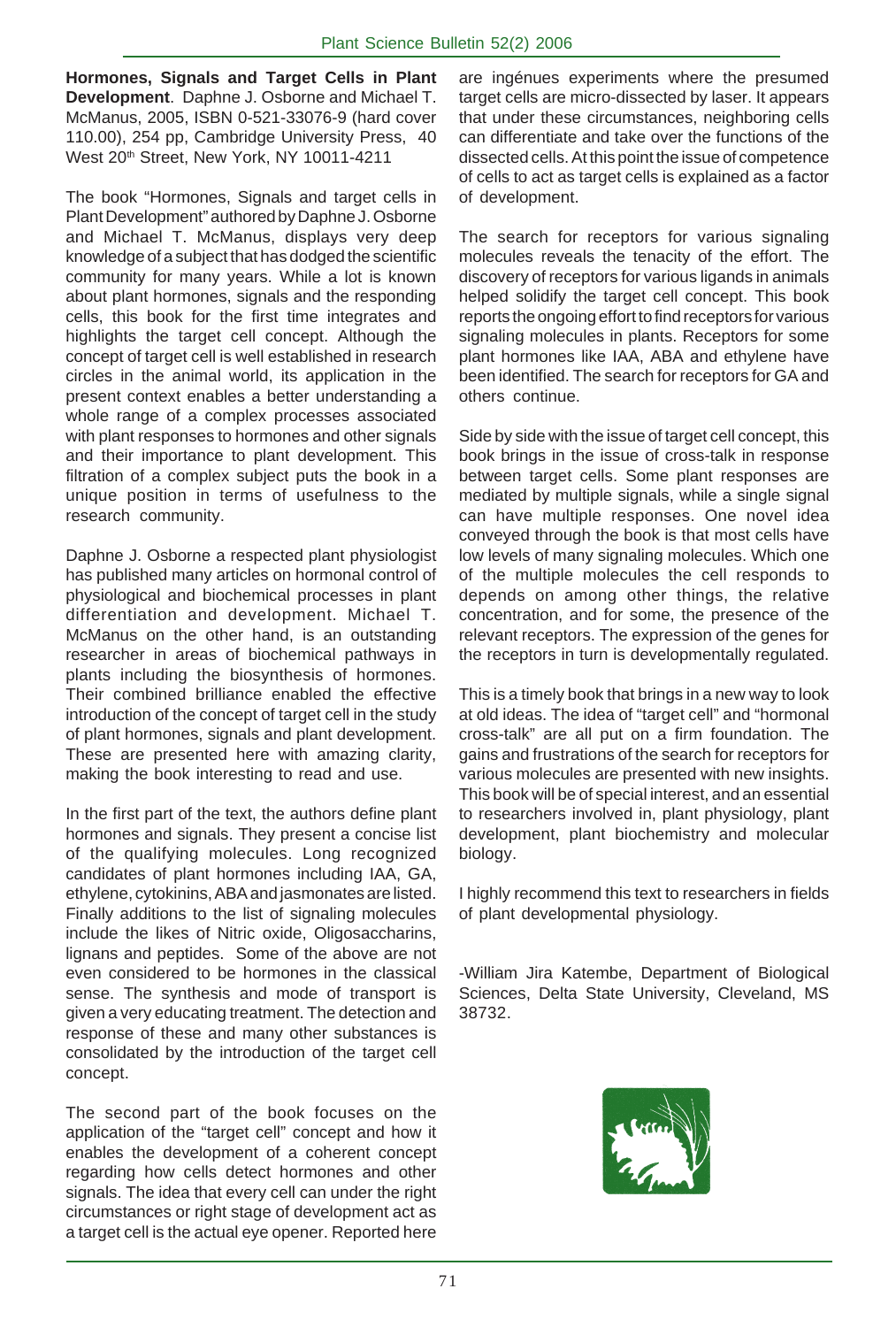**A Bibliography of Conifers**. Farjon, Aljos. 2005. ISBN 1-84246-120-6 (hardback £75.00, ~US\$153.00) 211 pp. Royal Botanic Gardens, Kew, Richmond, Surrey TW9 3AB, UK.

Aljos Farjon, the foremost expert on conifer taxonomy, has released a second, updated, edition of one of his conifer classics, *A Bibliography of Conifers*. This is an unusual book in that it is simply a bibliography of literature pertaining (mostly) to conifer systematics and taxonomy. However, within this simplicity lies a wealth of information brought together in one easy to use book. In this second edition Farjon has increased the number of references from 2130 to 3738 and brings the bibliography up to date (as of 2003). Farjon has formatted the bibliography as an alphabetical list of publications, each with its own unique number, separated into 13 sections. The first five sections cover Bibliographies, floras, manuals, general gymnosperm and conifer titles. The next seven sections cover references regarding each of the extant conifer families (Araucariaceae, Cupressaceae, Phyllocladaceae, Pinaceae, Podocarpaceae, Taxaceae, and Taxodiaceae). The Taxodiaceae is given its own section to accommodate older literature recognizing this family as distinct from the Cupressaceae. The last and largest section covers Taxa Below Family Rank.

In this second edition of *A Bibliography of Conifers* Farjon has updated the literature covered by the original edition for the Pinaceae, Cupressaceae (including Taxodiaceae), Taxaceae and Podocarpaceae and greatly expands the range of coverage to include the Araucariaceae and Phyllocladaceae. Non-coniferous gymnosperms are now only treated in the six page section titled Gymnosperms (General Titles) and *Gnetum*, *Welwitschia*, *Ginkgo*, and the cycads are no longer listed in the index of this edition.

At first glance this book seems anachronistic in the face of electronic database systems; however, further perusal reveals that it contains many references that are too obscure or old to be electronically referenced anywhere and so locating them would take many hours following the literature trail from one bibliography to the next. Instead, Farjon has assembled all the most pertinent literature into one handy, easy to use reference work. Nonetheless, one of the most notable drawbacks is that the index is only keyed to taxa. There is no way to look up references by keywords (e.g., DNA, turpines, or China) as one would do with an electronic database.

This book does show some overlap with Farjon's *World Checklist and Bibliography of Conifers* (Farjon 1998, 2nd edition 2001). The differences being that the *Checklist* only addresses nomenclatural references, while this bibliography deals with references related to all aspects of conifer systematics. These two books fill slightly different roles and should be used in conjunction with each other, not one in lieu of the other.

Farjon is an accomplished botanical illustrator and I was disappointed that none of his impressive drawings grace the pages of this book as they (and the works of others) do in the *Checklists* (Farjon 1998, 2001). As with most of Farjon's books, the price puts this book out of reach of all but the most dedicated conifer bibliophiles and libraries. My review copy reached me in rather poor condition; I hope that the publisher plans to pack them more securely for shipping, especially considering the price. Overall, this updated edition of *A Bibliography of Conifers* is a high quality publication containing a wealth of information and I highly recommend this to systematists and taxonomists working with conifers. In the assembly of a bibliography such as this, it is fortunate that conifers have such a dedicated and passionate researcher as Aljos Farjon. Other plants should be so lucky.

-James P. Riser II, USDA Forest Service, Rocky Mountain Research Station, Fire Sciences Lab, Missoula, Montana, 59808.

Literature Cited:

Farjon, Aljos. 1990. A bibliography of conifers. Regnum Vegetabile Vol. 122. Koeltz Scientific Books, Königstein, Germany.

Farjon, Aljos. 1998. World checklist and bibliography of conifers. Royal Botanic Gardens, Kew, Richmond, UK.

Farjon, Aljos. 2001. World checklist and bibliography of conifers, 2<sup>nd</sup> Edition. Royal Botanic Gardens, Kew, Richmond, UK.

*Drosera* **(Droseraceae). Flora Neotropica Monograph 96**. Correa A., Mireya D. and Tânia Regina dos Santos Silva. 2005. ISSN 0071-5794 (Paper US\$) 56 pp. The New York Botanical Garden Press, Bronx, NY, 10458 (Spanish)

*Drosera* (Droseraceae), by Mireya D. Correa A. and Tânia Regina dos Santos Silva, seeks to review, in Spanish except for the brief abstract and title page, the carnivorous genus *Drosera* as it occurs in the neotropics. In this they succeed partly, but with some obvious oversights and other deficiencies.

This work provides a wide range of information, from SEM images of pollen and seeds to accurate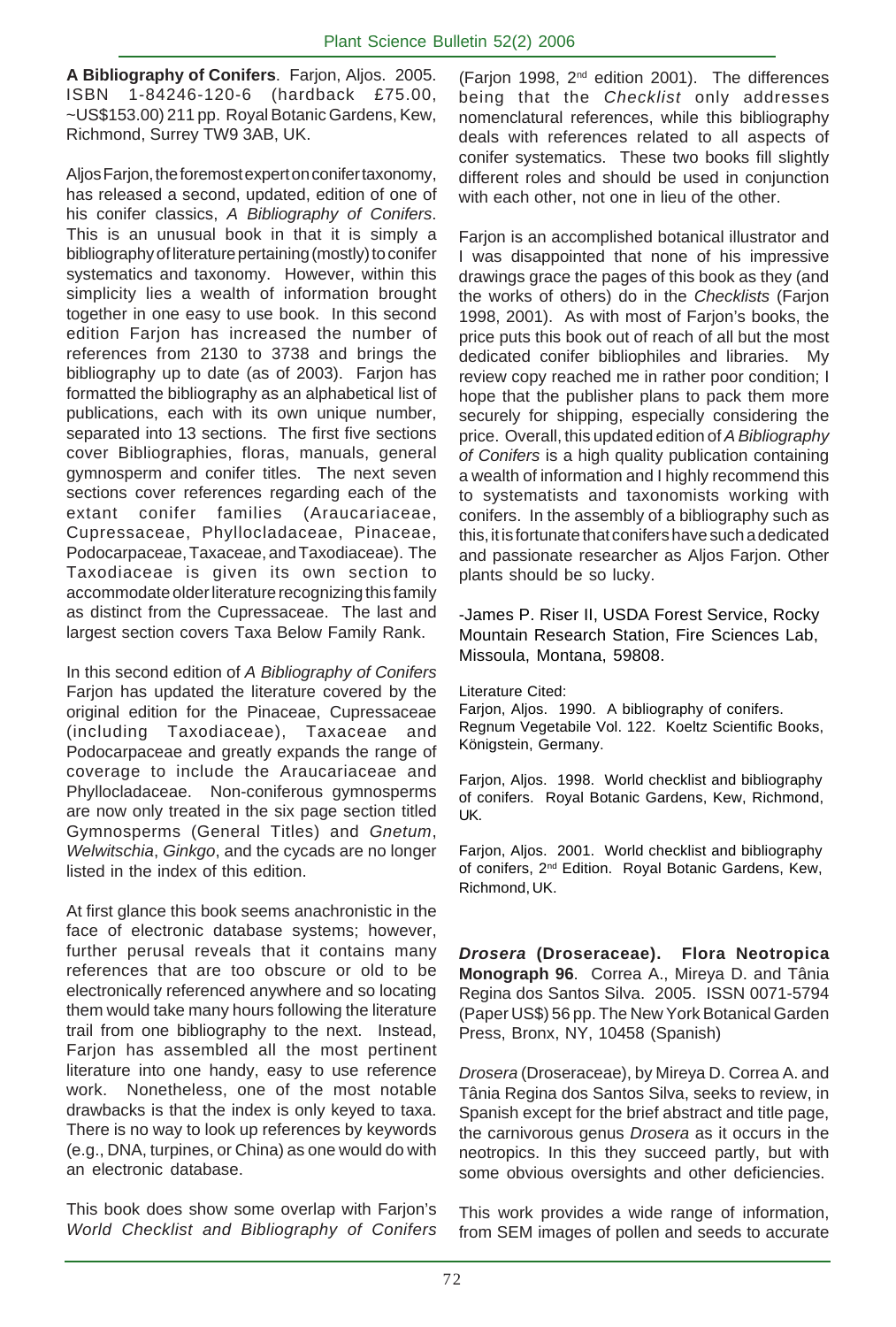and clear drawings of the various species discussed. Distribution maps are also included which clearly show individual locations for the various species as well as an overall map showing the number of species found in various neotropical areas.

Several deficiencies jump out in *Drosera* (Droseraceae). One is that some of the information is inaccurate. For example, on p. 2 the Droseraceae is described as containing four genera. While this was the case for a long time, in the past several years consensus has grown for the removal of the carnvorous/subcarnivorous genus *Drosophyllum*, leaving only three carnivorous genera: *Drosera*, the sundews; *Dionaea*, the Venus Flytrap; and *Aldrovanda*, the Waterwheel Plant. Since this work was published in 2005, there should have been plenty of time to correct this description of the Droseraceae.

In addition, the photographs range from acceptable to useless. The SEM images are among the best, and many details of pollen morphology are clearly visible, though muddy due to low contrast. The inhabitat photographs of plants are weak at best. Figure 1 C and D are truly useless, with the plants as pictured being indistinguishable from grasses or small, rosette weeds. This deficiency is probably due to the reproduction process used rather than to the efforts of the authors.

Finally, there are some species missing. In 2002, Fernando Rivadavia named four new species from Brazil, which of course occur in the neotropics. His work was published in Carnivorous Plant Newsletter, which in spite of its name, a relic of its beginnings as a newsletter, is now a glossy journal from the International Carnivorous Plant Society, edited by two Ph.D. scientists and publishing peer-reviewed work. Rivadavia's work was peer-reviewed, and he added *D. tentaculata*, *D. grantsaui, D. camporupestris*, and *D. viridis* to the genus. Since this work was published three years prior to *Drosera* (Droseraceae) and since Rivadavia is probably the most active and prolific botanist dealing with *Drosera* today in South America, this omission should have been corrected.

Who should buy *Drosera* (Droseraceae)? In spite of the deficiencies noted above, anyone working in or strongly interested in carnivorous plants should get a copy. It belongs in college and university libraries as well. To fully use it, the user will need to be able to read Spanish, or a very fast typist accessing babelfish.altavista.com.

-Douglas Darnowski, Department of Biology, Indiana University Southeast.

**Wildflowers & Grasses of Kansas: A Field Guide**. Haddock, Michael John. 2005. ISBN 0-7006-1370- 6 (Paper US\$19.95). 374pp. University Press of Kansas, 2501 West 15<sup>th</sup>, Lawrence, KS 66049-3904.

This stunning field guide is the latest addition to a fairly extensive technical and semi-technical bibliography of Kansas plants. It illustrates 264 wildflowers and 59 grasses, sedges and rushes commonly found in Kansas. It is intended to help non-specialists identify the most common and characteristic flowering plants in the state. As a result, the author attempts to keep technical terms to a minimum. Most of the terms used are collected and defined in a concise glossary that compliments a brief illustrated section on plant morphology at the beginning of the book. However, several plant descriptions contain descriptive terms not listed in these resources. At the very beginning is a brief physical and biogeographical description of the state. It would have been nice to have a map, similar to the "Generalized Native Vegetation" found in Owensby's *Kansas Prairie Wildflowers*.

Species are grouped by flower color. Within each group, the arrangement is alphabetical by family, genus, and species (with authority). Nomenclature generally follows that of the *Flora of the Great Plains*. The excellent color photographs are close-ups of individual flowers or inflorescences with good depth of field so that vegetative features can usually be examined. In addition to family, other descriptors include common name(s), flowering period (months), distribution (general region of the state), size of the plant (in English units), and distinctive habitat. The latter provides specific site types, eg., exposed limestone, sandy gypsum soils, disturbed areas, upland, bottom land. It does not contain distribution maps.

Plant descriptions are complete but written in a more terse, technical style, similar to Bare's *Wildflowers and Weeds of Kansas*, than other popular guides such as Owensby or Barkley's *Field Guide to the Common Weeds of Kansas*. In contrast, the comments provide very readable and interesting notes on the plants. In addition to expected information, like flowering time of day and native uses, Haddock describes interesting botanical features and historical perspectives. For instance, in *Linum pretense* the petals drop off easily in hot weather or when disturbed, or the extensive taproot of *Liatris punctata* extends as much as 15 feet. We learn that *Tradescantia* is named for John Tradescant, gardener for Charles I of England in the 1600's and that *Eryngium leavenworthii* is named after Melines Conklin Leavenworth (1796-1862), an explorer, army surgeon, and botanist (not Col. Henry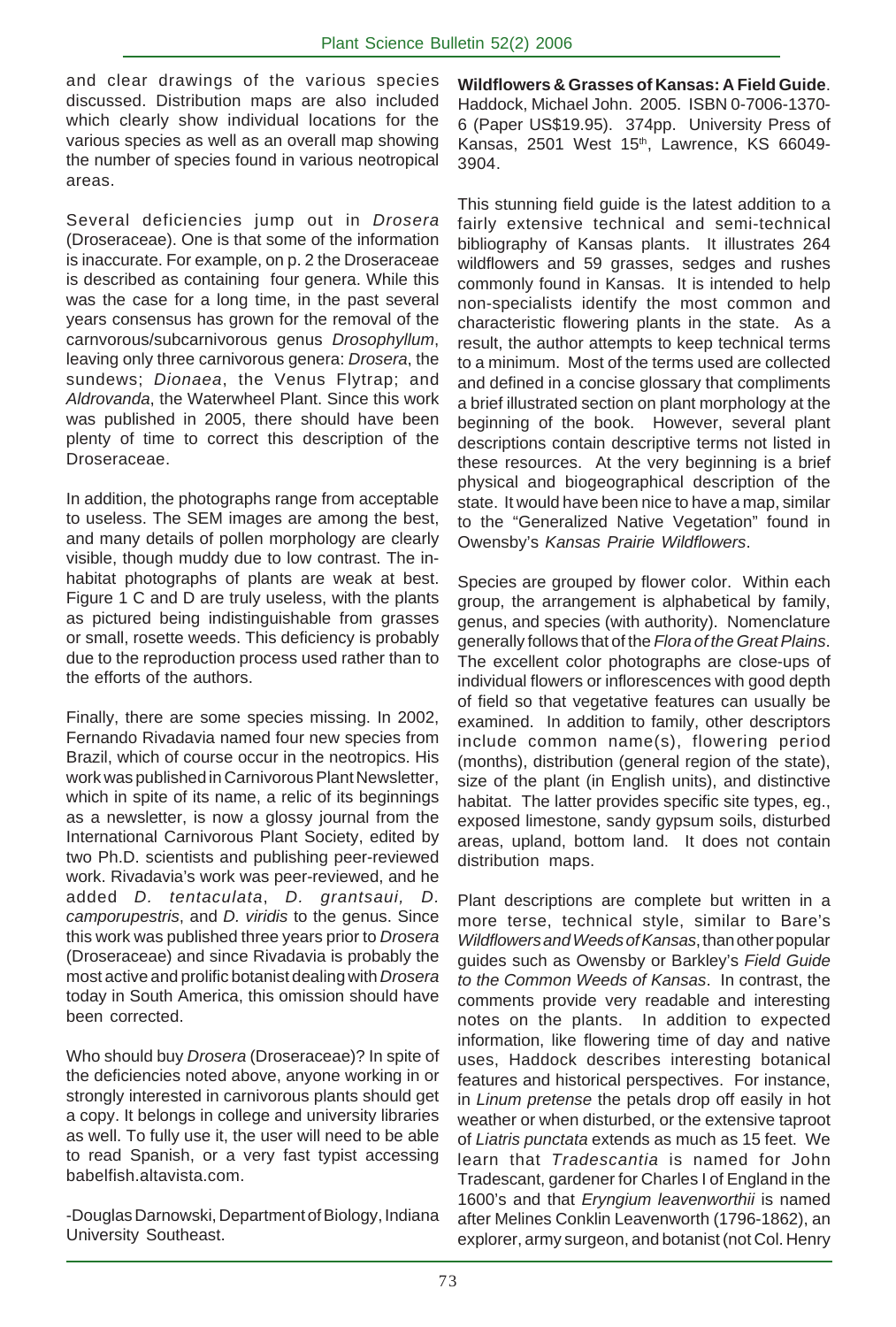Leavenworth, namesake of the Fort and the state's oldest city).

A useful addition at the end of the book is the finding aid. Though not a dichotomous key, it is based on that principle and distinctive key characters.

This is a handy guide for young students and anyone interested in the flowering plants of the central Great Plains. It fits nicely in a fanny pack! For those plants you might run across that are not found in the book, you must check the author's web site: www.lib.ksu.edu/wildflower. The site now contains nearly 500 species (or varieties) and is constantly growing. The sites organization is similar to the books but with multiple photos (and site locations) for each species, bulleted descriptions and a more extensive section on plant morphology, illustrated with hand sketches that would serve as an excellent model for undergraduate students to emulate.

I'm not suggesting that the state should market this book to promote tourism - - but that might not be a bad idea. I am suggesting that every school, municipal, and college library in the region should have a copy on their shelf - -and you should have a copy to take with you the next time you drive through Kansas!

- Marshall D. Sundberg, Department of Biological Sciences, Emporia State University, Emporia, KS.

#### Literature cited.

Bare, Janét E. *Wildflowers and weeds of Kansas.* Lawrence, Kansas. The Regents Press of Kansas. 1979.

Barkley, T.M. *Field Guide to the Common Weeds of Kansas*. Lawrence, Kansas. The University Press of Kansas. 1983.

Great Plains Flora Association. *Flora of the Great Plains*. Lawrence, Kansas. University Press of Kansas. 1986.

Owensby, Clenton E. . *Kansas Prairie Wildflowers*. Ames, Iowa, Iowa State University Press. 1980.



#### **Books Received**

If you would like to review a book or books for PSB, contact the Editor, stating the book of interest and the date by which it would be reviewed (15 January, 15 April, 15 July or 15 October). E-mail psb@botany.org, call, or write as soon as you notice

the book of interest in this list because they go quickly! - Editor

*Arabidopsi***s Protocols 2nd ed.** Salinas, Julio, and Jose J. Sanchez-Serrano (eds.). 2006. ISBN 1-588- 29-395-5 (Cloth US\$125.00) 469 pp. Humana Press, 999 Riverview Drive, Suite 208, Totowa, New Jersey 07512.

**Armitage's Native Plants for North American Gardens.** Armitage, Allan M. 2006. ISBN 0-88192- 760-0 (Cloth US\$49.95) 448pp. Timber Press, 133 S.W. Second Avenue, Suite 450, Portland, OR 97204- 3527.

**California's Frontier Naturalists.** Beidleman, Richard G. 2006. ISBN 0-520-23010-8 (Cloth US\$39.95) 499 pp. University of California Press, 2120 Berkeley Way, Berkeley, CA 94704.

**Flora Briofítica Ibérica. Pottiales: Didymodon.** Guerra, J. and R. M. Cros (Coordinating Editors) 2004. ISSN 1696-0521. (Paper) 35 pp. Sociedad Española de Briología (SEB). Murcia , SPAIN.

**Flora of North America North of Mexico. Volume 19: Magnoliophyta: Asteridae, part 6; Asteraceae, part 1,** ISBN 0-19-530563-9 (Cloth US\$95.00)**. Volume 20: Magnoliophyta: Asteridae, part 7; Asteraceae, part 2,** ISBN 0-19-530564-7 (Cloth US\$95.00)**. Volume 21: Magnoliophyta: Asteridae, part 8; Asteraceae, part 3,**ISBN 0-19-530565-5 (Cloth US\$95.00). Oxford University Press, 198 Madison Ave., New York, NY 10016-4314.

**Flora of the Benezuelan Guayana, Volume 9. Rutaceae-Zygophyllaceae.** Steyermark, Julian A., Paul E. Berry, Kay Yatskievych, and Bruce K. Holst (general editors) 2005. ISBN 1-930723-47-4 (Cloth US\$85.00) 608 pp. Missouri Botanical Garden Press, P.O. Box 299, Saint Louis, MO 63166-0299.

**Flowers: How they Changed the World.** Burger, William. 2006. ISBN1-59102-407-2 (Cloth US\$23.00) 210 pp. Prometheus Books, 59 John Glenn Drive, Amherst, New York 14228-2197, (Uncorrected advance reading copy for review).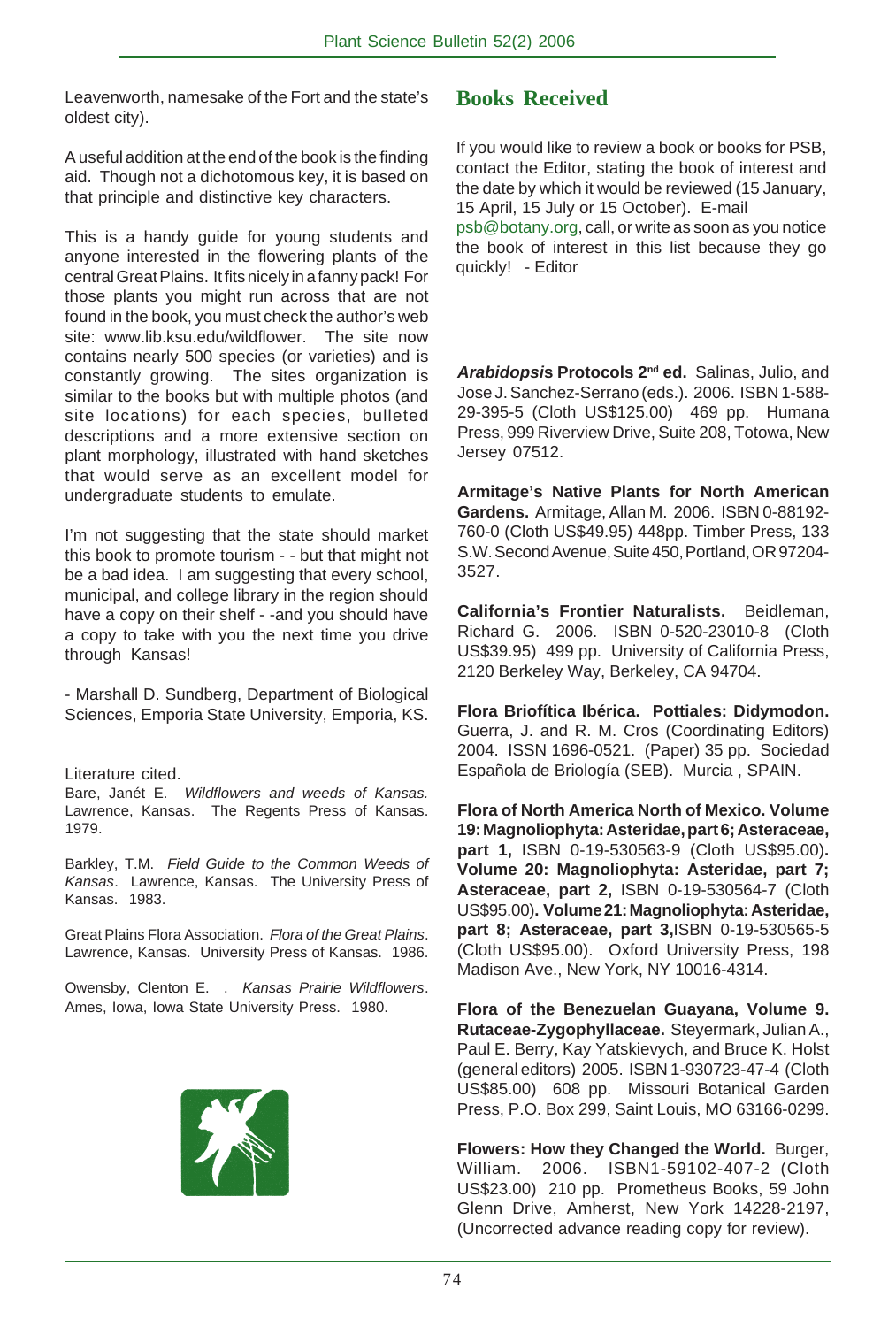**Genera Orchidacearum Volume 4 Epidendroideae (Part One)** Pridgeon, Alec M., Phillip J. Cribb, Mark W. Chase, and Finn N. Rasmussen. 2005. ISBN 0- 19-850712-7 (Cloth £125.00) 672pp. Oxford University Press, Great Clarendon Street, Oxford OX2 6DP, Great Britain.

**Green Inheritance: Saving the Plants of the World.** Huxley, Anthony. 2006. ISBN 0-530-24359-5 (Paper US\$29.95) 192pp. University of California Press,

2120 Berkeley Way, Berkeley, CA 94704.

**Handbook of Microbial Biofertilizers.** Rai, Mahendra K. (ed.) 2005 ISBN 1-56022-270-5 (Paper US\$69.95) 579 pp. Food Products Press, 10 Alice Street, Binghamton, NY 13904-1580.

**Insights from Insects: What Bad Bugs can Teach Us.** Waldbauer, Gilbert. 2005. ISBN 1-59102-277- 0 (Paper, US\$18.00) 311 pp. Prometheus Books, 59 John Glenn Drive, Amherst, New York 14228- 2197.

**Plant Biotechnology: Current and Future Applications of Genetically Modified Crops.** Halford, Nigel (Ed.) 2006. ISBN 0-470-02181-0. (Cloth US\$135.00) 303 pp. John Wiley & Sons, Ltd. The Atrium, Southern Gate, Chichester, West Sussex PO19-8SQ, ENGLAND.

**Plant Exploration for Longwood Gardens**. Ani[ko, Tomasz. 2006. ISBN 10-88192-738-4 (Cloth US\$69.95) 336 pp. Timber Press, 133 S.W. Second Avenue, Suite 450, Portland, OR 97204-3527.

**Plant-Pollinator Interactions: From Specialization to Generalization.** Waser, Nickolas M. and Jeff Ollerton. 2006. ISBN 0-226-87400-1 (Paper US\$45.00) 488 pp. The University of Chicago Press, 1427 E. 60<sup>th</sup> Street, Chicago, Il 60637.

**Taxonomy and Plant Conservation.** Leadlay, Etelka and Stephen Jury (eds). 2006. ISBN 0-521-60720- 5 (Paper5 US\$60.00) 343 pp Cambridge University Press, 40 West 20th Street, New York, NY 10011-4211.

**The Truth about Garden Remedies: What Works, What Doesn't & Why.** Gillman, Jeff. 2006. ISBN 0- 88192-748-1 (Paper US\$19.95) 212pp. Timber Press, 133 S.W. Second Avenue, Suite 450, Portland, OR 97204-3527.

**Tulips: Species and Hybrids for the Gardener**. Wilford, Richard. 2006. ISBN 0-88192-763-5 (Cloth US\$34.95) 212pp. Timber Press, 133 S.W. Second Avenue, Suite 450, Portland, OR 97204-3527.

**Yuuga: Contemporary Botanical Watercolors from Japan.** White, James J. and Lugene B. Bruno. 2006. ISBN 0-913196-81-9 (Paper US\$13.00) 60 pp, Hunt Institute for Botanical Documentation, Carnegie Mellon University, 5000 Forbes Avenue, Pittsburgh, PA 15213.

## *Erratum*

#### **Captions to figures in C.J.A. article by Blackwell in** *Plant Science Bulletin* **52(1)**

#### Photo 1

John Peterson's photo of Dr. Alex at Michigan State (from Peterson).

#### Photo 2

Although Dr. Alex was an academic, teaching and doing research at four different universities over his career, his first job begun while still a graduate student, was as a plant pathologist for the Illinois Natural History Survey. Here he is shown on the running board of the field vehicle used in the search for peach yellows disease (about 1930) (from Blackwell 1988).

#### Photo 3

Dr. Alex in his office at the University of Texas about 1973. The boxes in the bookcase are his dark green clothcovered cardboard reprint boxes of myxomycete literature with the papers arranged alphabetically by author and lettered with a marker on masking tape. Also shown in the case is a photograph he made of the Caryatid porch of the Erechtheion on the Acropolis, the place where Athena won for the right to have the city named for her. These maidens are copies. Four of the originals are now protected in the Acropolis Museum; the fifth maiden is in the British Museum, courtesy of Lord Elgin. Dr. Alex was proud of his Greek heritage, and although he usually thought in English, some things such as numbers and prayers were always recalled in the Greek of his childhood. He and Mrs. Alex traveled to Greece many summers and had bought retirement property on Corfu with a view of Albania they were never to use. Dr. Alex's photographs matched those of the *National Geographic*. One summer I stayed at their house to take care of Melanie while they went to Greece to see his parents. He instructed me that if the house caught fire I should try to save in order: i) the copy of the *Myxomycetes* autographed by his coauthor G.W. Martin, ii) his large collection of sorted Kodachromes in a freestanding 6' tall case, and iii) a centuries-old icon with a frame enhanced by beetle galleries –that is if I could get them out without dying in the fire (from Blackwell).

#### **Revised URL for Truman State University's solar clock in** *Plant Science Bulletin* **52(1):**

//solarclockgarden.truman.edu